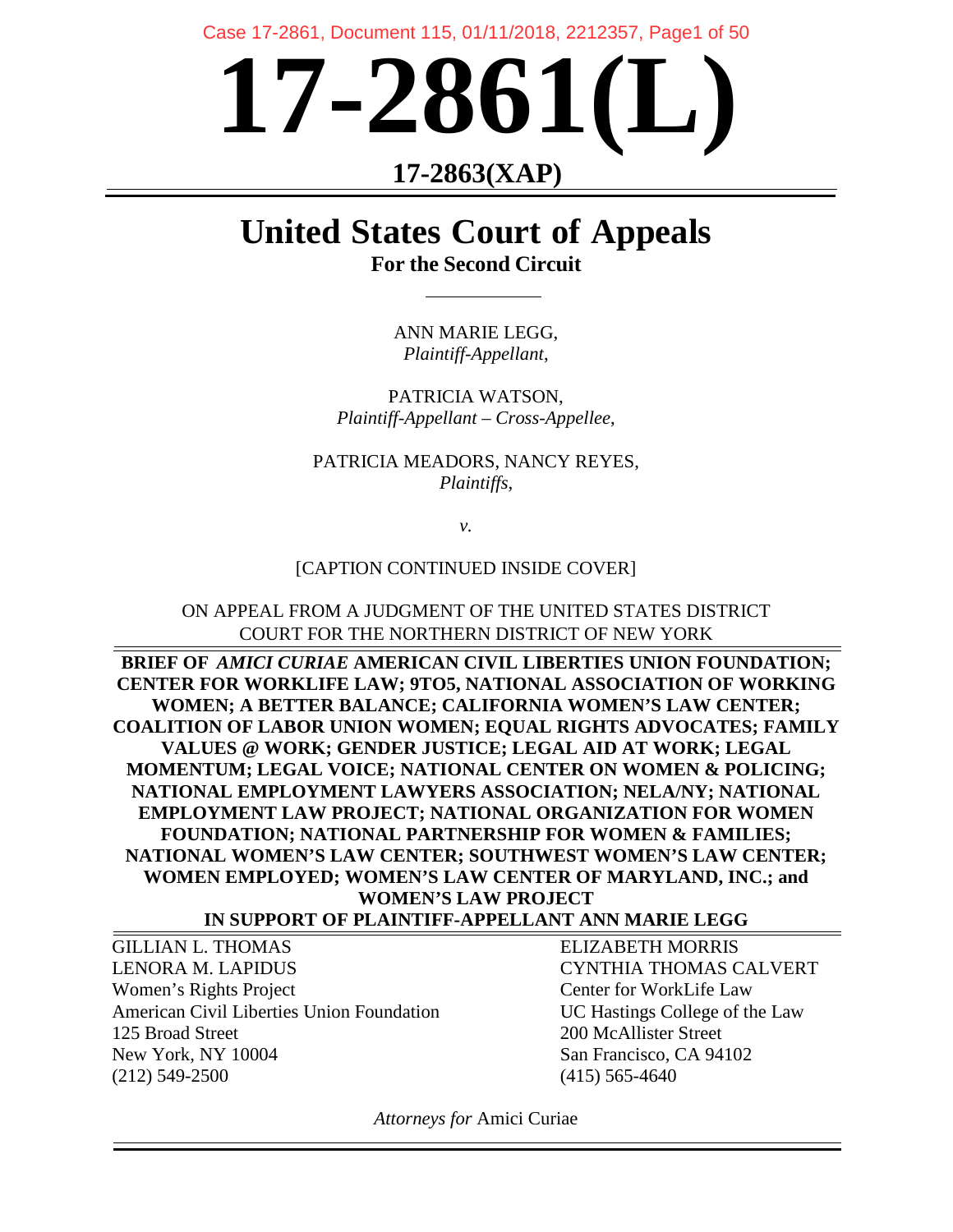Case 17-2861, Document 115, 01/11/2018, 2212357, Page2 of 50

# **17-2861(L)**

# **17-2863(XAP)**

# **United States Court of Appeals For the Second Circuit**

## [CAPTION CONTINUED FROM FRONT COVER]

ULSTER COUNTY, PAUL J. VANBLARCUM, *in his official capacity as Sheriff of the County of Ulster, and individually*,

*Defendants-Appellees – Cross-Appellants*,

RICHARD BOCKELMANN, *in his official capacity as Sheriff of the County of Ulster, and individually*,

BRADFORD EBEL, *in his official capacity as Sheriff of the County of Ulster, and individually*,

RAY ACEVEDO, *in his official capacity as Sheriff of the County of Ulster, and individually*,

*Defendants,*

RICHARD BOCKELMANN, *in his official capacity as Sheriff of the County of Ulster, and individually*,

BRADFORD EBEL, *in his official capacity as Sheriff of the County of Ulster, and individually*,

RAY ACEVEDO, *in his official capacity as Sheriff of the County of Ulster, and individually*,

*Defendants.*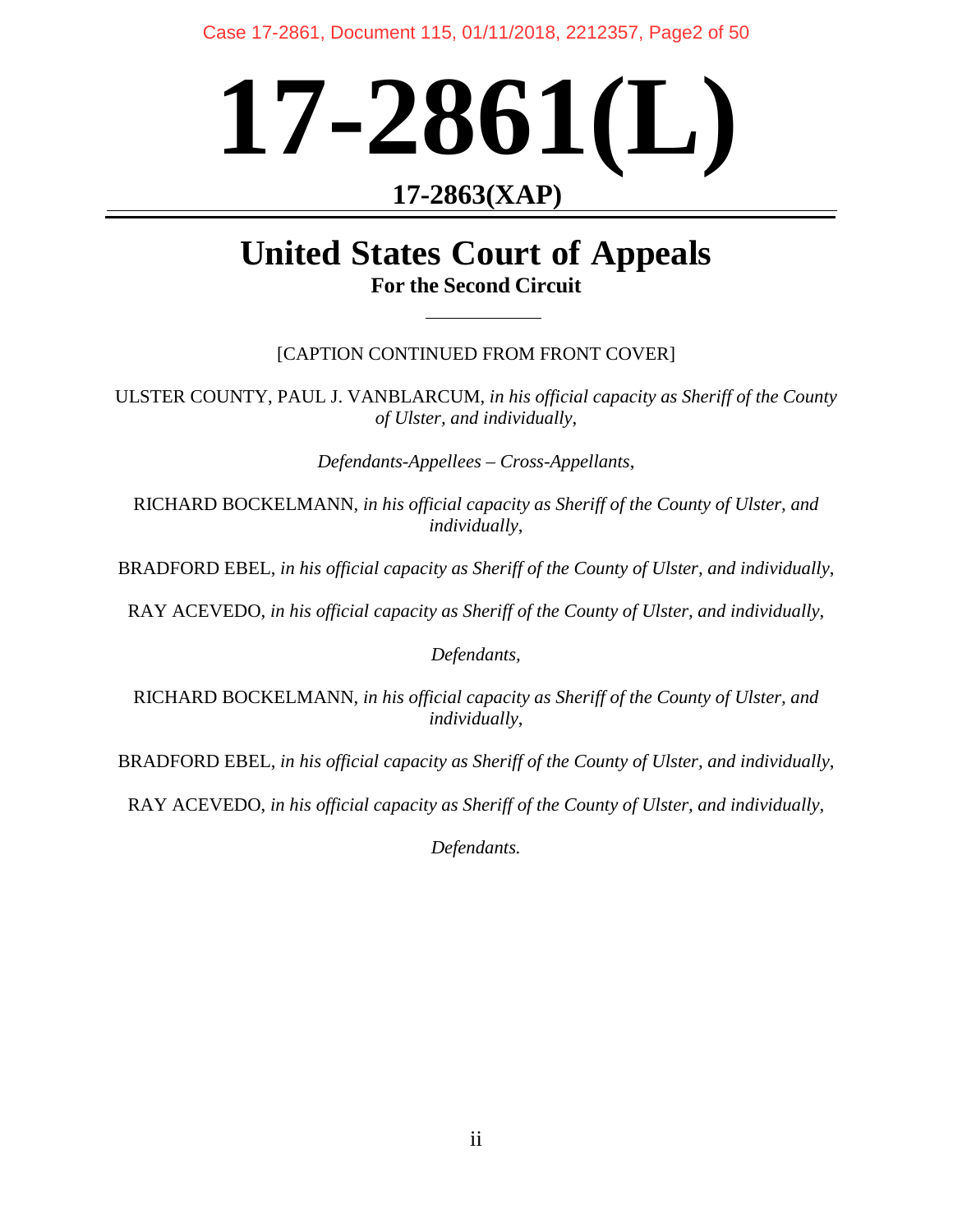## **CORPORATE DISCLOSURE STATEMENT**

Pursuant to Federal Rule of Appellate Procedure 26.1, the undersigned counsel of record certifies that none of the *amici curiae* is a nongovernmental entity with a parent corporation or a publicly held corporation that owns 10% or more of its stock. This representation is made in order that the judges of this Court may evaluate possible disqualification or recusal.

Dated: January 11, 2018 *s/ Gillian L. Thomas*

GILLIAN L. THOMAS Women's Rights Project American Civil Liberties Union Foundation 125 Broad Street New York, NY 10004 (212) 284-7356 [gthomas@aclu.org](mailto:eharrist@nyclu.org)

*Attorney for* Amici Curiae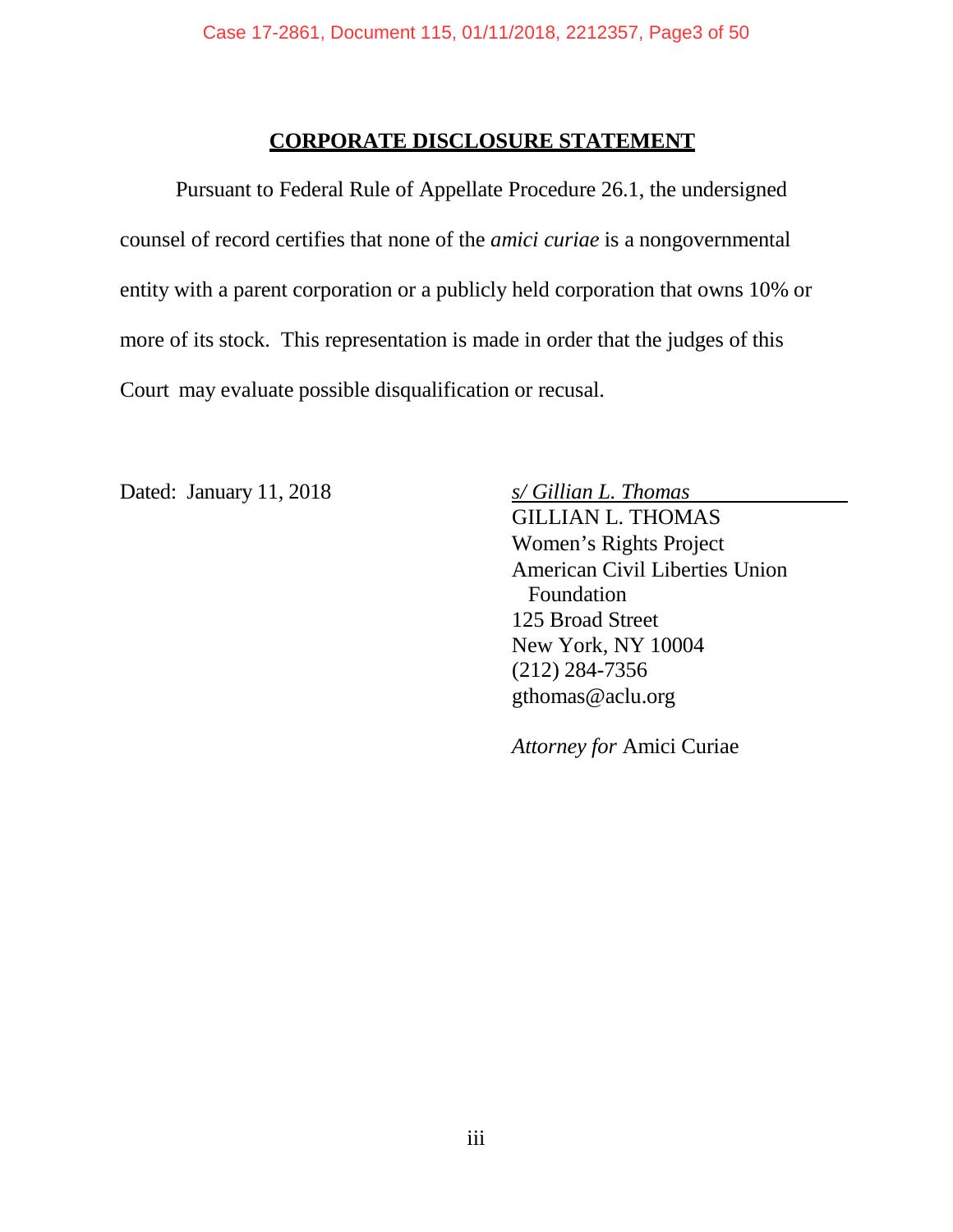# **TABLE OF CONTENTS**

| THE DISTRICT COURT'S DECISION CONTRAVENES THE PDA'S<br>L.<br>ANIMATING PURPOSE OF ASSURING THAT PREGNANT WORKERS<br>ARE TREATED THE SAME AS NON-PREGNANT CO-WORKERS<br>SIMILAR IN THEIR ABILITY OR INABILITY TO WORK 3     |
|----------------------------------------------------------------------------------------------------------------------------------------------------------------------------------------------------------------------------|
| The PDA was enacted to assure pregnancy does not force women out of<br>A.<br>the workforce or otherwise impose unequal burdens on them. 3                                                                                  |
| The Supreme Court's ruling in Young v. United Parcel Service, Inc.<br><b>B.</b><br>reaffirmed the PDA's focus on equal treatment of pregnant workers                                                                       |
| THE DISTRICT COURT ERRED WHEN IT REQUIRED LEGG TO<br>$\Pi$ .<br>SHOW THAT ULSTER COUNTY'S POLICY HARMS ALL OR                                                                                                              |
| The District Court misapplied the disparate impact framework in the<br>A.<br>9                                                                                                                                             |
| Demanding numerical proof about the impact of Ulster County's policy<br><b>B.</b><br>on other pregnant guards unfairly disadvantages women in male-<br>dominated fields and undermines the purpose of the disparate impact |
| The disparate impact doctrine is essential to achieving women's full                                                                                                                                                       |
| Pregnancy poses distinct barriers to women in law enforcement,<br>2.<br>including corrections, warranting close inspection of neutral policies                                                                             |
|                                                                                                                                                                                                                            |
|                                                                                                                                                                                                                            |
| CERTIFICATE OF SERVICE FOR ELECTRONIC FILINGS27                                                                                                                                                                            |
|                                                                                                                                                                                                                            |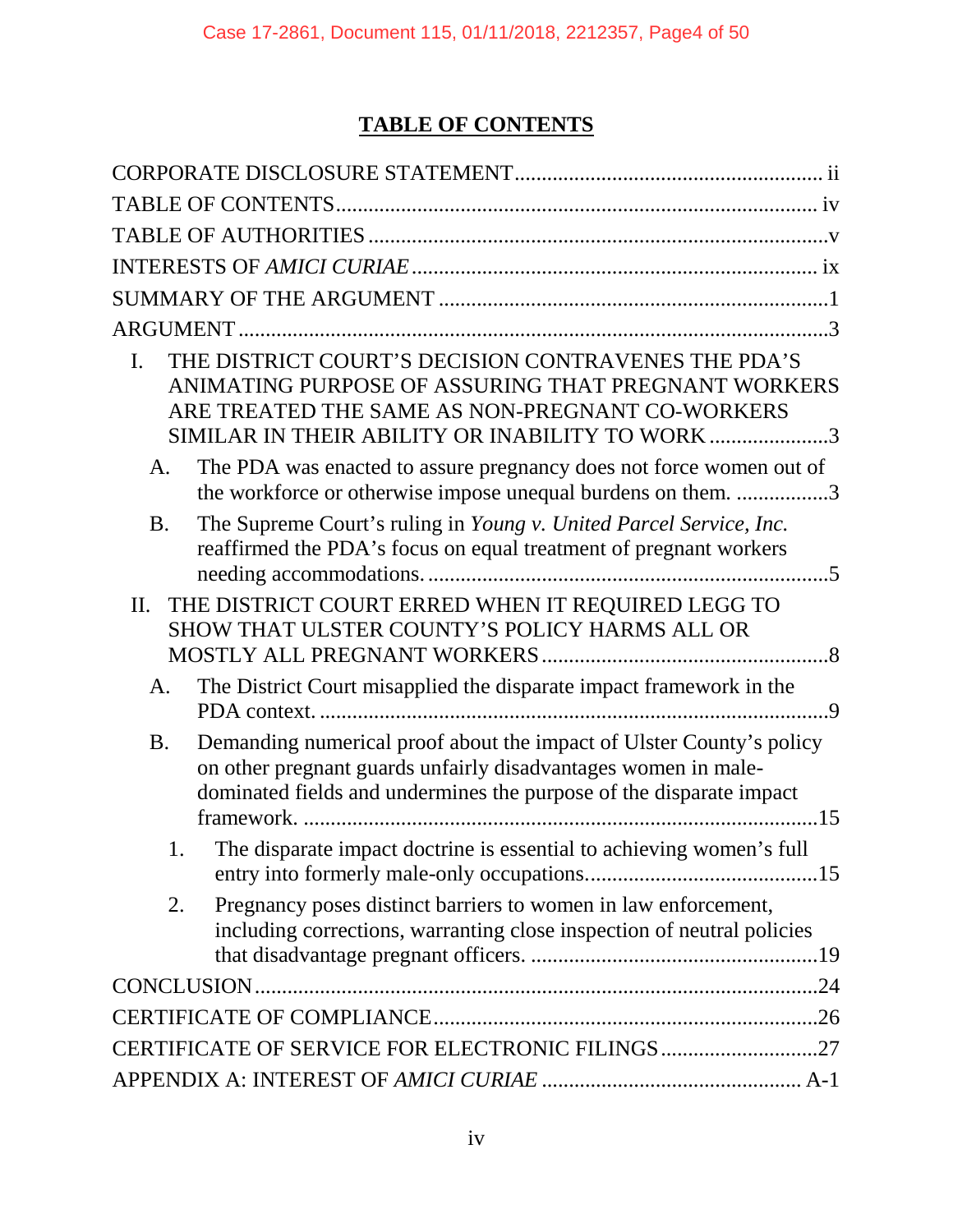# **TABLE OF AUTHORITIES**

## **Cases**

| Am. Newspaper Publishers Ass'n v. Alexander,    |
|-------------------------------------------------|
| Berkman v. City of New York,                    |
| Blake v. City of Los Angeles,                   |
| Blonder v. Evanston Hosp. Corp., No. 91 C 3846, |
| Bradwell v. State,                              |
| Cal. Fed. Sav. & Loan Ass'n v. Guerra,          |
| Chadwick v. WellPoint,                          |
| Chrisner v. Complete Auto Transit, Inc.,        |
| City of L.A. Dep't of Water & Power v. Manhart, |
| Clanton v. Orleans Parish Sch. Bd.,             |
| Cleveland Bd. of Educ. v. LaFleur,              |
| Condit v. United Air Lines, Inc.,               |
| Craig v. Alabama State Univ.,<br>.20            |
| Deneen v. Nw. Airlines, Inc.,                   |
| Diaz v. Pan Am. World Airways, Inc.,            |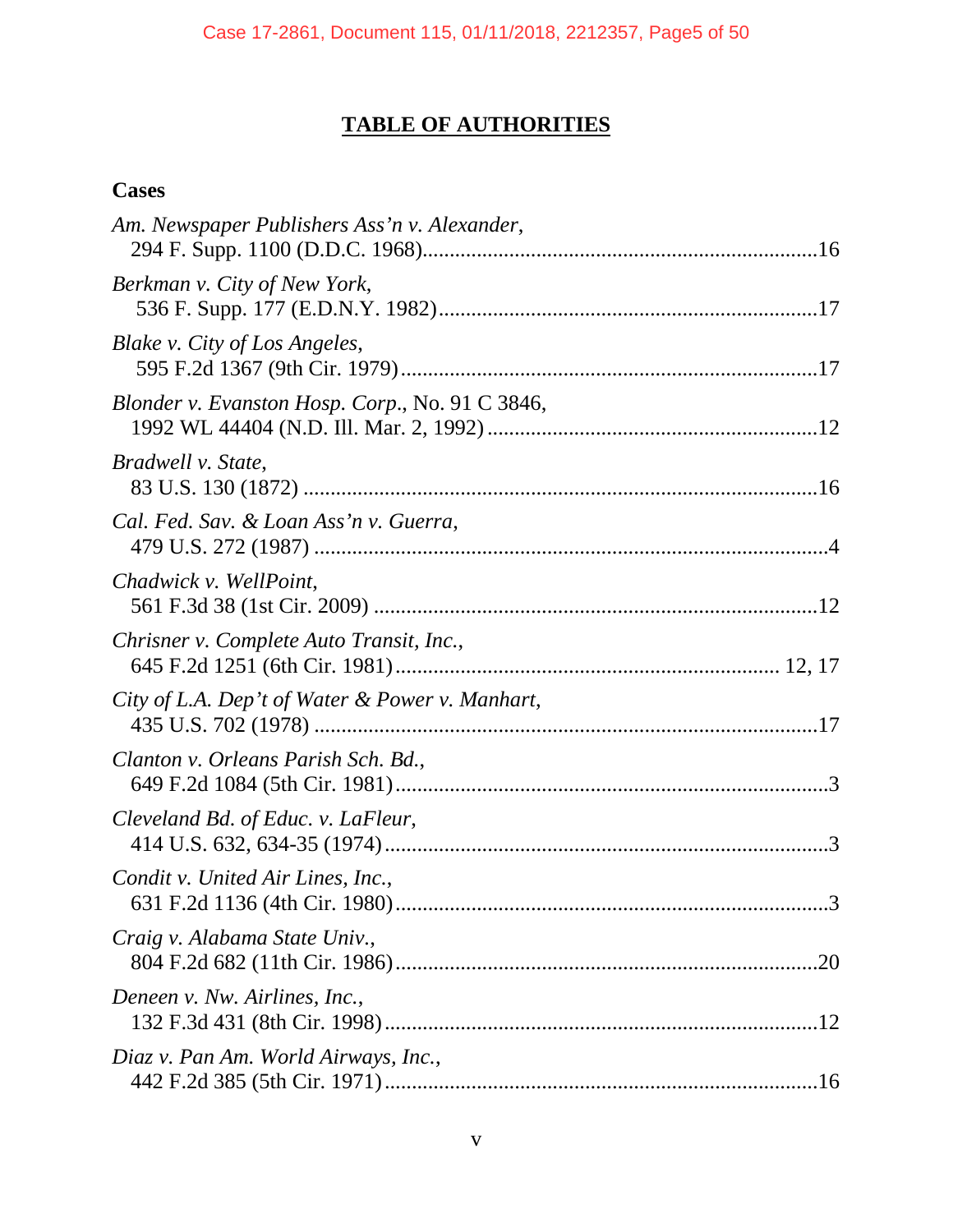| Dothard v. Rawlinson,                                                                                     |
|-----------------------------------------------------------------------------------------------------------|
| EEOC v. Chrysler Corp.,                                                                                   |
| EEOC v. Dial Corp.,                                                                                       |
| <i>Ernst v. City of Chicago,.</i>                                                                         |
| Furnco Constr. Corp. v. Waters,                                                                           |
| Gen. Elec. Co. v. Gilbert,                                                                                |
| Germain v. Cty. of Suffolk, No. 07-CV-2523 (ADS)(ARL),                                                    |
| Goesaert v. Cleary,                                                                                       |
| Hack v. President & Fellows of Yale Coll.,                                                                |
| Hicks v. Gates Rubber Co.,                                                                                |
| Int'l Union, United Auto., Aerospace & Agric. Implement Workers of Am., UAW v.<br>Johnson Controls, Inc., |
| Jefferies v. Harris Co. Comm. Action Ass'n,                                                               |
| <i>Legg v. Ulster Cty., No. 1:09-CV-550 (FJS/RFT),</i>                                                    |
| Lehmuller v. Inc. Vill. of Sag Harbor,                                                                    |
| Lewis v. N.Y. City Transit Author.,                                                                       |
| Lochren v. Cty. of Suffolk, No. CV 01-3925,                                                               |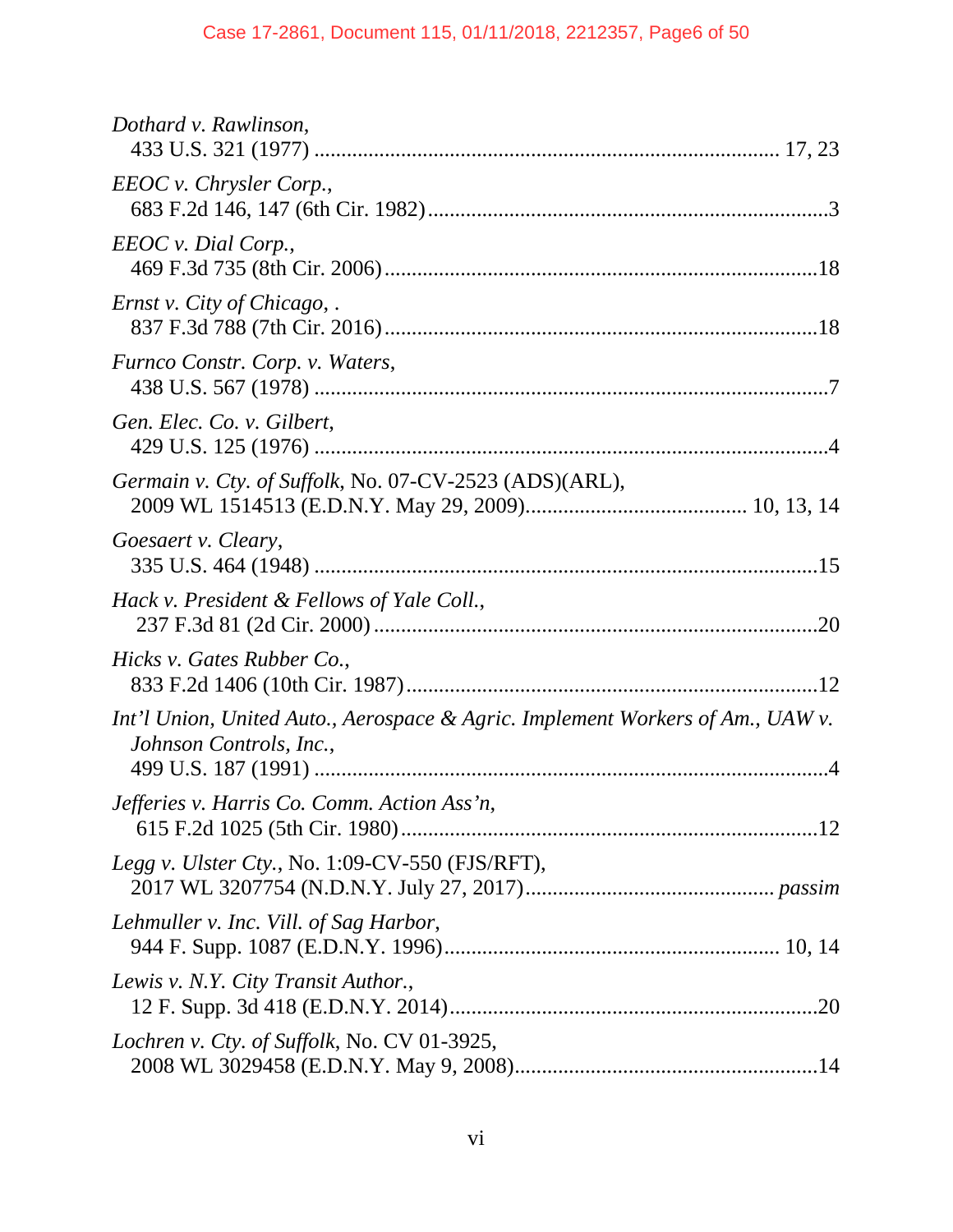# **Statutes and Legislative Materials**

# **Other Authorities**

| Bureau of Labor Statistics, Household Data, Annual Averages, Table 11,           |  |
|----------------------------------------------------------------------------------|--|
| "Employed Persons by Detailed Occupation, Sex, Race, and Hispanic or Latino      |  |
|                                                                                  |  |
| <i>Reproductive Health</i> , Centers for Disease Control and Prevention (2017)19 |  |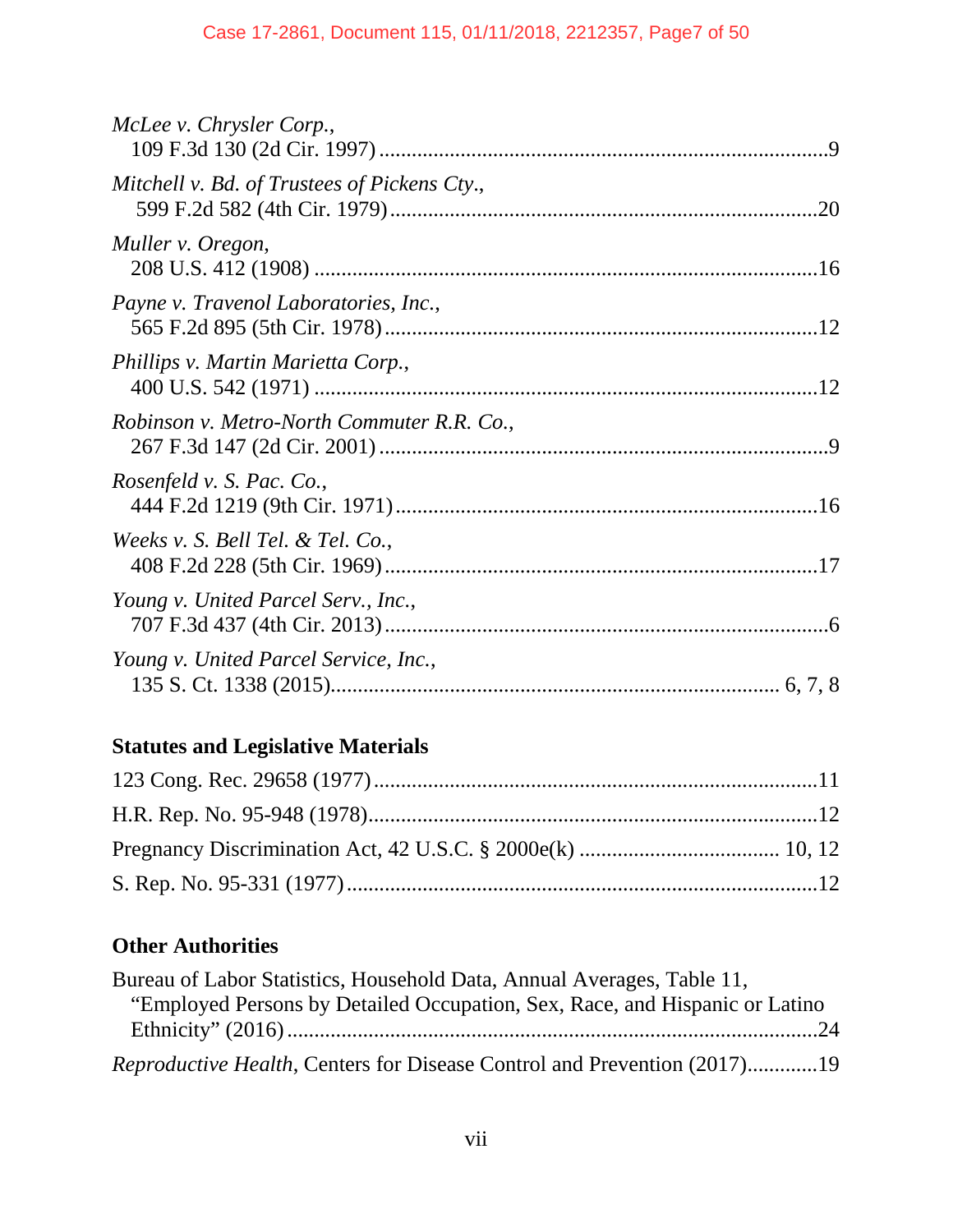## Case 17-2861, Document 115, 01/11/2018, 2212357, Page8 of 50

| Fabrice Czarnecki, The Pregnant Officer,<br>.27                                                                                                   |  |
|---------------------------------------------------------------------------------------------------------------------------------------------------|--|
| It Shouldn't be a Heavy Lift: Fair Treatment for Pregnant Workers,                                                                                |  |
| Jo Freeman, "The Revolution for Women in Law and Public Policy," Women: A<br>Feminist Perspective, 5th ed., (Mountain View, CA: Mayfield, 1995)21 |  |
| Listening to Mothers: The Experience of Expecting and New Mothers in the<br>Workplace, National Partnership for Women & Families (2014) 27, 29    |  |
| Mirza FG, et al., Trauma in Pregnancy: a systematic approach,<br>.28                                                                              |  |
| Press Release, Off. of Pub. Affairs, U.S. Dep't of Justice,<br>"Justice Department Files Lawsuit Against Corpus Christi, Texas Police<br>.24      |  |
| Vern L. Katz, MD, Work and Work-related Stress in Pregnancy,<br>.28                                                                               |  |
| Yiyang Wu, Scaling the Wall and Running the Mile: The Role of Physical<br>Selection Procedures in the Disparate Impact Narrative,<br>.23          |  |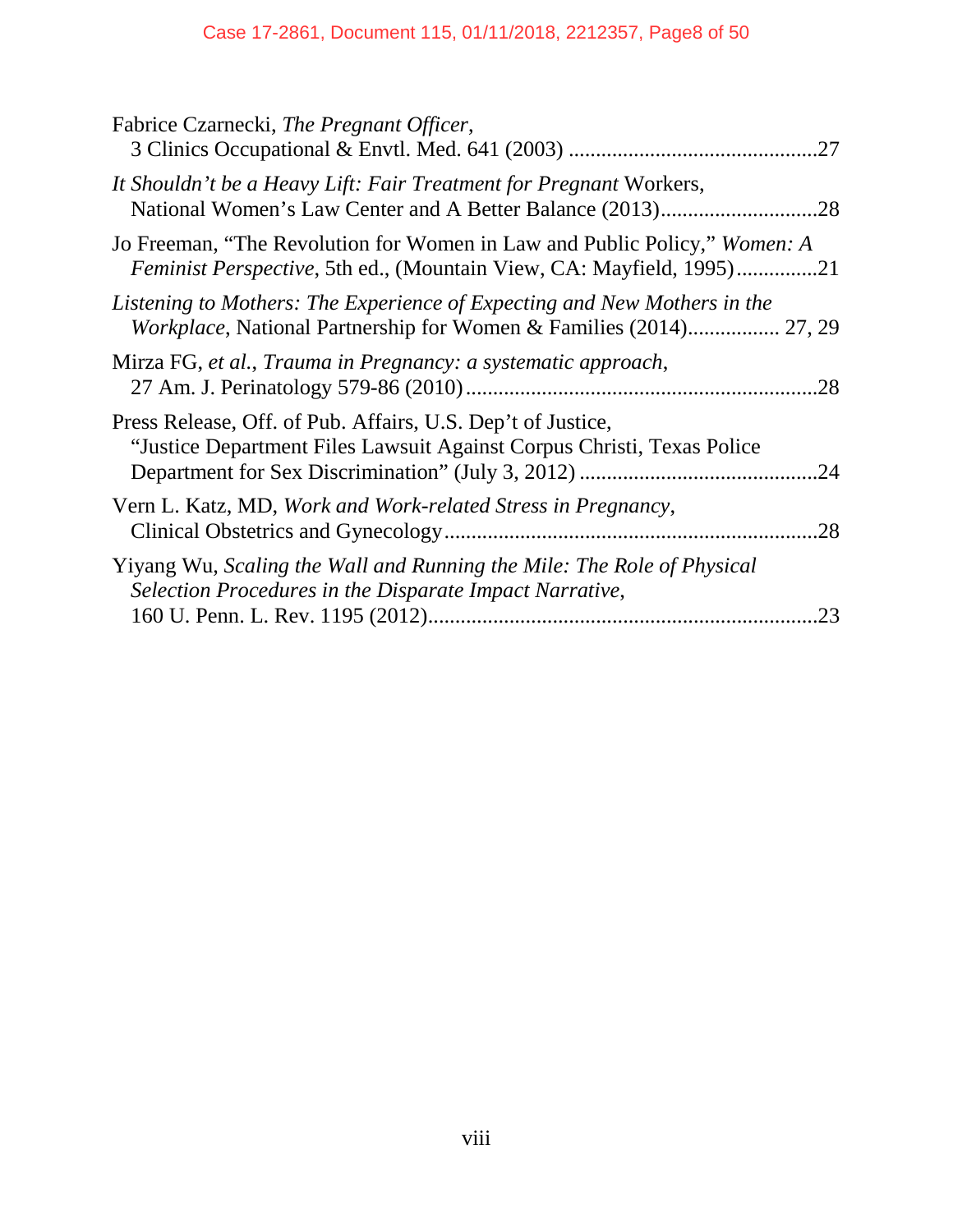## **INTERESTS OF** *AMICI CURIAE***[1](#page-8-0)**

*Amici* are a coalition of 23 civil rights groups and public interest organizations committed to preventing, combating, and redressing sex discrimination and protecting the equal rights of female workers in the United States. More detailed statements of interest are contained in the accompanying appendix.

*Amici* have a vital interest in ensuring that the Pregnancy Discrimination Act is interpreted so as to fulfill, not impede, the law's promise of equal employment opportunity for women affected by "pregnancy, childbirth, and related medical conditions," particularly women working in historically male-dominated occupations. *Amici* take no position on the other issues presented by this appeal.

 $\overline{a}$ 

<span id="page-8-0"></span><sup>&</sup>lt;sup>1</sup> Pursuant to Rule 29(c)(5) of the Federal Rules of Appellate Procedure and Local Rule 29.1, counsel for *amici curiae* state that no counsel for a party authored this brief in whole or in part, and that no person other than *amici curiae*, their members, or their counsel made a monetary contribution to the preparation or submission of this brief. This brief is filed with the consent of all parties.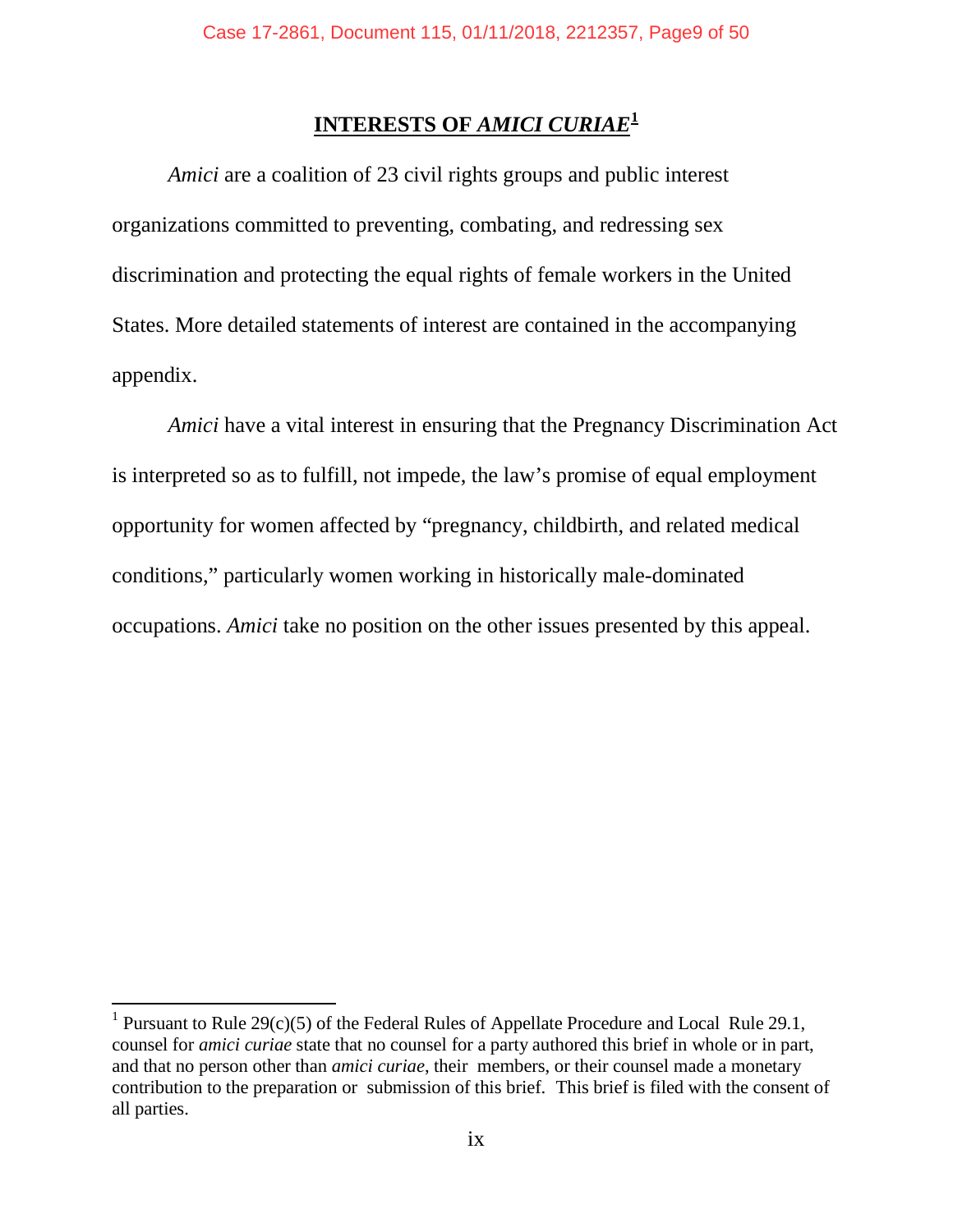## **SUMMARY OF THE ARGUMENT**

In *Young v. United Parcel Service, Inc.*, the Supreme Court reaffirmed the central purpose of the Pregnancy Discrimination Act: to assure that employers do not disadvantage pregnant workers as compared to their non-pregnant peers. Yet the court below, after finding that Appellee Ulster County's light duty policy does just that, refused to shift the burden to the County to explain how exclusion of pregnancy from its policy is necessary to its business. Instead, the court demanded that Appellant Ann Marie Legg go even further by proving that all or mostly all pregnant correctional officers will need light duty in order to continue working.

That onerous interpretation of the *prima facie* standard turns the disparate impact doctrine on its head. Disparate impact is intended to shield members of protected groups from the "built-in headwinds" created by neutral policies by requiring employers to justify using such measures notwithstanding their biased effect. Such headwinds blow especially fiercely in male-dominated, hazardous workplaces, like Ulster County's, that for decades never contemplated the presence of women, let alone pregnant women; indeed, disparate impact claims have been utilized time and again since Title VII's enactment to remedy barriers to women's entry into historically male occupations like law enforcement. Even though this Court previously found Ulster County's stated reasons for its light duty policy to be questionable at best, and even though the District Court concluded that no

1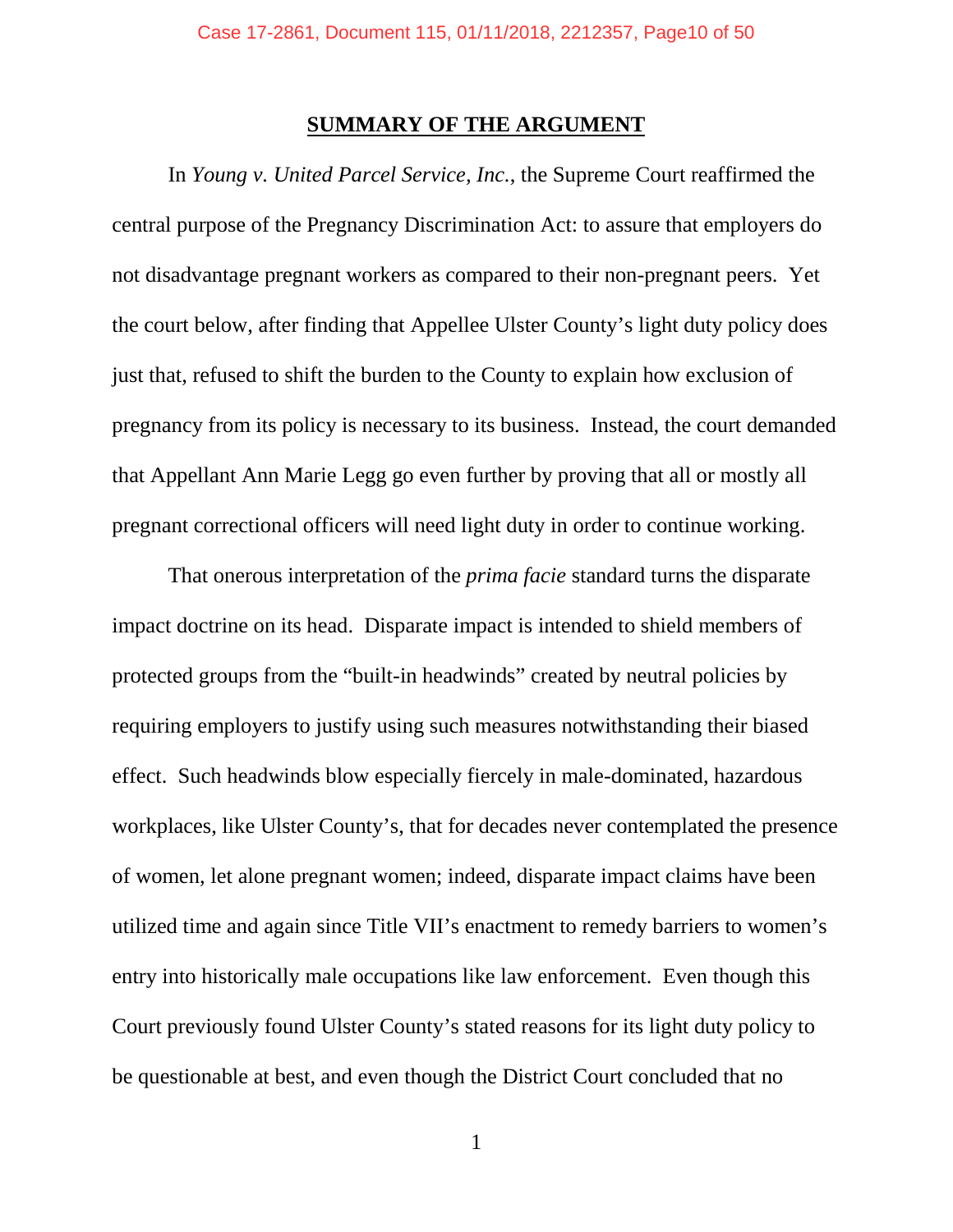#### Case 17-2861, Document 115, 01/11/2018, 2212357, Page11 of 50

pregnant guard needing light duty ever will receive it while guards injured on the job almost always will, the District Court did not subject the policy to further inquiry. That was clear error demanding reversal.

The District Court's application of the PDA in the disparate impact context also was clearly erroneous. The PDA, as recently reaffirmed by *Young*, makes plain that pregnant workers are entitled to the same benefits as those "similar in their ability or inability to work." Thus, the only individuals relevant to the disparate impact analysis here are those officers who need light duty, for whatever reason. Accordingly, the District Court should not have measured the disparity of the impact here as to *all* pregnant workers, but rather, only as to those workers in need of the benefit of Ulster County's policy. Because that policy excludes pregnancy, it was clear error for the Court not to find it imposes a *per se* disparate impact on pregnant guards.

The letter and the spirit of the PDA, as reaffirmed in *Young*, demand better. This Court should reverse.

2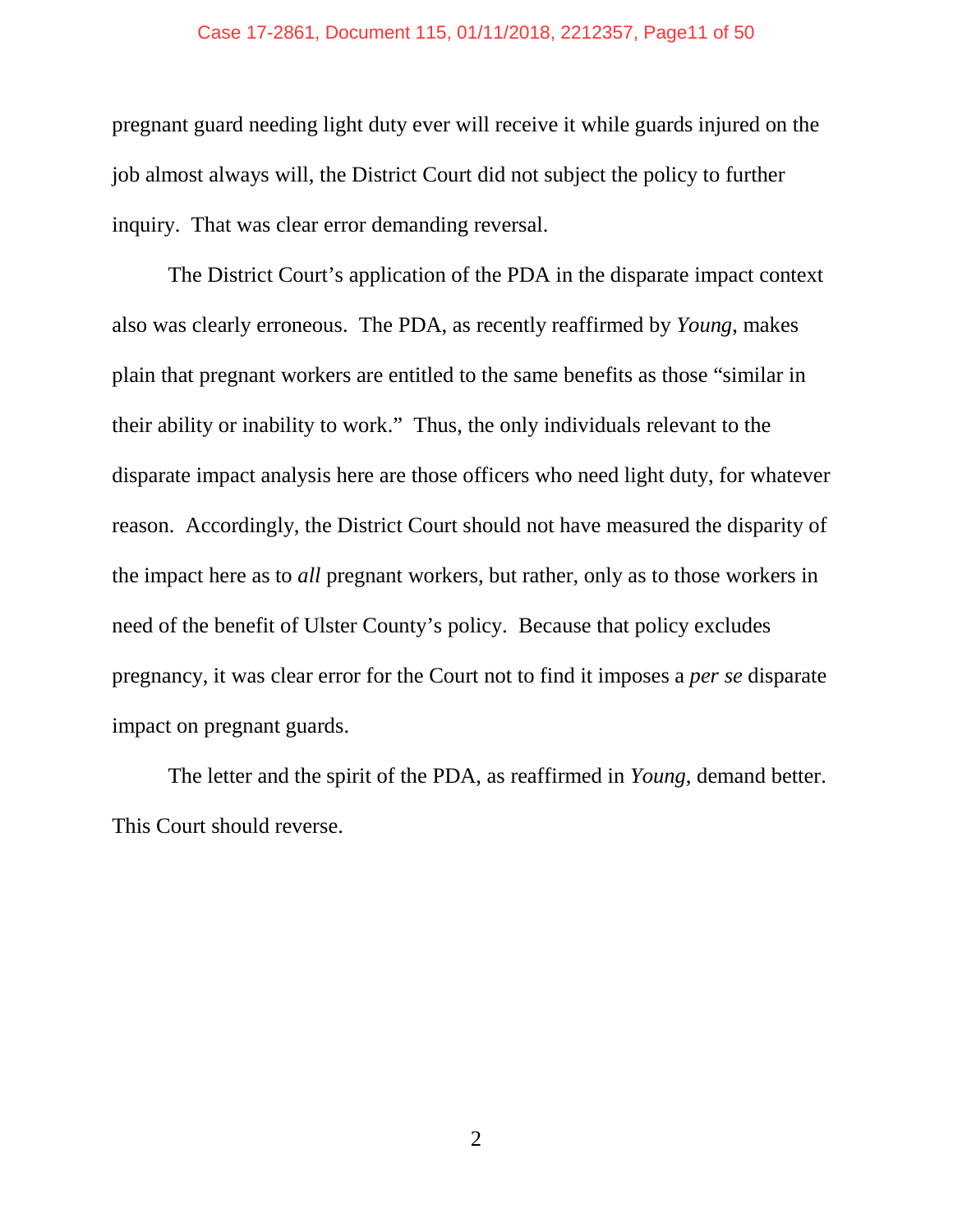## **ARGUMENT**

## I. **THE DISTRICT COURT'S DECISION CONTRAVENES THE PDA'S ANIMATING PURPOSE OF ASSURING THAT PREGNANT WORKERS ARE TREATED THE SAME AS NON-PREGNANT CO-WORKERS SIMILAR IN THEIR ABILITY OR INABILITY TO WORK**

## **A. The PDA was enacted to assure pregnancy does not force women out of the workforce or otherwise impose unequal burdens on them.**

Congress passed the Pregnancy Discrimination Act, 42 U.S.C. § 2000e(k) ("PDA"), to guarantee pregnant women's equal participation in the labor force. Prior to the law's passage, a wide array of employer policies disadvantaged pregnant employees, none more so than policies that forced women to stop working when they became pregnant, regardless of their capacity to work. *See, e.g.*, *Cleveland Bd. of Educ. v. LaFleur*, 414 U.S. 632, 634-35 (1974) (forcing pregnant teachers to take unpaid leave five months before they were due to give birth, with no guarantee of re-employment); *EEOC v. Chrysler Corp.*, 683 F.2d 146, 147 (6th Cir. 1982) (requiring pregnant women to take leave in the fifth month of pregnancy); *Clanton v. Orleans Parish Sch. Bd.*, 649 F.2d 1084, 1086-87 (5th Cir. 1981) (placing teachers on leave in the beginning of the sixth month of their pregnancy); *Condit v. United Air Lines, Inc.*, 631 F.2d 1136, 1137 (4th Cir. 1980) (requiring that flight attendants "shall, upon knowledge of pregnancy, discontinue flying"). *See also Int'l Union, United Auto., Aerospace & Agric.*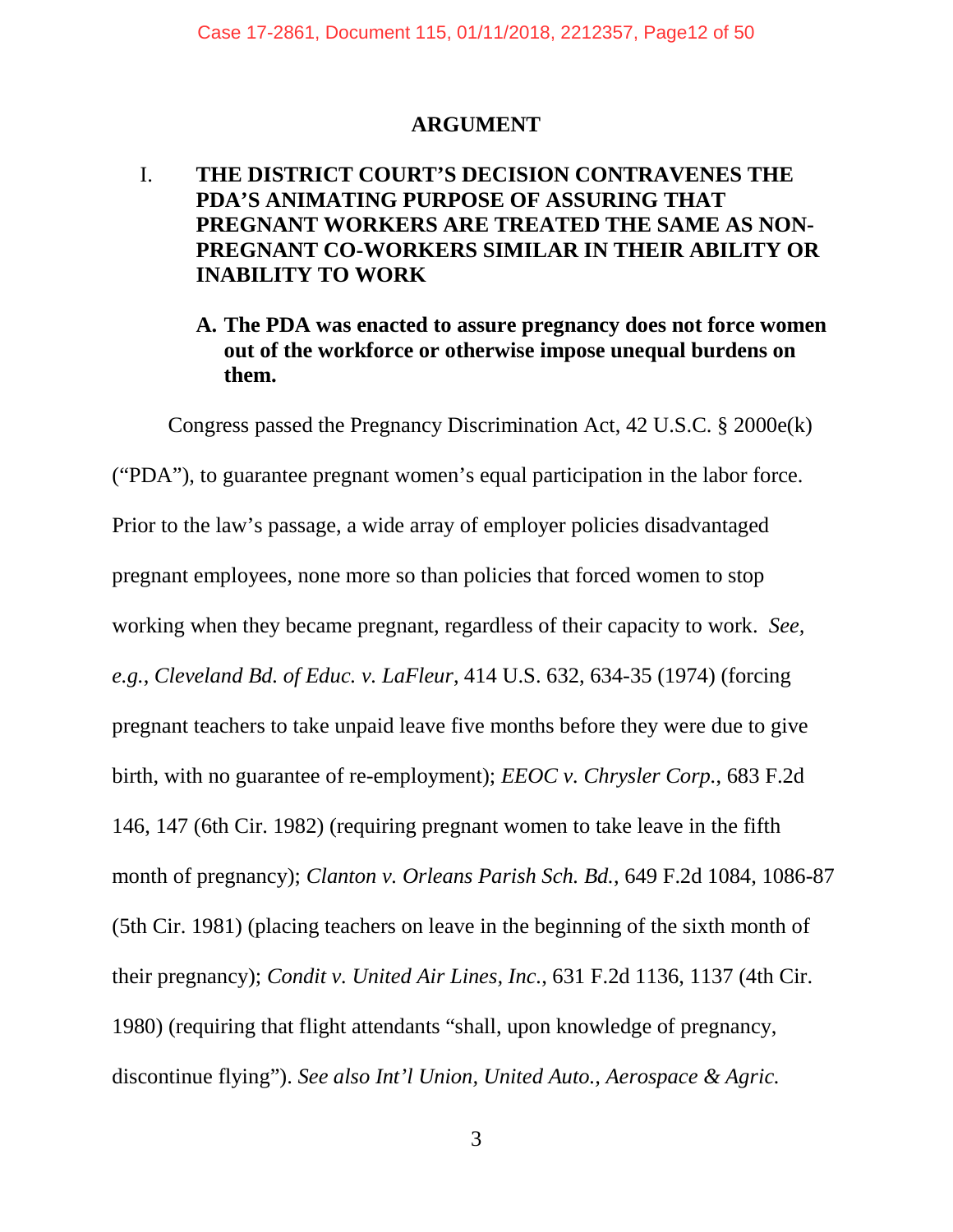*Implement Workers of Am., UAW v. Johnson Controls, Inc.*, 499 U.S. 187, 204 (1991) (striking policy barring fertile women from holding lucrative jobs involving lead exposure, holding that PDA requires that "women as capable of doing their jobs as their male counterparts may not be forced to choose between having a child and having a job"); *Cal. Fed. Sav. & Loan Ass'n v. Guerra*, 479 U.S. 272, 289 (1987) (upholding state law requiring up to four months' job-protected leave for pregnant workers, observing that PDA enacted to afford women "the basic right to participate fully and equally in the workforce, without denying them the fundamental right to full participation in family life," quoting 123 Cong. Rec. 29658 (1977)).

The immediate trigger for the PDA was the Supreme Court's ruling, in 1976, that General Electric's exclusion of pregnancy from the medical conditions that qualified employees for temporary disability benefits did not constitute sex discrimination. *Gen. Elec. Co. v. Gilbert*, 429 U.S. 125 (1976). *See Newport News Shipbuilding & Dry Dock Co. v. EEOC*, 462 U.S. 669, 677-78 (1983) (Congress's "unambiguous" intent in enacting PDA was to correct "both the holding and the reasoning of the Court in the *Gilbert* decision"). Such faulty reasoning included the Court's conclusion that because not *all* female employees became pregnant, the disadvantage to pregnancy was not discrimination "because of sex." *Gilbert*, 429 U.S. at 129.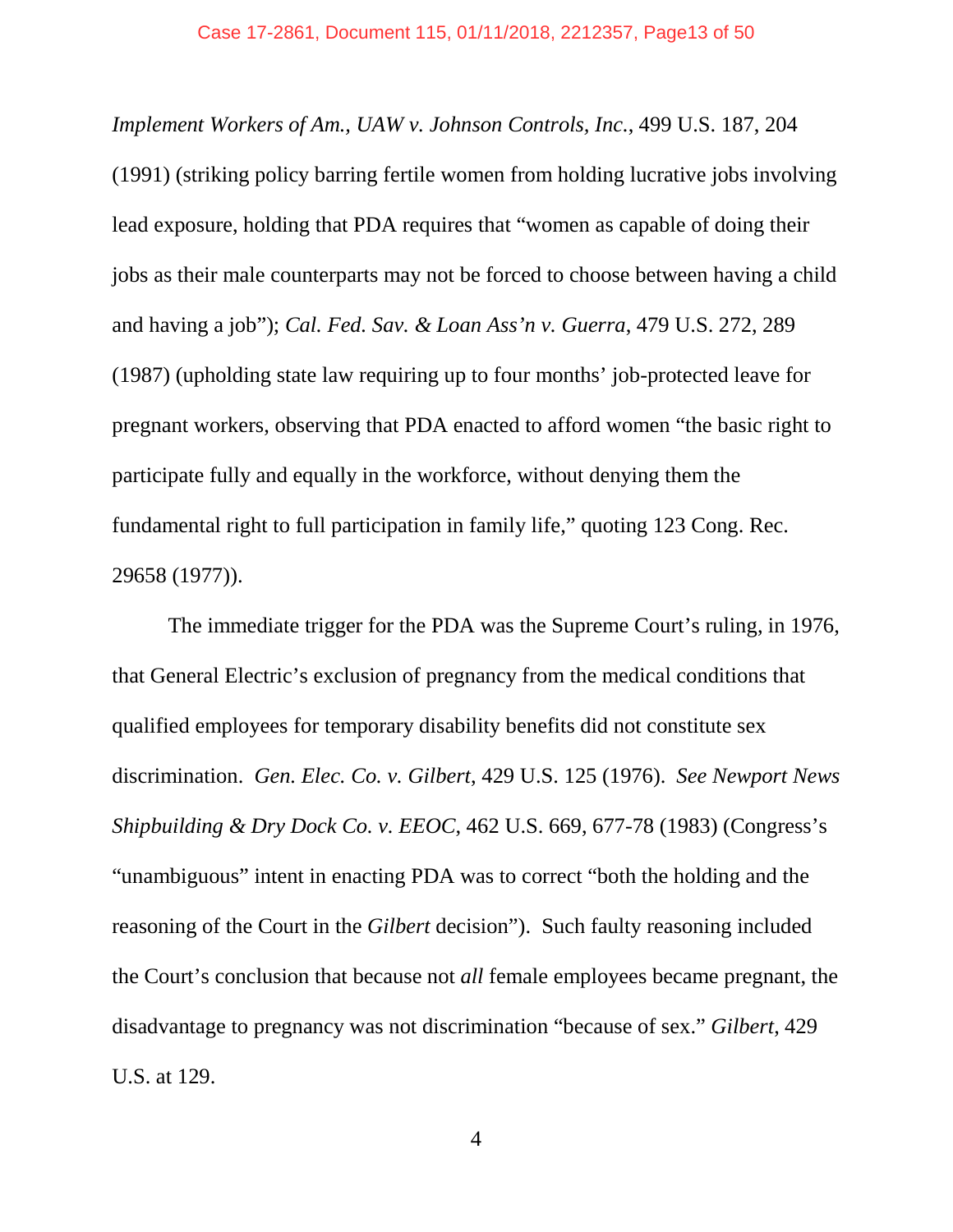With the PDA, Congress intended to assure that pregnant workers would be restored to equal footing with employees whose temporary impairments did not result in job loss, or the consequent economic disadvantage. *See, e.g.*, S. Rep. No. 95-331, at 4 (1977) ("Pregnant women who are able to work must be permitted to work on the same conditions as other employees; and when they are not able to work for medical reasons, they must be accorded the same rights, leave privileges and other benefits, as other workers who are disabled from working."); H.R. Rep. No. 95-948, at 4 (1978) ("The bill would simply require that pregnant women be treated the same as other employees on the basis of their ability or inability to work."). Congress effected this purpose by amending Title VII not only to make explicit that discrimination "because of sex" included discrimination "because of . . . pregnancy, childbirth, and related medical conditions," but also by expressly mandating, in the PDA's second clause, that pregnant workers "be treated the same for all employment-related purposes . . . as other persons not so affected but similar in their ability or inability to work." 42 U.S.C. § 2000e(k).

## **B. The Supreme Court's ruling in** *Young v. United Parcel Service, Inc.* **reaffirmed the PDA's focus on equal treatment of pregnant workers needing accommodations.**

By 2014, the scope of the PDA's second clause had become muddied with respect to women's right to "accommodations" for their pregnancy-related medical needs. Recognizing the "lower-court uncertainty about interpretation of the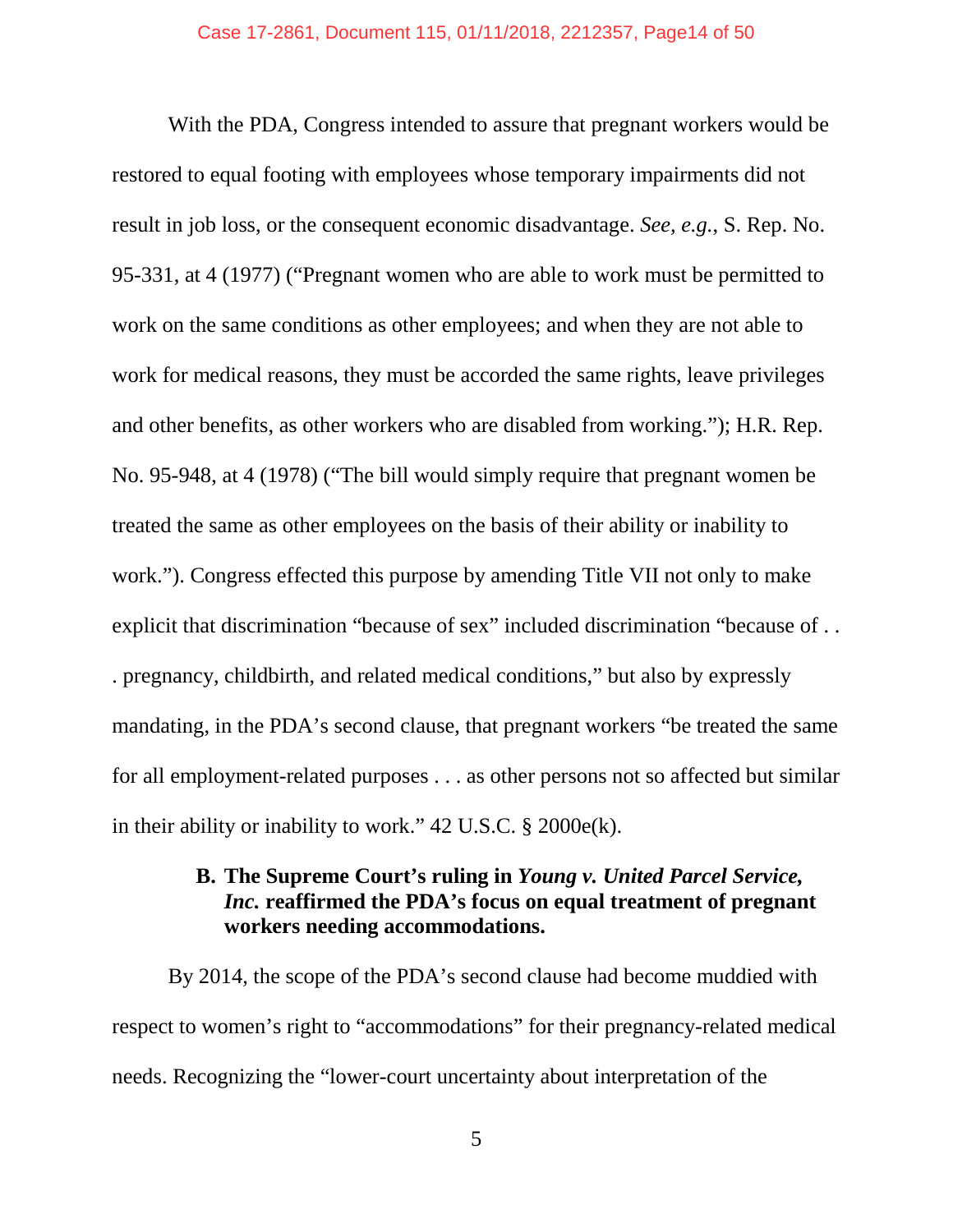#### Case 17-2861, Document 115, 01/11/2018, 2212357, Page15 of 50

[PDA]" in the accommodations context, the Supreme Court granted *certiorari* in *Young v. United Parcel Service, Inc.*, 135 S. Ct. 1338, 1348 (2015). All of the cases cited by the Court as giving rise to this "uncertainty" concerned employer policies that, in whole or in part, granted more favorable treatment to workers needing accommodations due to on-the-job injuries than to workers needing accommodation because of pregnancy. *Id.* (collecting cases). So, too, did the *Young* case itself. *See Young v. United Parcel Serv., Inc.*, 707 F.3d 437 (4th Cir. 2013) (denying light duty to pregnant delivery driver with lifting restriction, while granting it to workers with occupational injuries, as well as those entitled to accommodation under the Americans with Disabilities Act and those whose commercial driver's licenses had been revoked).

Although *Young* directly concerned a Title VII disparate treatment challenge to UPS's policies, the Court addressed a larger issue: namely, the extent to which "neutral" employer policies distinguishing pregnancy from other physical conditions continue to force women out of work, and how lower courts' applications of the PDA's "similarly situated" clause were allowing such policies to pass muster. Indeed, the Fourth Circuit had granted summary judgment to UPS precisely because it found the company's three categories of light duty eligibility to be "pregnancy blind" and "at least facially a 'neutral and legitimate business practice." *Id.* at 446.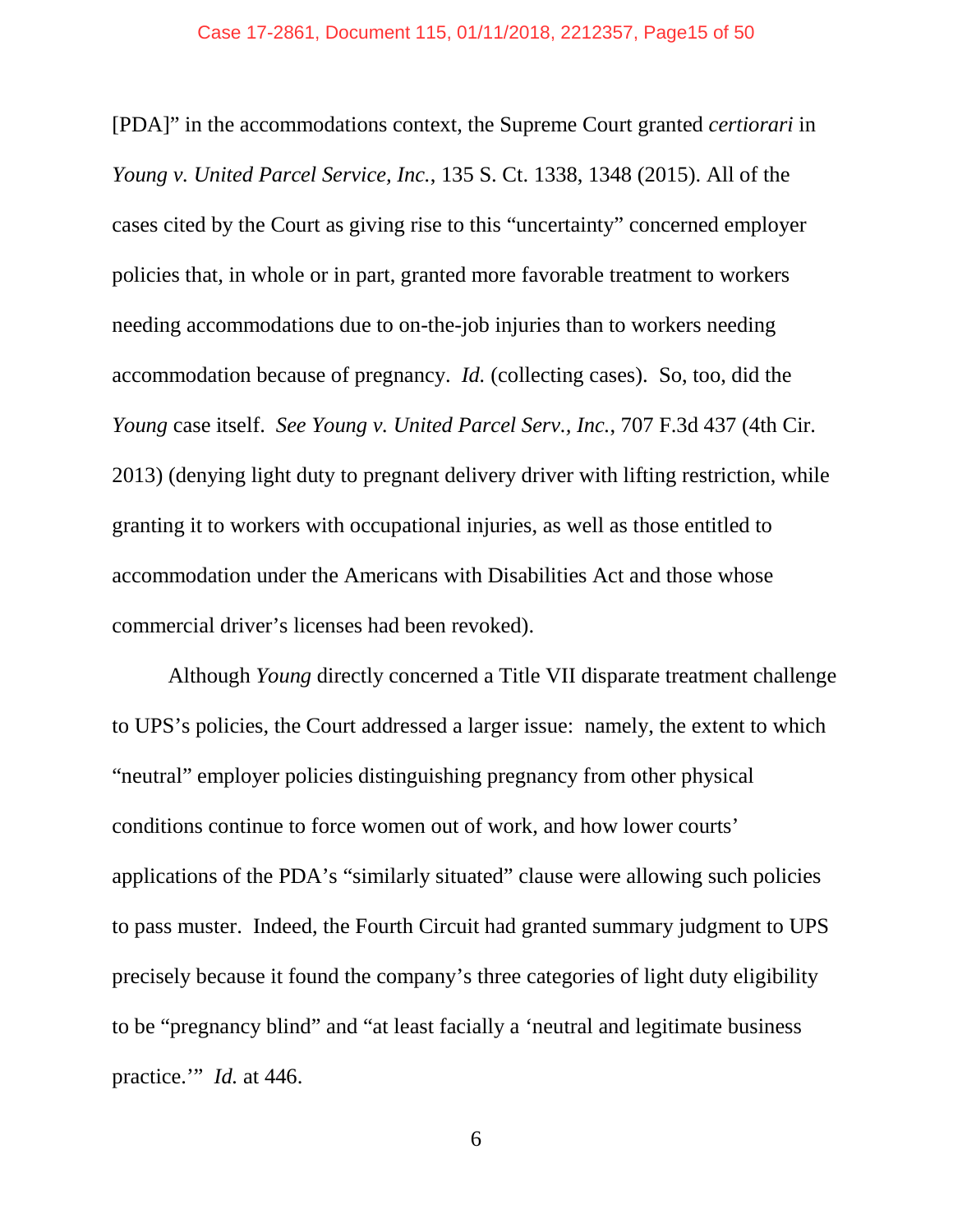At oral argument in the case, an exchange between Justice Breyer and Peggy Young's counsel took place that is instructive here: After some initial questions concerning the quantum of comparator evidence required to prove disparate treatment by UPS, Justice Breyer observed, "[I]t did seem to me there is a way, . . . it's quite a [sic] easy way for you to win, and that would be to bring a disparate impact claim, and that's what I thought disparate impact claims were about. . . . [It would be] such a beautiful vehicle to bring a claim of the kind you just articulated." Oral Argument at 5:45, *Young v. United Parcel Serv., Inc.*, 135 S. Ct. 1338 (No. 12-1226), https://www.oyez.org/cases/2014/12-1226.

Ultimately, the Court adopted a modified disparate treatment analysis that, it emphasized, sought to fulfill the PDA's goal of "respond[ing] directly to *Gilbert*" – that is, by assuring that an employer not "treat pregnancy less favorably than diseases or disabilities resulting in a similar inability to work." *Young*, 135 S. Ct. at 1353.<sup>[2](#page-15-0)</sup> Ultimately, the Court decreed, the PDA accommodation inquiry rests on

 $\overline{a}$ 

<span id="page-15-0"></span><sup>2</sup> In reversing the Fourth Circuit's grant of summary judgment, the Court went to great lengths to reaffirm that the *prima facie* standard is "not intended to be an inflexible rule," "not onerous," and "not as burdensome as succeeding on 'an ultimate finding of fact as to' a discriminatory employment action." *Id.* at 1353-54 (quoting *Furnco Constr. Corp. v. Waters*, 438 U.S. 567, 575-76 (1978)).

To this expansive reading, the Court also offered an alternate pretext analysis plaintiffs may rely on for claims under the PDA's second clause:

We believe that the plaintiff may reach a jury on [the issue of pretext] by providing sufficient evidence that the employer's policies impose a *significant burden* on pregnant workers, and that the employer's "legitimate, nondiscriminatory" reasons are not *sufficiently strong* to justify the burden, but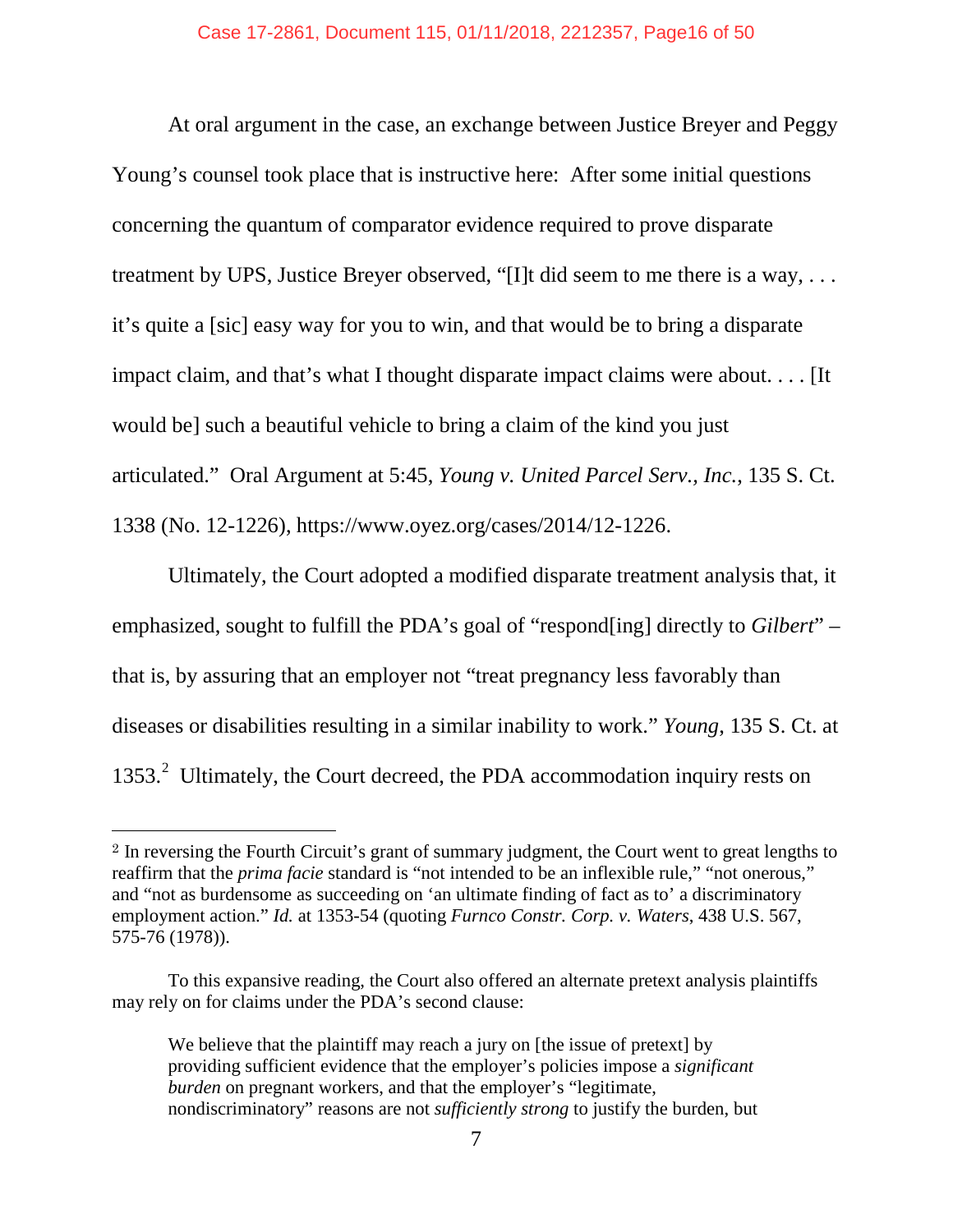the twin interests of feasibility and fairness: "[W]hy, when the employer accommodated so many, could it not accommodate pregnant women as well?" *Id.* at 1355.

The District Court's ruling here ignored these broad animating principles, distorting the "beautiful vehicle" of disparate impact and ignoring the "easy way" to invalidate Ulster County's policy. In its place, it imposed an improperly heavy *prima facie* burden on Legg that spared Ulster County from explaining why a policy that excludes pregnant workers – thereby forcing any woman who needs such accommodation onto leave – is a "business necessity."

## **II. THE DISTRICT COURT ERRED WHEN IT REQUIRED LEGG TO SHOW THAT ULSTER COUNTY'S POLICY HARMS ALL OR MOSTLY ALL PREGNANT WORKERS**

The District Court's demand for evidence concerning the policy's effect on pregnant workers *as a group*, rather than on those who are "similar in their ability or inability to work" and thus need accommodation, misreads the PDA's express terms and is clear error. Moreover, the court's analysis rests on the premise that a plaintiff must present evidence that large numbers of employees are adversely affected in order to satisfy the *prima facie* standard. That premise not only is a faulty reading of the law; it poses distinct disadvantages to women seeking to enter

 $\overline{a}$ 

rather – when considered along with the burden imposed – give rise to an inference of intentional discrimination.

*Id.* (emphasis added).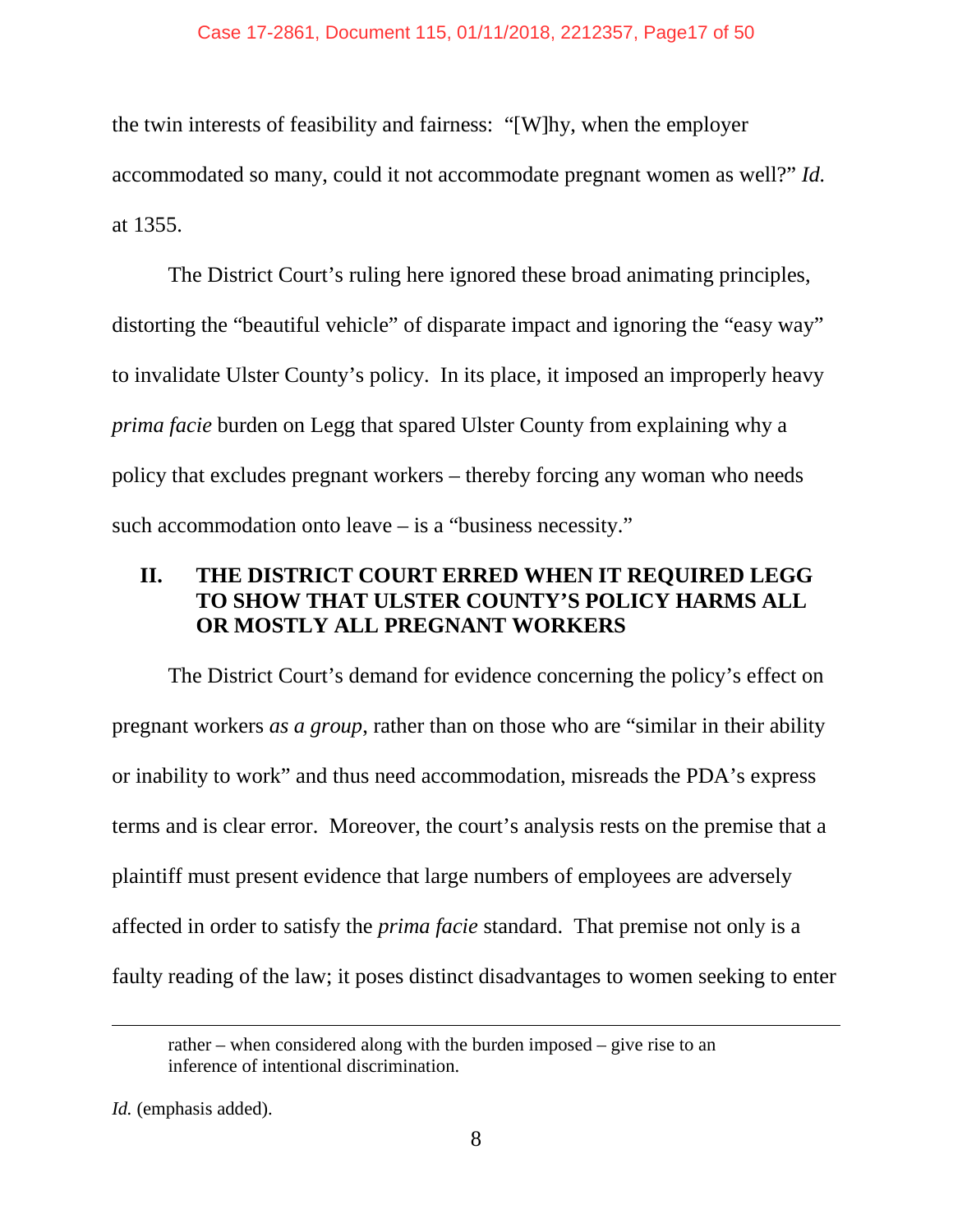male-dominated fields by, perversely, citing their underrepresentation – caused by decades of overt discrimination – to sustain neutral practices that perpetuate such exclusion.

## **A. The District Court misapplied the disparate impact framework in the PDA context.**

As this Court has recognized, the Title VII disparate impact framework "seeks the removal of employment obstacles, not required by business necessity, which create built-in headwinds and freeze out protected groups from job opportunities and advancement." *Robinson v. Metro-North Commuter R.R. Co.*, 267 F.3d 147, 160 (2d Cir. 2001) (internal citations omitted). To establish a *prima facie* case of disparate impact, a plaintiff must: (1) identify a policy or practice; (2) demonstrate that a disparity exists; and (3) establish a causal relationship between the two." *Id.* According to this Court's precedent, the evidence required for this showing is *de minimis*. *See McLee v. Chrysler Corp.*, 109 F.3d 130, 134 (2d Cir. 1997).

The District Court found that Legg had indeed proven that "[t]he result of [Ulster County's light duty] policy is that pregnant women will *never* be afforded light-duty assignments and will instead be forced to use accrued sick, vacation, or personal time if they are no longer able to work full duty." *Legg v. Ulster Cty.*, No. 1:09-CV-550 (FJS/RFT), 2017 WL 3207754, at \*6 (N.D.N.Y. July 27, 2017) (emphasis added). This factual conclusion – that *all* pregnant women who are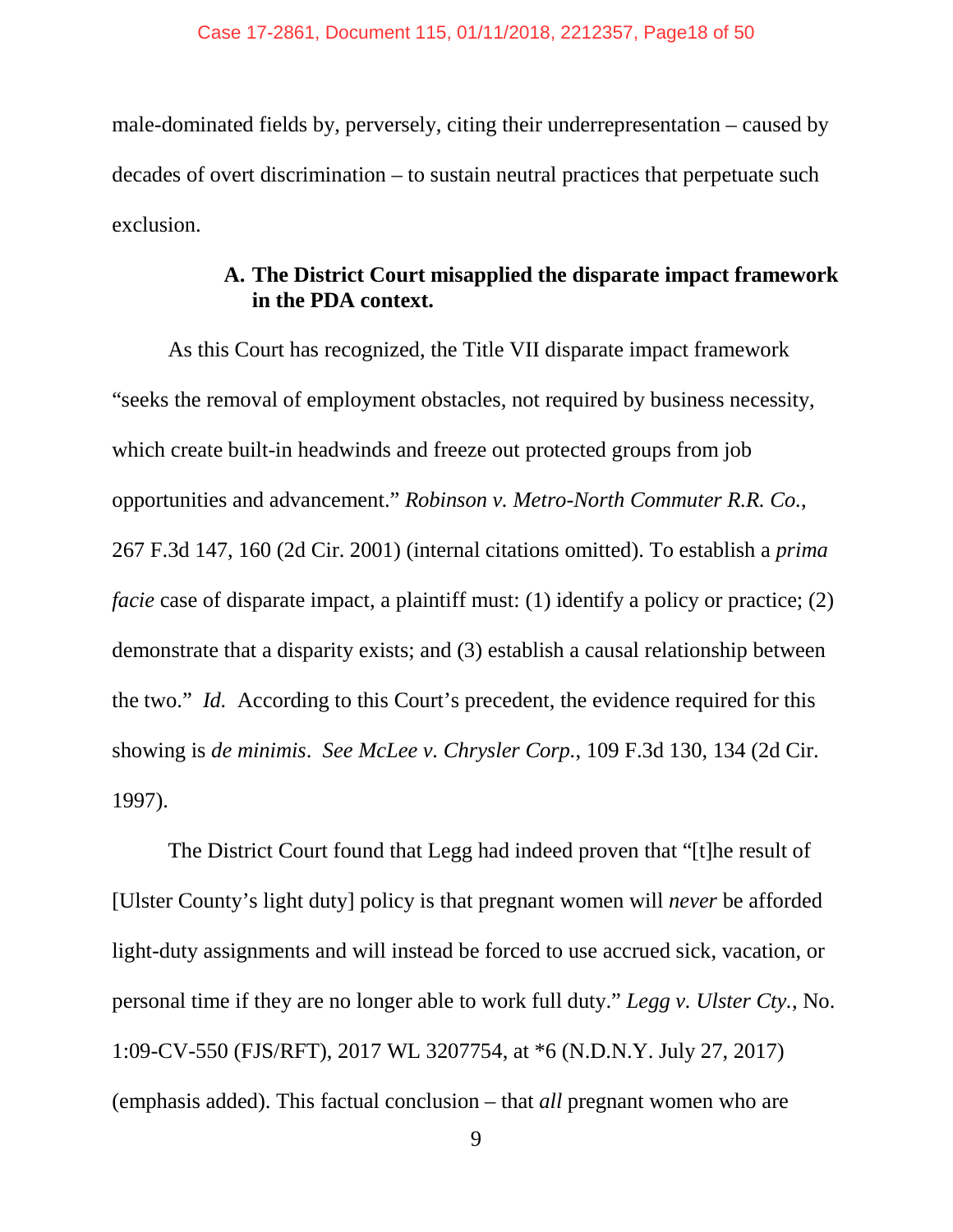#### Case 17-2861, Document 115, 01/11/2018, 2212357, Page19 of 50

limited in their ability to work are denied light duty because of the challenged policy – alone should have been enough to satisfy both the first and second prongs of the *prima facie* standard as a matter of law.

Indeed, that is precisely the conclusion reached in 2009 by another district court in this Circuit when presented with a virtually identical policy in a law enforcement context. *Germain v. Cty. of Suffolk*, No. 07-CV-2523 (ADS)(ARL), 2009 WL 1514513 (E.D.N.Y. May 29, 2009). In *Germain*, the court considered a pregnant Suffolk County Park Police officer's PDA challenge to the department's light duty policy, which reserved accommodations to officers injured on the job. In denying summary judgment to the County, the court concluded that because "a pregnant officer unable to perform full-duty because of her pregnancy could *never*  be eligible for a light-duty assignment," the plaintiff officer "ha[d] established a prima facie case that the . . . policy ha[d] a disparate impact on pregnant women." *Id.* at \*4 (emphasis added). *See also Lehmuller v. Inc. Vill. of Sag Harbor*, 944 F. Supp. 1087, 1092 (E.D.N.Y. 1996) (pregnant police officer satisfied *prima facie* burden on PDA disparate impact claim where Village policy reserved light duty to officers injured on the job).

Notwithstanding this precedent or its own conclusions on the exclusionary effect of Ulster County's policy, the District Court proceeded to impose on Legg an additional *prima facie* burden – namely, to show that "pregnant women were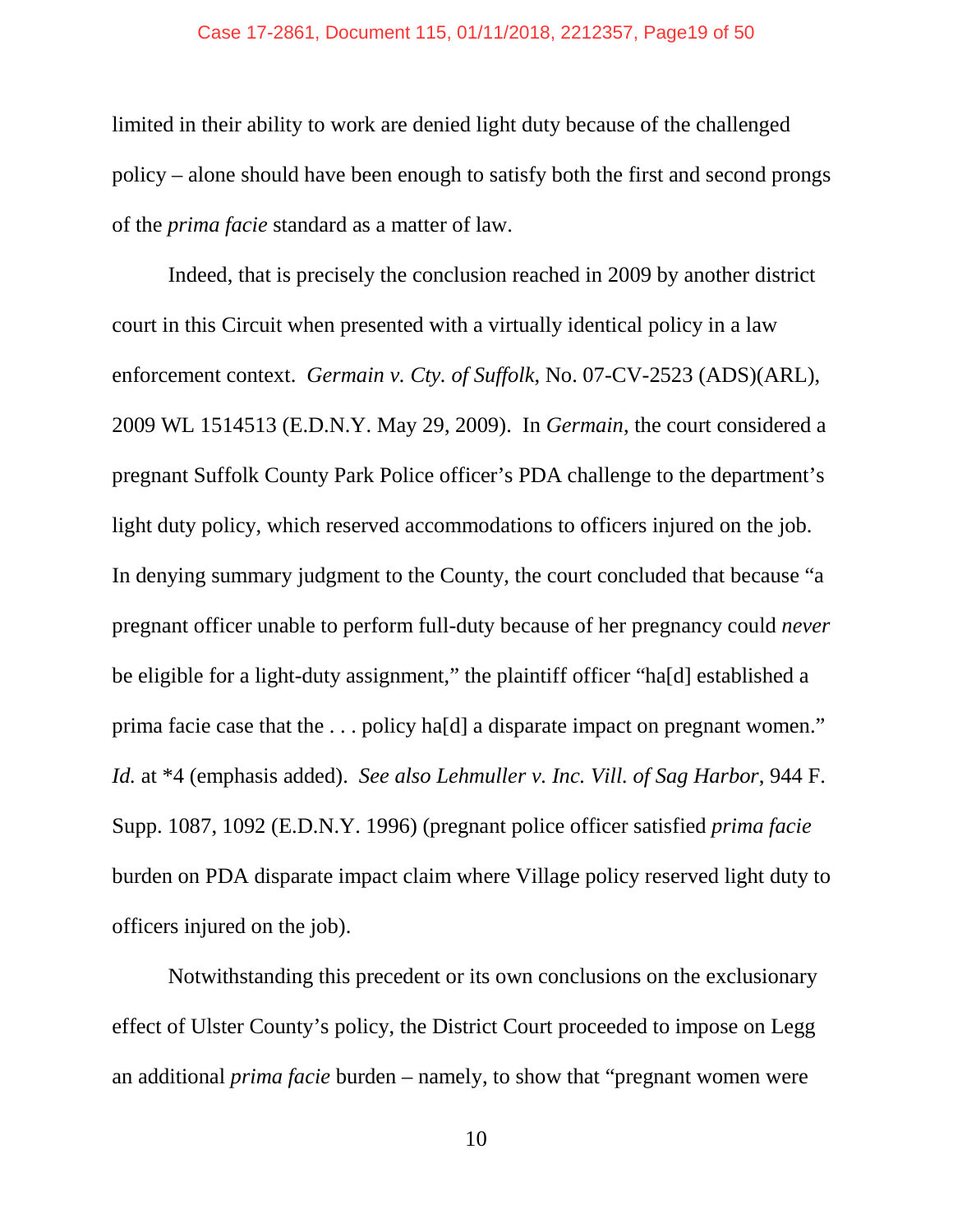*unable* to perform full-duty at the Jail." *Legg*, 2017 WL 3207754, at \*9 (emphasis in original). The court concluded that Legg had failed in fulfilling that burden, in part by observing that she herself, in in addition to two other female officers, worked full-duty until late in their pregnancies. *Id*. In contrast, the court noted facts that *would* have, in its view, militated in favor of satisfying the *prima facie* test: evidence that two pregnant officers who went on leave in their seventh month, rather than request light duty, did so "because they knew they would not be provided an accommodation"; evidence that, prior to the Ulster County's policy change limiting light duty to officers with occupational injuries, "pregnant women had used light duty in statistically higher proportions, compared to their total numbers on [Ulster County's] staff"; or "evidence showing that pregnant women would be more susceptible to injuries in full-duty because of their pregnancy." *Id.* In short, the District Court considered the relevant group, for purposes of assessing the disparity of the policy's impact, to be *all* pregnant officers – not those who actually need accommodations under the policy, as Ulster County did.

This analysis fundamentally misreads the PDA. By its plain terms, the statute demands that pregnant workers receive the same benefits as those "similar in their ability or inability to work." Assessing the harm inflicted by Ulster County's policy upon individuals who do not even need the benefit of that policy is simply the wrong inquiry. *See*, *e.g*., *Chrisner v. Complete Auto Transit, Inc.*, 645

11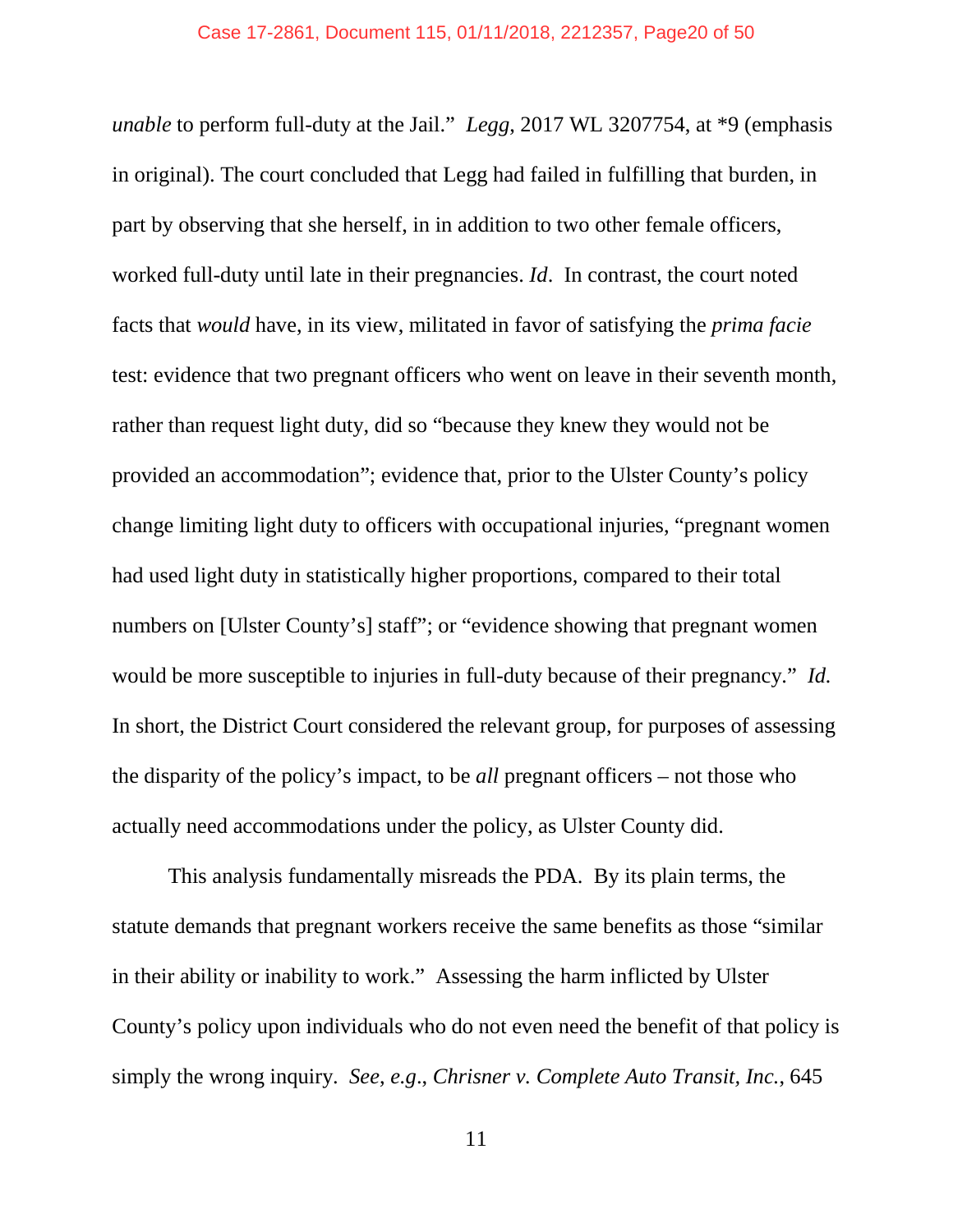F.2d 1251, 1258 (6th Cir. 1981), citing *Payne v. Travenol Laboratories, Inc.*, 565 F.2d 895, 899 (5th Cir. 1978) ("The proper focus when determining the disparate impact of an employment condition is on those excluded by the requirement.") Put differently, just as Ulster County's light duty policy is of no moment to a male guard with a physical condition that does not interfere with his ability to perform his job duties, so too is it irrelevant to a female guard whose pregnancy does not require accommodation, either. Neither group's interests should be included in the disparate impact calculus.<sup>[3](#page-20-0)</sup>

 $\overline{a}$ 

Indeed, while certain jobs are more likely than others to necessitate accommodations for pregnancy, as discussed in Section II.B.2, *infra*, pregnancy is by nature individualized and evolving in a way that most other protected traits are not, resulting in a wide variety of workplace repercussions that depend on a women's job duties, location of work, and her specific physical condition. *See Reproductive Health*, Centers for Disease Control and Prevention, https://www.cdc.gov/reproductivehealth/maternalinfanthealth/pregcomplications.htm (last visited Dec. 13, 2017) ("Pregnancy symptoms and complications can range from mild and annoying discomforts to severe, sometimes life-threatening, illnesses."). *See also Blonder v. Evanston Hosp. Corp*., No. 91 C 3846, 1992 WL 44404, at \*3 (N.D. Ill. Mar. 2, 1992) (denying summary judgment on disparate impact claim brought by nurse fired for refusing rubella vaccine, a universal requirement of hospital staff; "Facially neutral employment practices, which for

<span id="page-20-0"></span> $3\text{ It should be noted in this regard that Title VII}$  jurisprudence long has recognized that the law's protections sometimes are needed only by certain subsets of women, or even subsets of pregnant women. *See*, e*.g.*, *Phillips v. Martin Marietta Corp.*, 400 U.S. 542 (1971) (invalidating employer's ban on hiring mothers of preschool-aged children, despite high rates of women's employment overall); *Chadwick v. WellPoint*, 561 F.3d 38, 42 n.4 (1st Cir. 2009) (inference of animus against mother of four children was not lessened by fact that successful candidate was mother of two); *Deneen v. Nw. Airlines, Inc.*, 132 F.3d 431, 437-38 (8th Cir. 1998) (pregnant employee who was denied accommodations and put out on leave after employer learned she was suffering "pregnancy complications" found to have suffered discrimination, even though employer had accommodated plaintiff's pregnant co-workers who did not have pregnancy complications); *Hicks v. Gates Rubber Co.*, 833 F.2d 1406, 1416 (10th Cir. 1987) ("discrimination against black females [can] exist even in the absence of discrimination against black men or white women") (quoting *Jefferies v. Harris Co. Comm. Action Ass'n*, 615 F.2d 1025, 1032 (5th Cir. 1980)).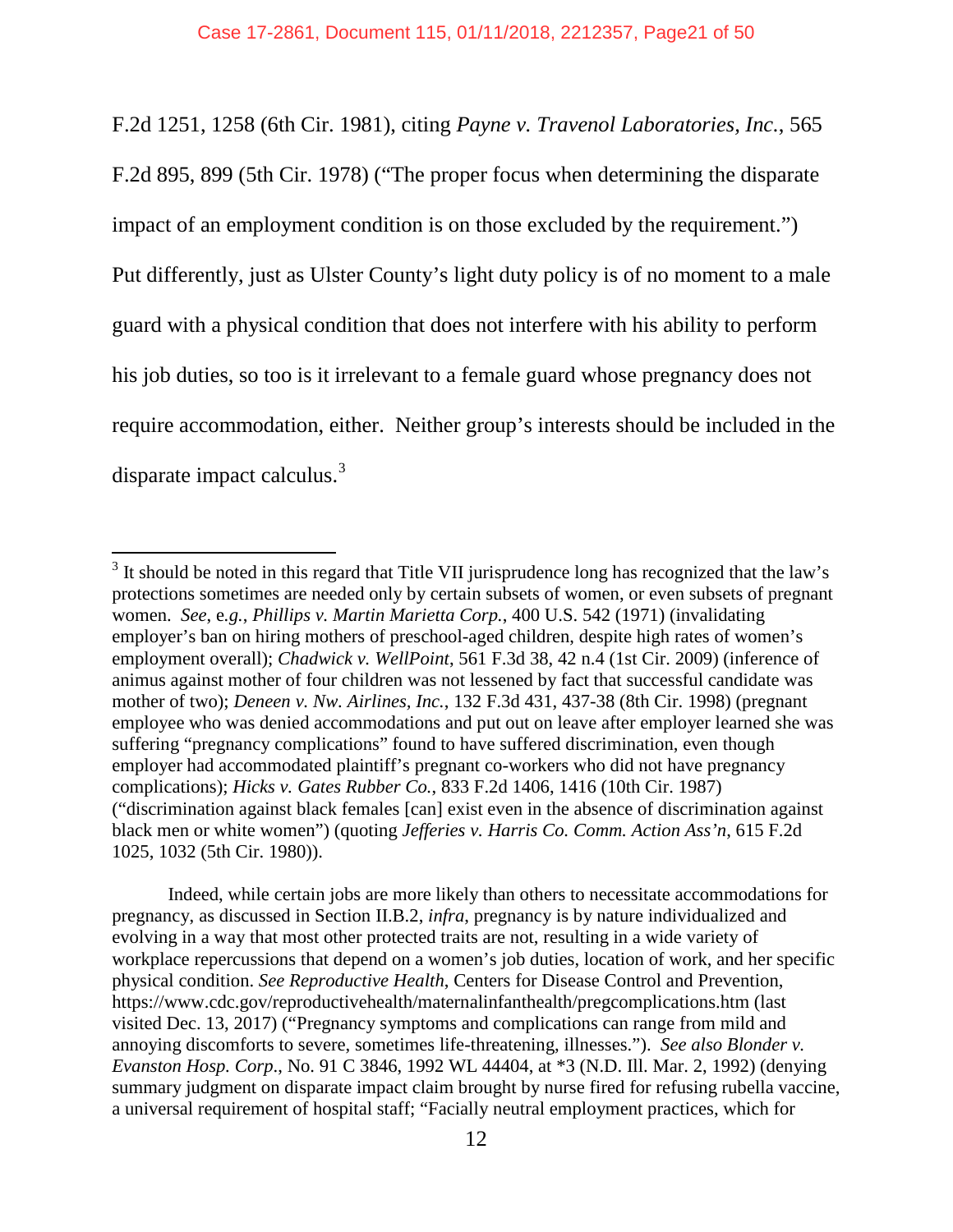This fatally flawed understanding of the PDA inquiry led the court below to ignore the squarely on-point *Germain* and *Lehmuller* rulings. In a footnote, the District Court cavalierly states that it "disregards [those cases] because . . . [they] provided no indication about what evidence the plaintiffs presented to support their cases." *Id.* at \*9 n.6. But this is simply incorrect. In *Germain*, the opinion makes plain that the defendant County did not even raise as a defense any record evidence about the extent of the harm – or lack thereof – caused to pregnant officers by its light duty policy. Rather, its defense rested on the argument that because pregnant officers were treated no worse than officers with an injury or illness incurred off the job, a disparate impact because of pregnancy claim could not lie, as a matter of law. 2009 WL 1514513, at \*4. Citing the plain terms of the PDA, the *Germain* court rejected this formulation:

In the present context, the PDA only requires the Plaintiff to show that nonpregnant Park Department officers similarly unable to perform full-duty assignments were treated more favorably than her. . . . [A]lthough the pregnant officer and the non-pregnant officer are similarly situated in their inability to perform full-duty, the distinction the [Defendant's] policy draws between occupational and nonoccupational injuries necessarily excludes pregnant women from light-duty.

 $\overline{a}$ 

medical reasons fall more harshly on one group, can form the basis of a disparate impact claim.").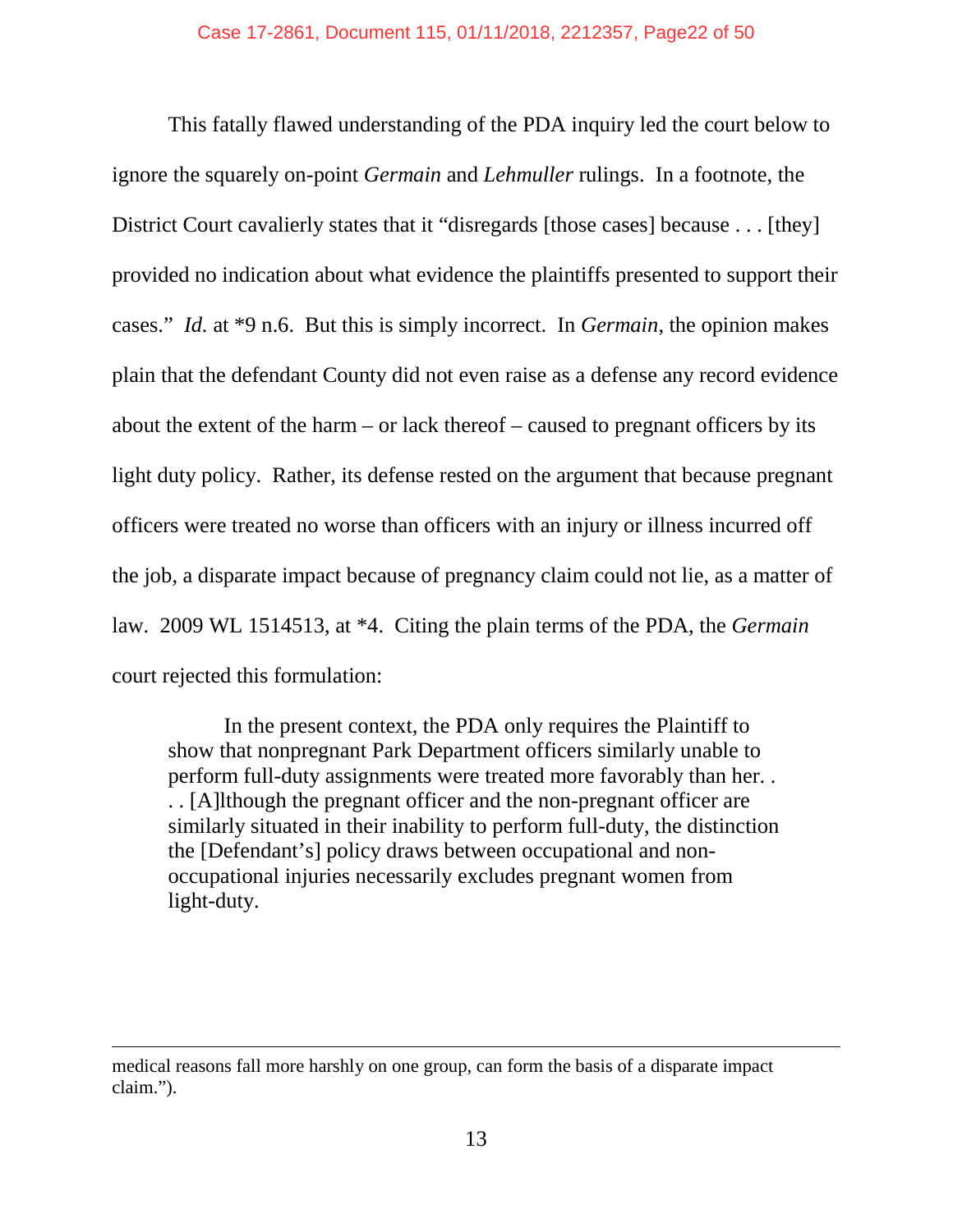*Id.[4](#page-22-0)* Further, in *Lehmuller*, the court's decision makes plain that the plaintiff was the first, and only, female police officer on the defendant's force, and thus constituted a class of one in terms of showing disparate impact due to pregnancy. 944 F. Supp. at 1089. Thus, as in *Germain*, the *Lehmuller*  court's *prima facie* finding of disparate impact rested squarely on the policy's express terms, not any examination of the quantum of harm caused to individual pregnant officers. *Id.* at 1092 ("[Plaintiff] has shown that the [Defendant] adopted a light-duty policy that has an adverse impact on pregnant officers and, therefore, has established a prima facie case of disparate impact discrimination." $)$ .<sup>[5](#page-22-1)</sup>

 $\overline{a}$ 

<span id="page-22-0"></span><sup>&</sup>lt;sup>4</sup> At trial in *Germain*, a jury concluded that the County had not proved that the on-the-job/offthe-job distinction was a business necessity for its Park Police operations. *Germain*, 672 F. Supp. 2d at 321 (E.D.N.Y. 2009). Three years earlier, a jury considering a virtually identical policy maintained by the Suffolk County Police Department reached the same conclusion. *Lochren v. Cty. of Suffolk*, No. CV 01-3925, 2008 WL 3029458, at \*1 (E.D.N.Y. May 9, 2008).

<span id="page-22-1"></span><sup>5</sup> The District Court's error as to evidence required to satisfy the *prima facie* standard also led it to mistakenly discount the ample precedent cited by Legg finding disparate impact, despite small numbers of impacted individuals, where group-wide, sex-based biological differences (besides pregnancy) were involved. *See Legg*, 2017 WL 320774, at \*8 (collecting cases) ("What distinguishes this case from the sanitary bathroom cases . . . is that in those cases the courts relied on substantive evidence showing that exposure to unsanitary bathrooms (the adverse policy) disproportionately impacted women. Thus, the plaintiffs in those cases, through evidence, successfully connected the impact of the unsanitary working conditions to the immutable characteristics of the plaintiffs.) For similar reasons, the court also improperly rejected comparisons to *Bradley v. Pizzaco of Nebraska, Inc.*, 939 F.2d 610 (8th Cir. 1991), concerning the disparate impact of an employer's no-beard policy on African American men suffering from a certain skin condition. *Legg*, 2017 WL 3207754, at \*8 ("[T]he [*Bradley*] court found that the plaintiff had established a prima facie case because he established through [expert medical testimony and studies] that individuals afflicted with [the condition], a condition that only affects black males, could not comply with the no-beard policy.").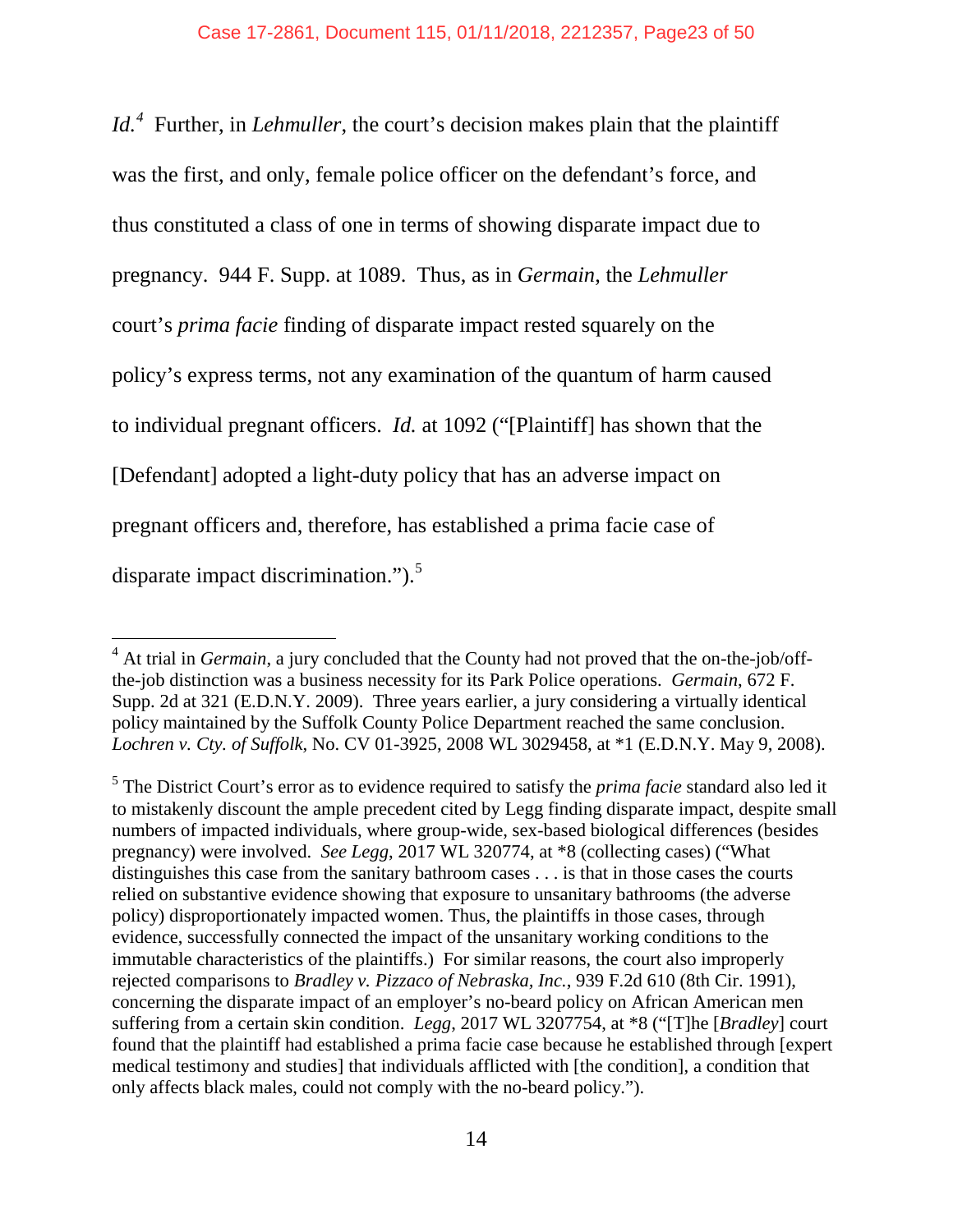In sum, the District Court's error in construing the PDA's plain terms resulted in its further erring as to the quantum of proof required to make out a *prima facie* case of disparate impact, and demands reversal.

> **B. Demanding numerical proof about the impact of Ulster County's policy on other pregnant guards unfairly disadvantages women in male-dominated fields and undermines the purpose of the disparate impact framework.**

## **1. The disparate impact doctrine is essential to achieving women's full entry into formerly male-only occupations.**

The District Court's misreading of the disparate impact framework is particularly dangerous precedent for women seeking access to historically maledominated jobs. Women's entry into fields such as corrections, law enforcement, construction, and firefighting, to name just a few, was for decades barred by state "protective laws" that deemed such work too strenuous or dangerous for women to perform. *See*, *e.g*., Jo Freeman, "The Revolution for Women in Law and Public Policy," in Jo Freeman, ed., *Women: A Feminist Perspective*, 5th ed., at 356-404 (Mountain View, CA: Mayfield, 1995). Indeed, for decades prior to Title VII's passage, women's formal exclusion from various fields for which they were considered unsuited enjoyed the Supreme Court's imprimatur. *See, e.g.*, *Goesaert v. Cleary*, 335 U.S. 464, 466 (1948) (upholding state law preventing women from working as bartenders unless their husband or father owned the bar, because "the oversight assured through [such] ownership . . . minimizes hazards that may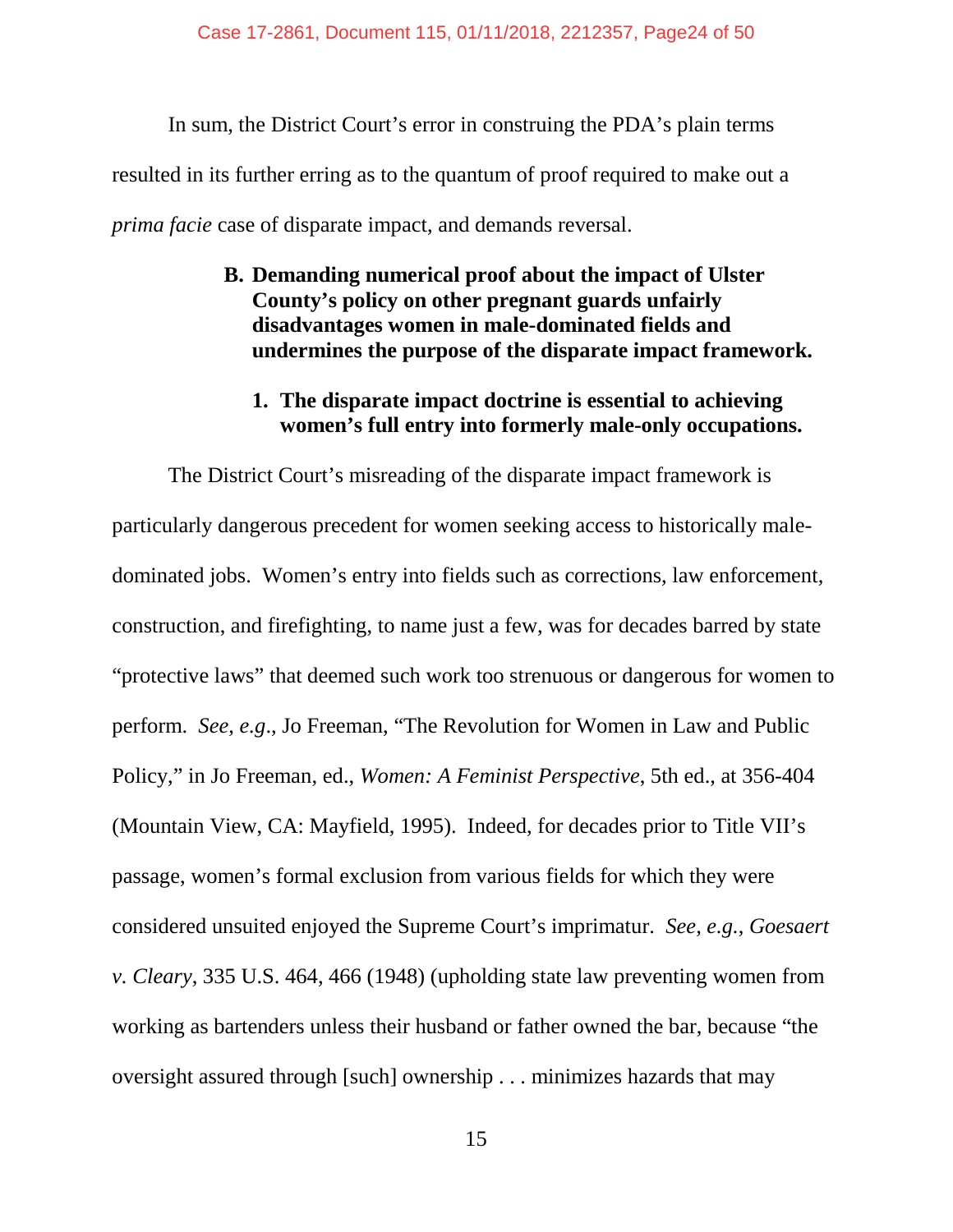confront a barmaid without such protecting oversight"); *Muller v. Oregon*, 208 U.S. 412, 421 (1908) (sustaining state maximum-hours law for women laundry workers because "woman's physical structure and the performance of maternal functions place her at a disadvantage in the struggle for subsistence"); *Bradwell v. State*, 83 U.S. 130, 141 (1872) (Bradley, J., concurring) (in approving under the due process clause Illinois' law against admitting women to practice law, observing that "[t]he natural and proper timidity and delicacy which belongs to the female sex evidently unfits it for many of the occupations of civil life"). The literal segregation of the labor force into "women's work" and "men's work" perhaps was brought into sharpest relief by newspapers' separating job advertisements by sex, a practice that persisted even after Title VII's enactment. *See Am. Newspaper Publishers Ass'n v. Alexander*, 294 F. Supp. 1100 (D.D.C. 1968).

Consequently, the earliest Title VII decisions sought to dismantle the most overt barriers to women's opportunities, such as by adopting a narrow reading of the statute's bona fide occupational qualification (BFOQ) exception. *See, e.g.*, *Rosenfeld v. S. Pac. Co.*, 444 F.2d 1219 (9th Cir. 1971) (striking down employer policy prohibiting women from becoming station agents due to job's physical demands); *Diaz v. Pan Am. World Airways, Inc.*, 442 F.2d 385 (5th Cir. 1971) (finding airline's women-only rule for flight attendants unlawful discrimination);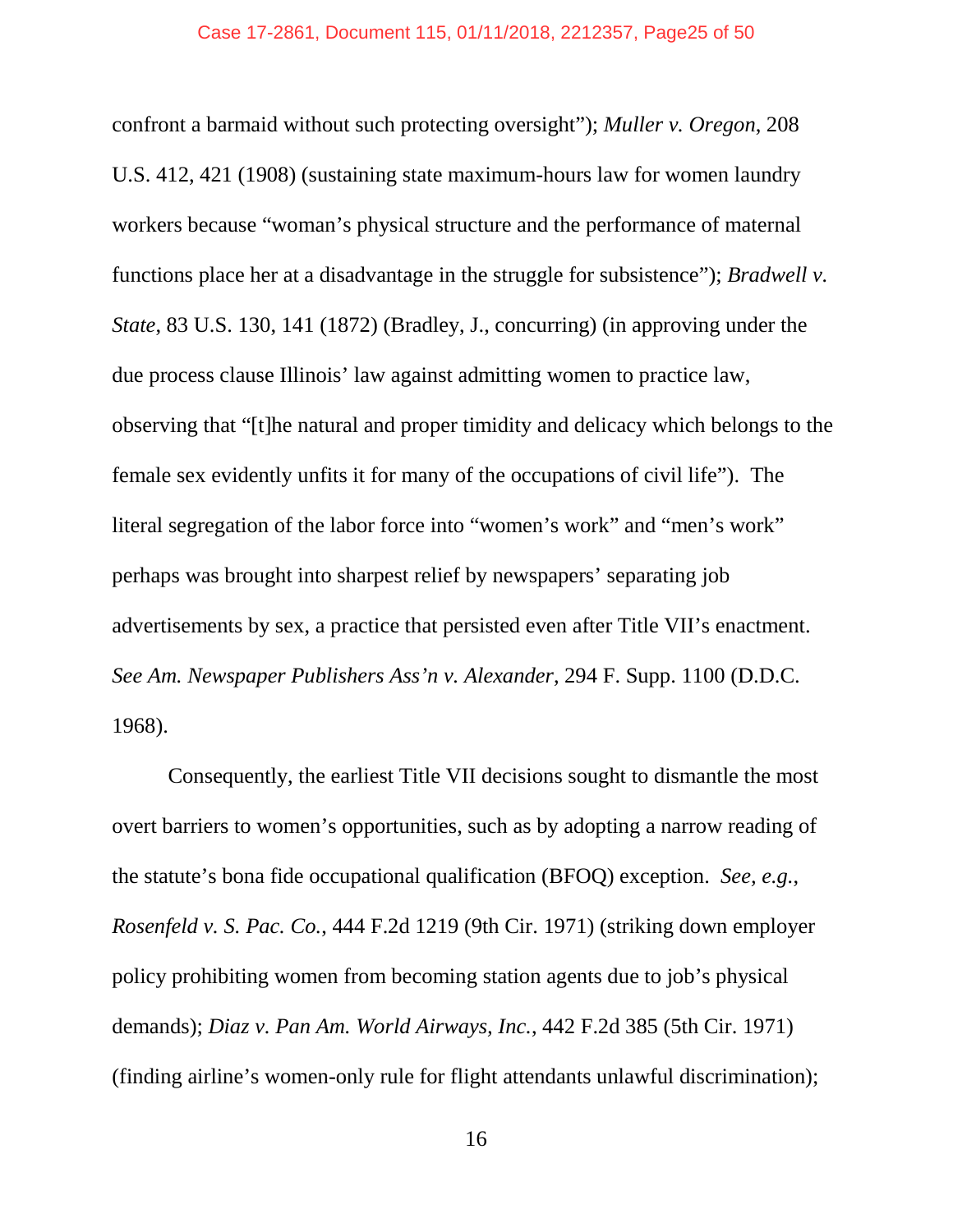*Weeks v. S. Bell Tel. & Tel. Co.*, 408 F.2d 228 (5th Cir. 1969) (prohibiting employer policy against women working as switchmen on grounds that job required heavy lifting). *See also City of L.A. Dep't of Water & Power v. Manhart*, 435 U.S. 702 (1978) (invalidating employer's policy requiring greater pension contributions by female employees based on actuarial data showing longer life expectancy).

Equally critical, however, were the disparate impact challenges to employer policies that, while facially neutral, operated to reify underlying sex stereotypes and keep certain jobs virtually male-only. *See*, *e.g.*, *Dothard v. Rawlinson*, 433 U.S. 321 (1977) (height and weight minimums for prison guards); *Chrisner*, *supra*  (trucking company requirement that drivers have two years' experience and/or completed truck driving school); *Blake v. City of Los Angeles*, 595 F.2d 1367 (9th Cir. 1979) (height and weight requirements for police officers); *Berkman v. City of New York*, 536 F. Supp. 177 (E.D.N.Y. 1982) (fire department physical entrance exam). *See also* Yiyang Wu, *Scaling the Wall and Running the Mile: The Role of Physical Selection Procedures in the Disparate Impact Narrative*, 160 U. Penn. L. Rev. 1195, 1212-13 n.82 (2012) (noting that more than half of the legal challenges to police and fire departments' physical exams between 1977 and 2012 were successful).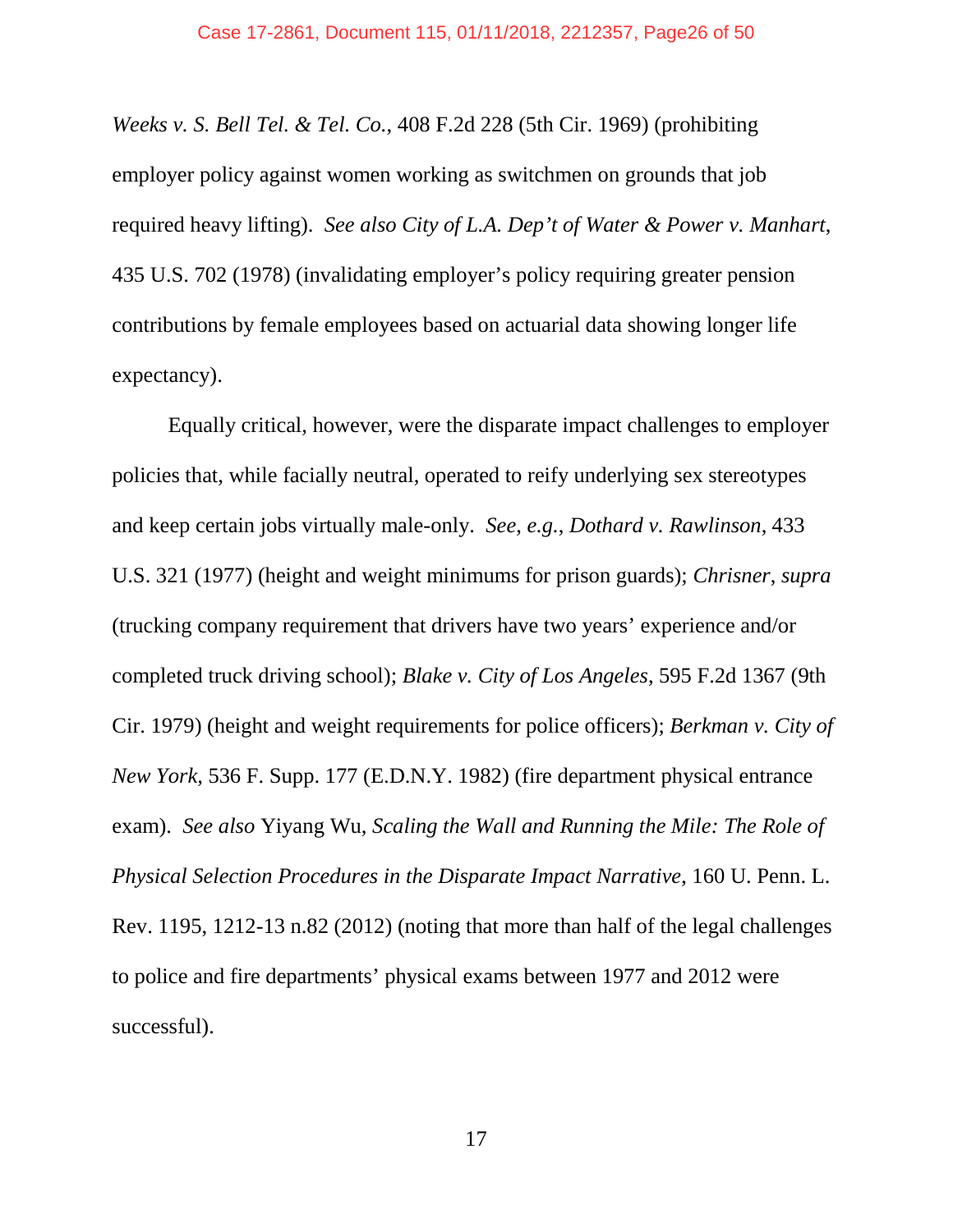Such challenges to neutral-but-discriminatory practices remain vital today. *See*, *e.g.*, *Ernst v. City of Chicago*, 837 F.3d 788 (7th Cir. 2016) (reversing bench trial verdict in favor of city in challenge to physical abilities test for fire department paramedics); *EEOC v. Dial Corp.*, 469 F.3d 735 (8th Cir. 2006) (invalidating strength test for sausage factory workers). *See also* Press Release, Off. of Pub. Affairs, U.S. Dep't of Justice, "Justice Department Files Lawsuit Against Corpus Christi, Texas Police Department for Sex Discrimination" (July 3, 2012), https://www.justice.gov/opa/pr/justice-department-files-lawsuit-againstcorpus-christi-texas-police-department-sex (physical ability test for police officers).

As to corrections specifically, women today comprise just 30 percent of all "bailiffs, correctional officers, and jailers." Bureau of Labor Statistics, Household Data, Annual Averages, Table 11, "Employed Persons by Detailed Occupation, Sex, Race, and Hispanic or Latino Ethnicity" (2016),

https://www.bls.gov/cps/cpsaat11.htm. Predictably, then, women like Legg will continue to function as one of just a few, if not the only, woman in a correctional environment. Policies such as Ulster County's are part and parcel of the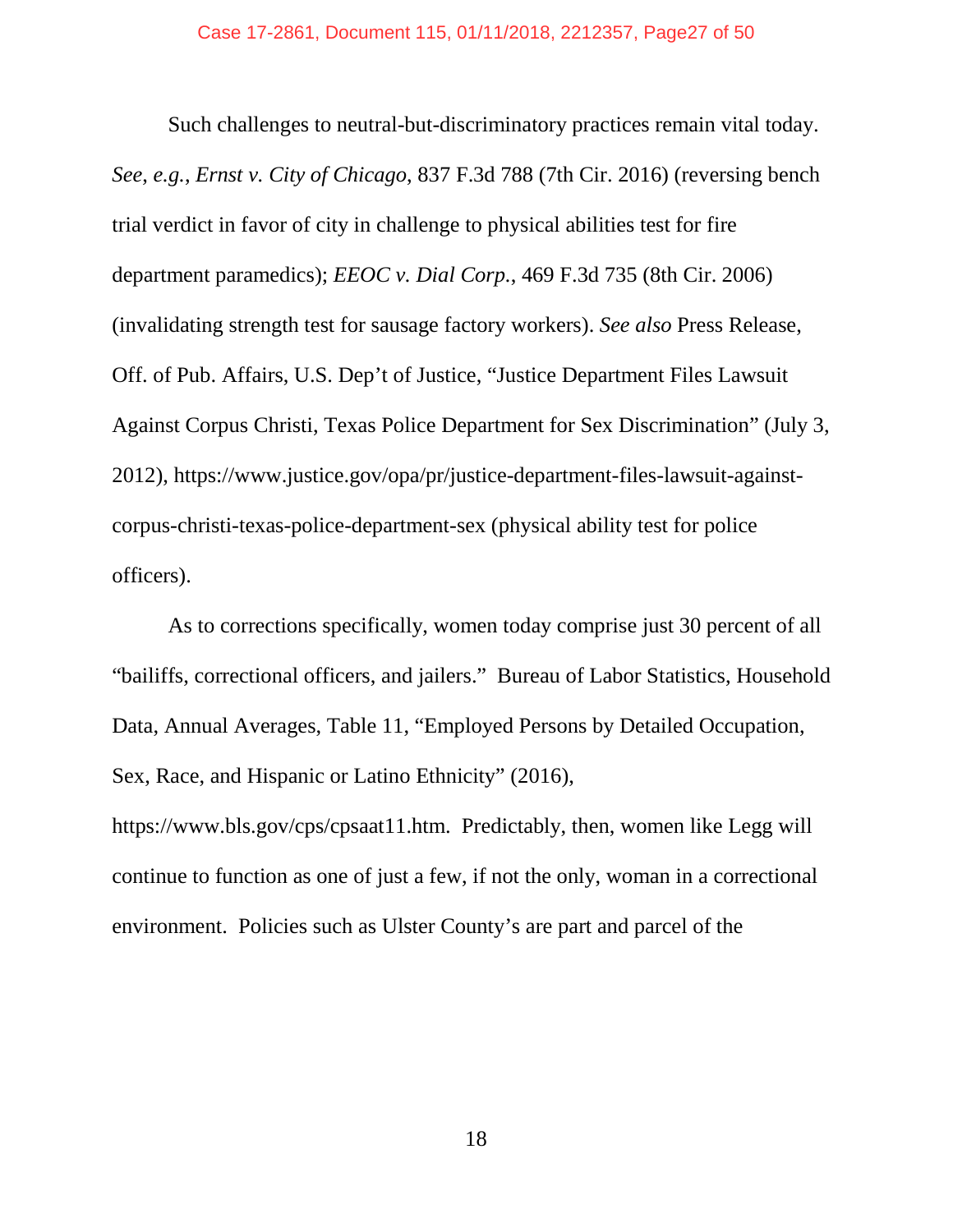architecture that bars women's access to such jobs, $6 \text{ necessitating this Court's}$  $6 \text{ necessitating this Court's}$ robust interpretation of disparate impact principles.

## **2. Pregnancy poses distinct barriers to women in law enforcement, including corrections, warranting close inspection of neutral policies that disadvantage pregnant officers.**

While the District Court acknowledged that Legg was not required to present statistics in order to satisfy her *prima facie* burden, *Legg*, 2017 WL 3207754, at \*9, it nevertheless resorted to punitive head-counting in measuring the impact of Ulster County's policy – specifically, by citing evidence that Legg, as well as two of her colleagues, worked full-duty into their third trimesters. *Id.* Notwithstanding the court's willful ignorance that Legg was forced to do so because Ulster County told her the only alternative was to lose all but a fraction of her paycheck for the duration of her pregnancy<sup>[7](#page-27-1)</sup> – the court grossly underestimated that because of the real physical dangers posed to pregnancy by law enforcement work, as more

<span id="page-27-0"></span> $6$  This is not to suggest that ubiquitous, intentional discrimination does not also still pose a pernicious barrier. The \$400,000 jury verdict below on Cross-Appellant/Cross-Appellee Patricia Watson's hostile work environment claim, JA 1181-82, offers just one such illustration.  $\overline{a}$ 

<span id="page-27-1"></span> $7$  The District Court discredited the letter from Legg's doctor advising that Legg should not have contact with inmates because the same doctor wrote a subsequent letter clearing Legg to work full duty. *Legg*, 2017 WL 3207754, at \*9 n.5. However, nothing changed about Legg's physical condition between the first and second notes – the intervening factor was Legg's supervisor told her that if she wanted to keep working she would have to produce a "revised doctor's letter" saying she was "ebel [*sic.*] to work full active duty." JA-000117:4-16. Legg testified at trial about the economic consequences of not working. JA-000134:11-25 (disability benefits reduced biweekly income by \$600 to \$700).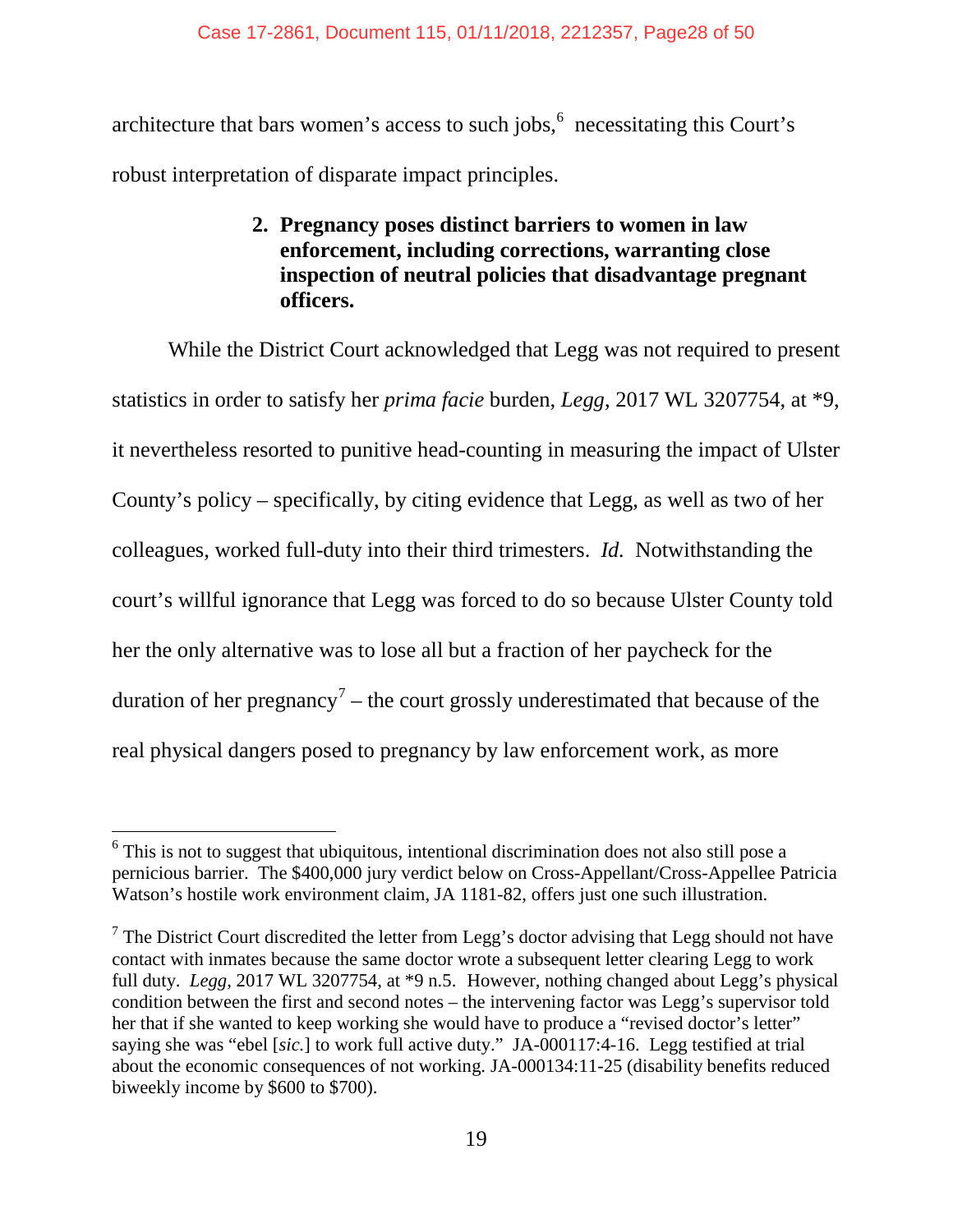#### Case 17-2861, Document 115, 01/11/2018, 2212357, Page29 of 50

women gain entry to Ulster County's environment, their need for light duty (and the effect of harm inflicted by its denial) will only increase. $8$ 

Indeed, the District Court's decision fails to even address the significance of the dormitory fight between inmates, to which Legg was physically unable to respond, and which landed her in the medical unit, ultimately causing her to stop working. JA-000130-134. The risks inherent to working in close contact with inmates is clear not only from the dormitory fight, but also from Legg's trial testimony that she could not move around quickly or run, had difficulty getting out of a chair, and was concerned about working directly with inmates. JA-000128:6- 23. Legg's apprehension makes sense given the inherent risks of working inside the facility. *See* JA-000191-92 (at the jail during the year Legg was pregnant there were 155 instances of inmate assaults on other inmates, 14 instances of inmate assaults on jail staff; 171 instances of abusive language or threats; and 34 instances

 $\overline{a}$ 

<span id="page-28-0"></span> $8$  It is well-settled that disparate impact can be found even among small sample sizes where the negative effect of a policy will predictably reoccur. *See, e.g.*, *Craig v. Alabama State Univ.*, 804 F.2d 682, 687 n.7 (11th Cir. 1986) (statistical proof not required in Title VII case if plaintiff offers evidence "to show that a facially neutral policy must *in the ordinary course* have a disparate impact on a protected group of which an individual plaintiff is a member") (emphasis added) (quoting *Mitchell v. Bd. of Trustees of Pickens Cty*., 599 F.2d 582, 585 n.7 (4th Cir. 1979)); *Lewis v. N.Y. City Transit Author.*, 12 F. Supp. 3d 418, 447 (E.D.N.Y. 2014) (finding transit agency's ban on headwear had disparate impact where only four Muslim women and one Sikh man were affected because reasonable jury could conclude that any other Muslim or Sikh employees who donned head coverings would be subject to the same impact). *See also Hack v. President & Fellows of Yale Coll.*, 237 F.3d 81, 98 (2d Cir. 2000) ("A prima facie case of disparate impact housing discrimination is established by showing that a particularly faciallyneutral practice actually or *predictably* imposes a disproportionate burden upon members of the protected class.") (emphasis added).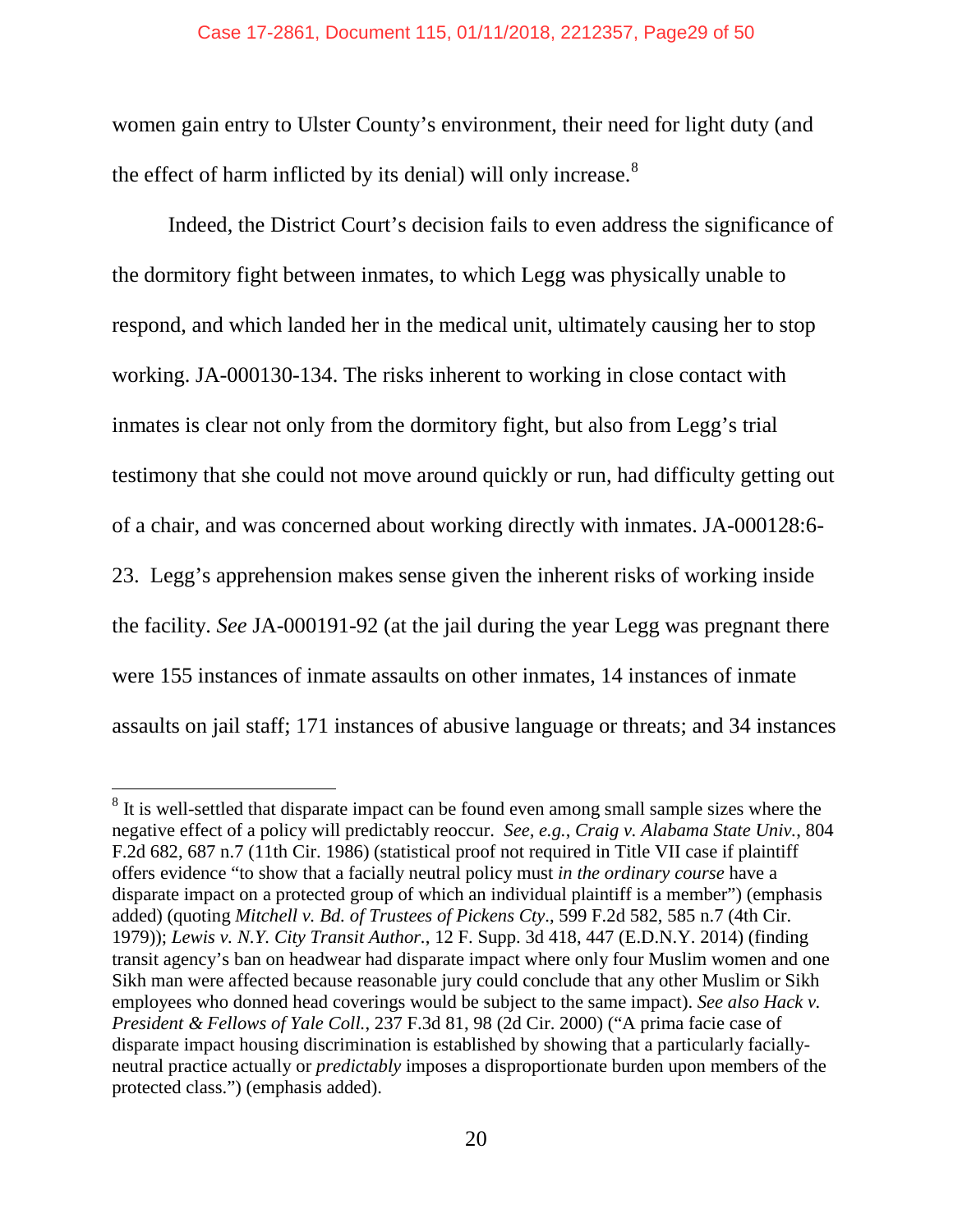#### Case 17-2861, Document 115, 01/11/2018, 2212357, Page30 of 50

of throwing liquid at an officer or other inmate). Sheriff Van Blarcum confirmed the relative safety of light-duty work: employees on light duty "don't have inmate contact. They're not going to have [to] wrestle around with an inmate." JA-000174:1-2.

Legg's experience reflects the reality that pregnant law enforcement officers may be exposed to a number of occupational hazards that can jeopardize their health and pregnancy, including blunt trauma, falls, and other traumatic events. Fabrice Czarnecki, *The Pregnant Officer*, 3 Clinics Occupational & Envtl. Med. 641 (2003). Pregnant officers may need to avoid inmate contact due to the risk of physical confrontation and close contact that increases the risk of transmission of infectious diseases like HIV, hepatitis, or tuberculosis. Because pregnant officers may not have their full capacity, they should not be mandated to stop a crime. *Id.* It is recommended that pregnant officers be encouraged to involve their personal physicians in determining safety risks and solutions and be accommodated with light duty assignments. *Id.*

It is not only law enforcement officers who may need accommodations at work during pregnancy. Indeed, more than half of pregnant women need them, particularly those working in dangerous or physically demanding jobs. *Listening to Mothers: The Experience of Expecting and New Mothers in the Workplace*, National Partnership for Women & Families (2014),

21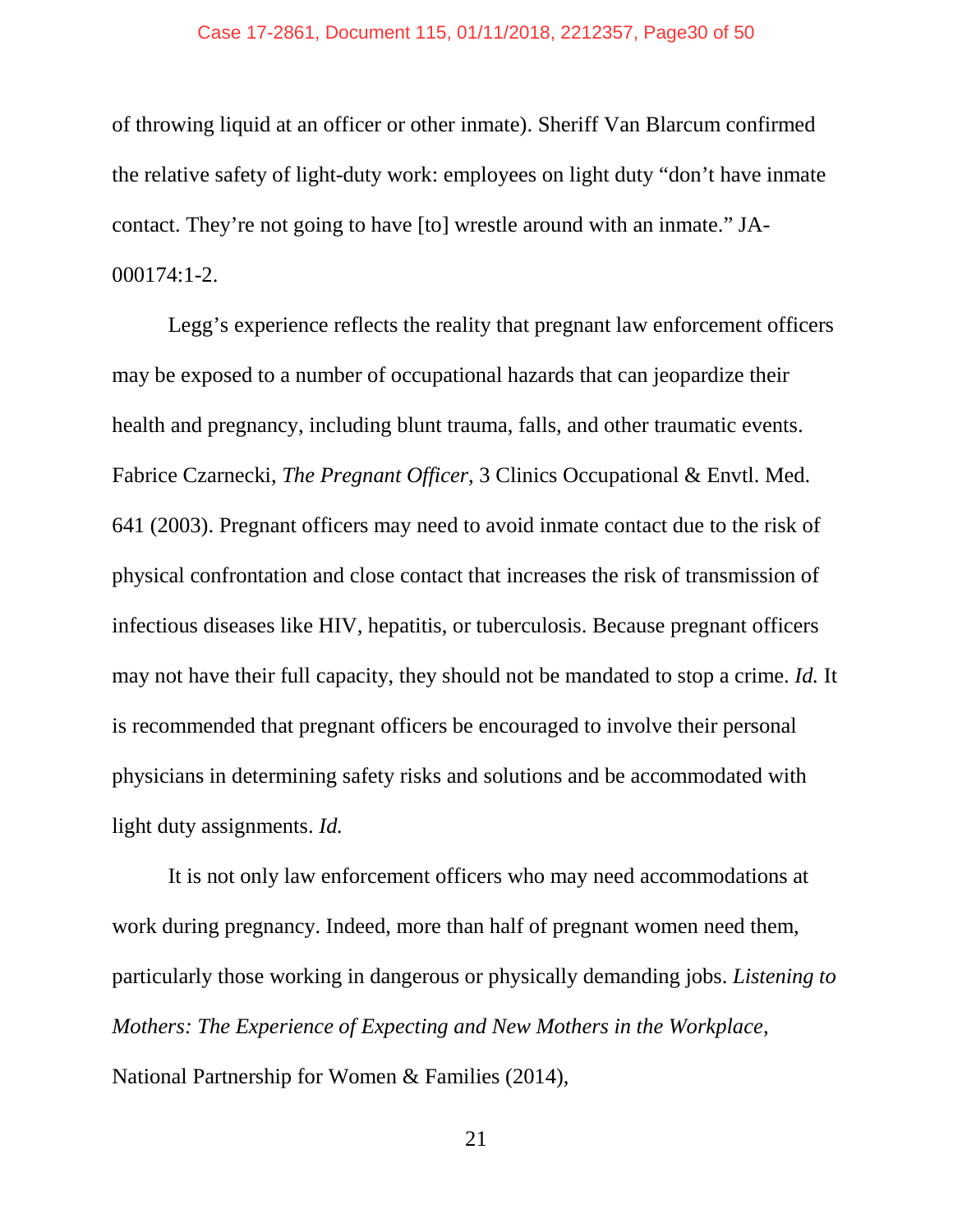http://www.nationalpartnership.org/research-library/workplace-fairness/pregnancydiscrimination/listening-to-mothers-experiences-of-expecting-and-newmothers.pdf (majority of women reported they needed work accommodations during pregnancy); *It Shouldn't be a Heavy Lift: Fair Treatment for Pregnant*  Workers, National Women's Law Center and A Better Balance, 5 (2013), https://www.nwlc.org/sites/default/files/pdfs/pregnant\_workers.pdf ("Pregnant workers in physically demanding, inflexible, or hazardous jobs are particularly likely to need accommodations at some point during their pregnancies to continue working safely.") Working conditions that can cause stress, blunt force to the abdomen, or other trauma are more risky during pregnancy, and could jeopardize the health of the mother and pregnancy. *See*, *e.g.*, Vern L. Katz, MD, *Work and Work-related Stress in Pregnancy*, Clinical Obstetrics and Gynecology, http://journals.lww.com/clinicalobgyn/Abstract/2012/09000/Work\_and\_Work\_rela ted\_Stress\_in\_Pregnancy.21.aspx (work that is stressful, physically, psychologically, or both has deleterious effects on pregnancy, including risk of miscarriage, preterm labor, preterm birth, low birth weight, and preeclampsia); Mirza FG, *et al.*, *Trauma in Pregnancy: a systematic approach*, 27 Am. J. Perinatology 579-86 (2010), https://www.ncbi.nlm.nih.gov/pubmed/20198552 (maternal falls, assaults, and gunshots are amongst the leading causes of trauma in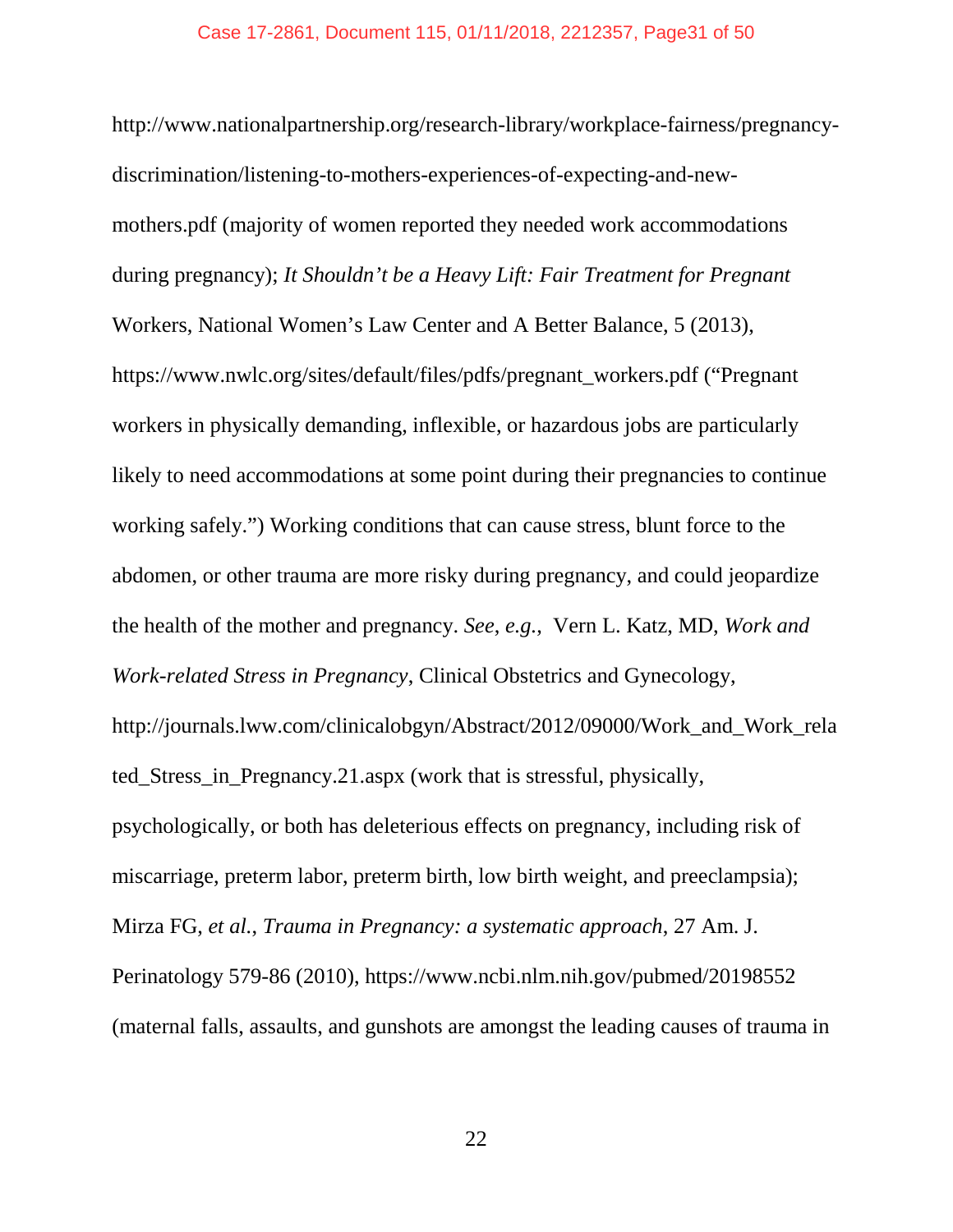#### Case 17-2861, Document 115, 01/11/2018, 2212357, Page32 of 50

pregnancy, which is one of the major contributors to maternal and fetal morbidity and mortality).

Pregnant employees who need light duty or other accommodations that are not available to them may nonetheless choose to continue working out of economic necessity, but this does warrant the conclusion that an accommodation would have been preferable. In fact, women who need accommodations often do not request them, whether out of fear of refusal, negative repercussions, or other uncertainty about how their request would be received. *See Listening to Mothers* (providing percentages of women who do not ask for the accommodations they believe they need, ranging from 26 percent to 46 percent depending on type of accommodation needed).

The same reasoning might explain why the other two pregnant women working for Ulster County did not request accommodations and worked until they were seven months pregnant. JA-000209:21-23. Regardless, the fact that these other pregnant officers did not request light duty cannot support the conclusion that they did not *need* light duty where the very terms of Ulster County's policy exclude pregnant officers. *See Dothard*, 433 U.S. at 330 (court did not require evidence of job applicants' height and weight in disparate impact case challenging such standards "since otherwise qualified people might be discouraged from

23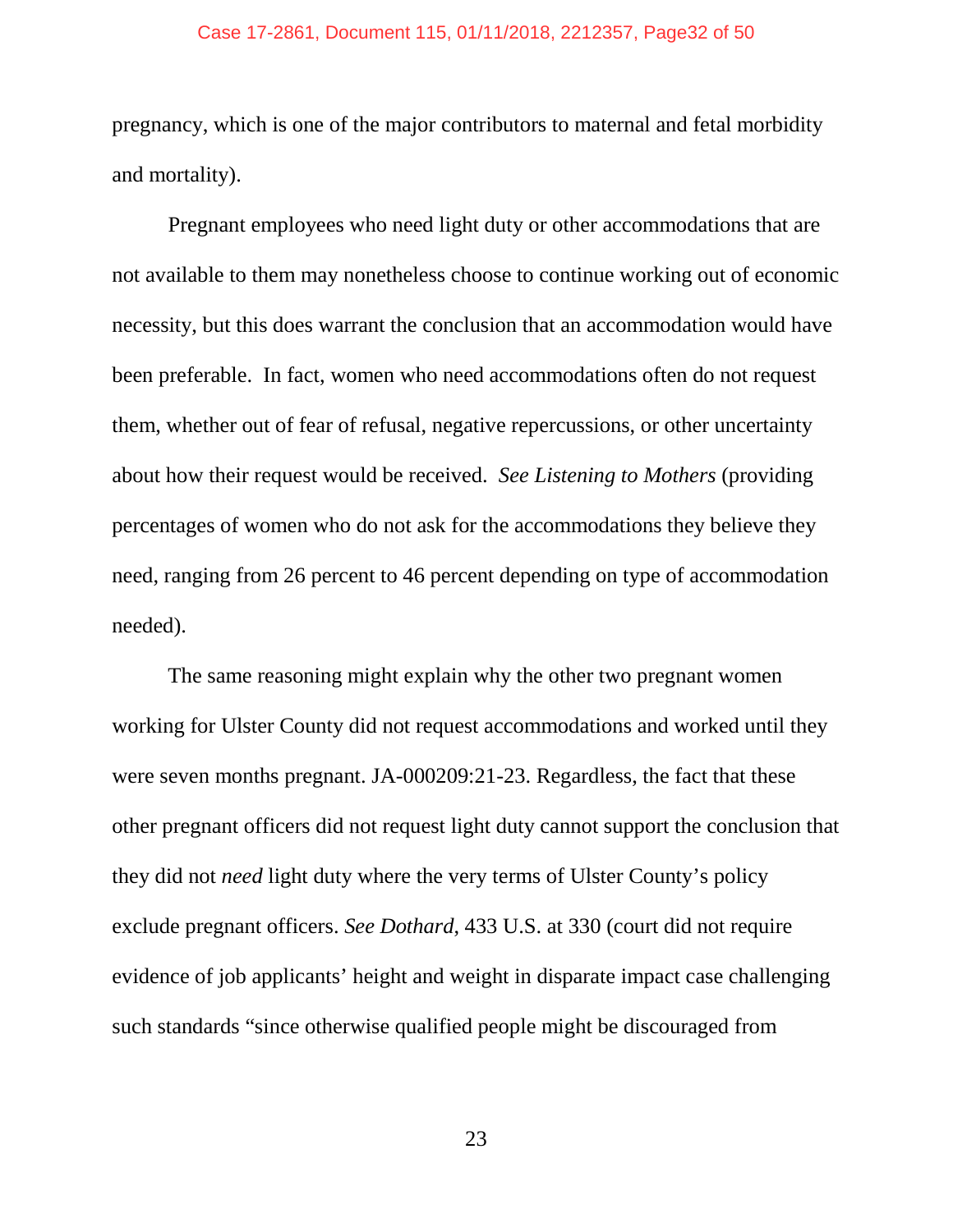#### Case 17-2861, Document 115, 01/11/2018, 2212357, Page33 of 50

applying because of a self-recognized inability to meet the very standards challenged as being discriminatory").

The only reasonable conclusion that can be drawn from the trial testimony is that Legg was not fit to safely perform full-duty work involving contact with inmates. Although Legg worked for months in close contact with inmates against her doctor's orders, the inmate fight finally proved too great a scare, and she decided to go out on leave in her seventh month of pregnancy, with significant economic consequences. JA-000132:7-134:25.

The PDA was enacted to protect against precisely the Hobson's Choice that Legg faced. She, like her colleagues hurt on the job, was entitled to have the option of continuing to work in a modified duty capacity for the duration of her pregnancy.

## **CONCLUSION**

For all of the foregoing reasons, the District Court's decision should be reversed, and judgment entered for Appellant Ann Marie Legg.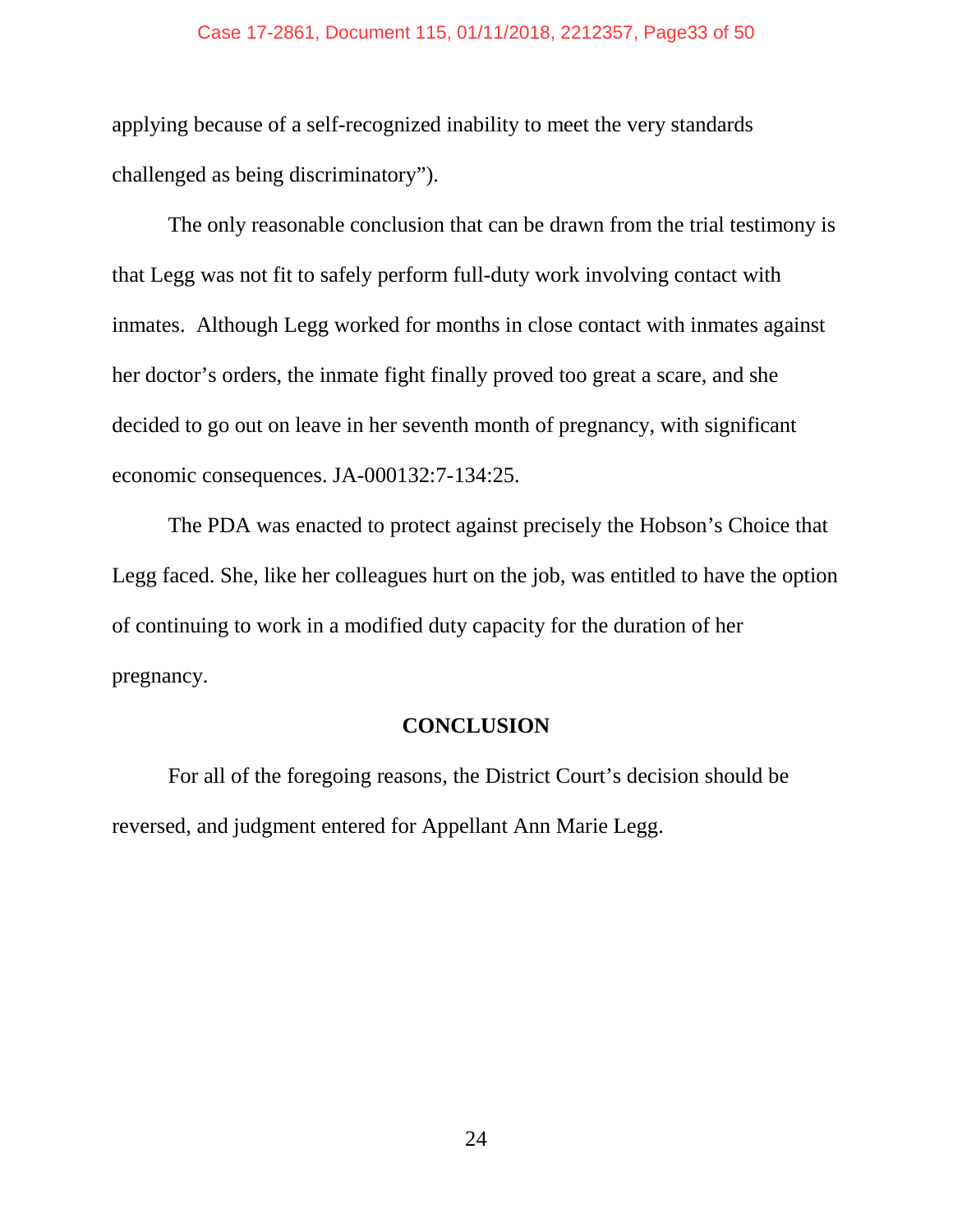Dated: January 11, 2018 Respectfully submitted,

/s/ Gillian L. Thomas Gillian L. Thomas Lenora M. Lapidus Women's Rights Project American Civil Liberties Union Foundation 125 Broad Street New York, NY 10004 (212) 284-7356 [gthomas@aclu.org](mailto:eharrist@nyclu.org) llapidus@aclu.org

Elizabeth Morris Center for WorkLife Law University of California, Hastings College of the Law 200 McAllister St. San Francisco, CA 94102 (415) 565-4640

*Counsel for* Amici Curiae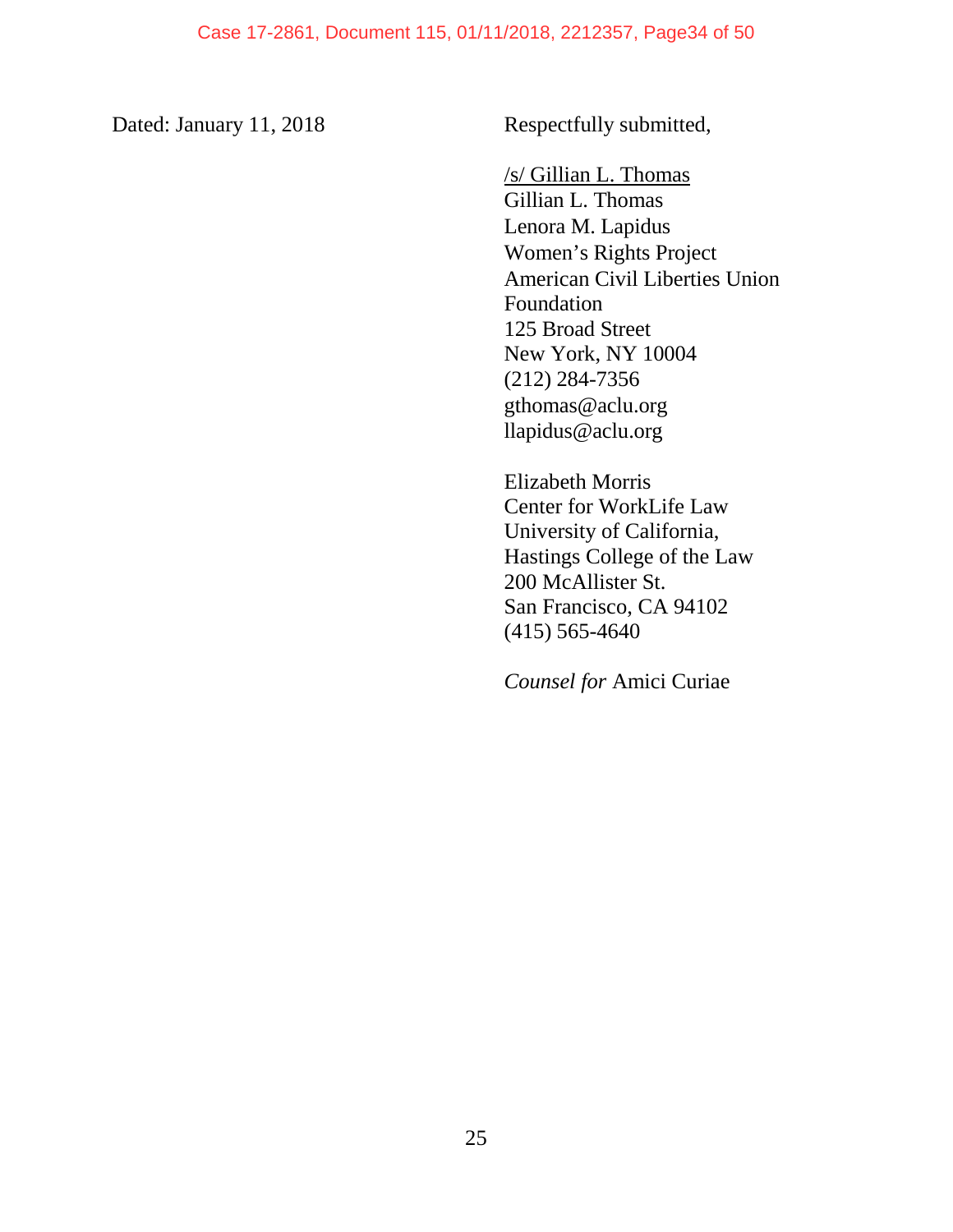## **CERTIFICATE OF COMPLIANCE**

1. This brief complies with the type-volume limitation of Fed. R. App. P. 32(a)(7)(B) because it contains 6,006 words, excluding the parts of the brief exempted by Fed. R. App. P. 32(f).

2. This brief complies with the typeface requirements of Fed. R. App. P. 32(a)(5) and the type style requirements of Fed. R. App. P. 32(a)(6) because it has been prepared in a proportionally spaced typeface using Microsoft Word 2010 in 14-point Times New Roman type style.

Dated: January 11, 2018 Respectfully submitted,

/s/ Gillian L. Thomas Gillian L. Thomas Lenora M. Lapidus Women's Rights Project American Civil Liberties Union Foundation 125 Broad Street New York, NY 10004 (212) 284-7356 [gthomas@aclu.org](mailto:eharrist@nyclu.org) llapidus@aclu.org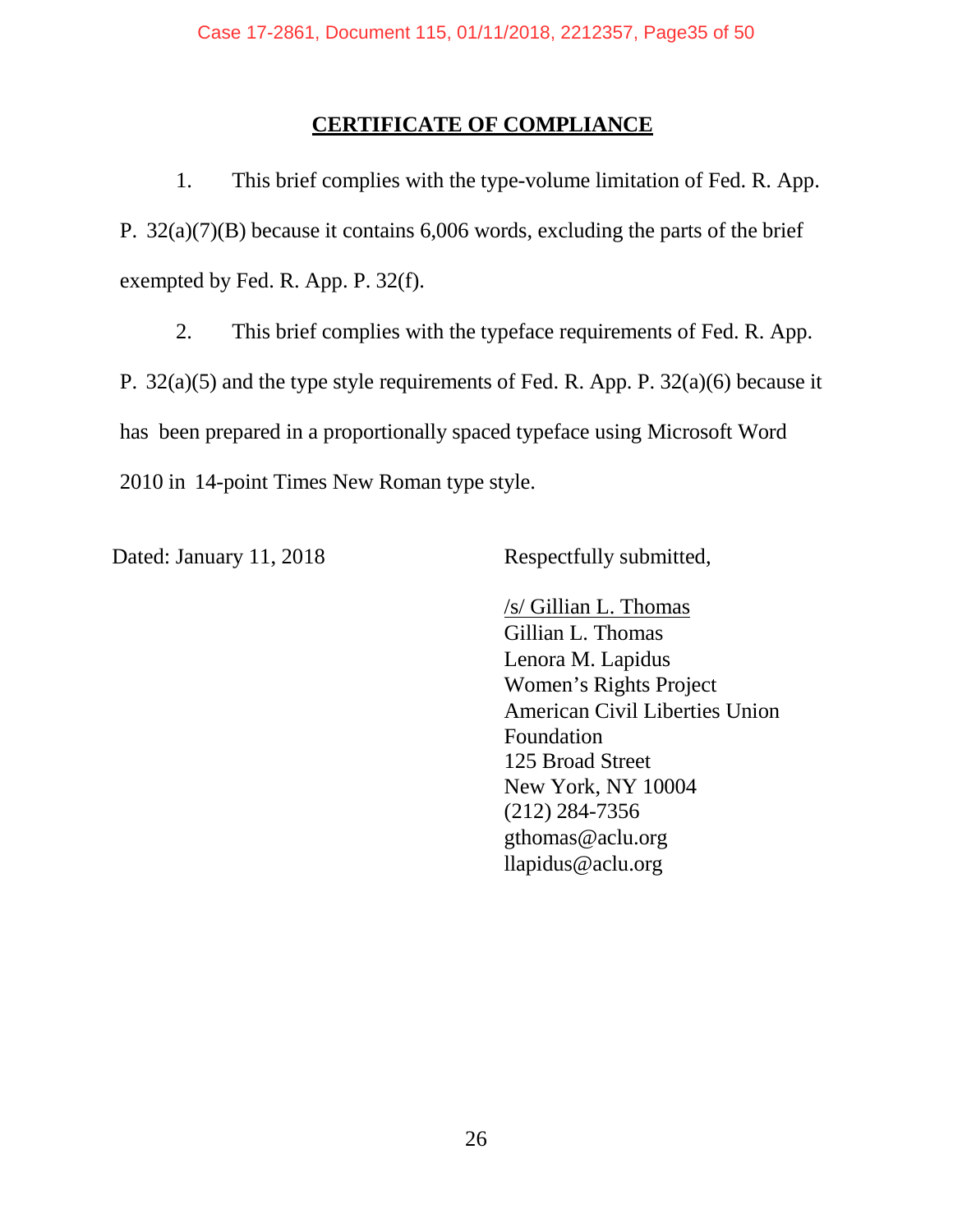### **CERTIFICATE OF SERVICE FOR ELECTRONIC FILINGS**

I hereby certify that on January 11, 2018 I electronically filed the foregoing Brief of *Amici Curiae* American Civil Liberties Union; Center for WorkLife Law; 9to5, National Association of Working Women; A Better Balance; California Women's Law Center; Coalition of Labor Union Women; Equal Rights Advocates; Family Values @ Work; Gender Justice; Legal Aid at Work; Legal Momentum; Legal Voice; National Center on Women & Policing; National Employment Lawyers Association; NELA/NY; National Employment Law Project; National Organization for Women Foundation; National Partnership for Women & Families; National Women's Law Center; Southwest Women's Law Center; Women Employed; Women's Law Center of Maryland, Inc. and Women's Law Project in Support of Plaintiff-Appellant Ann Marie Legg, with the United States Court of Appeals for the Second Circuit by using the appellate CM/ECF system. I certify that all participants in this case are registered CM/ECF users and that service will be accomplished by the appellate CM/ECF system.

27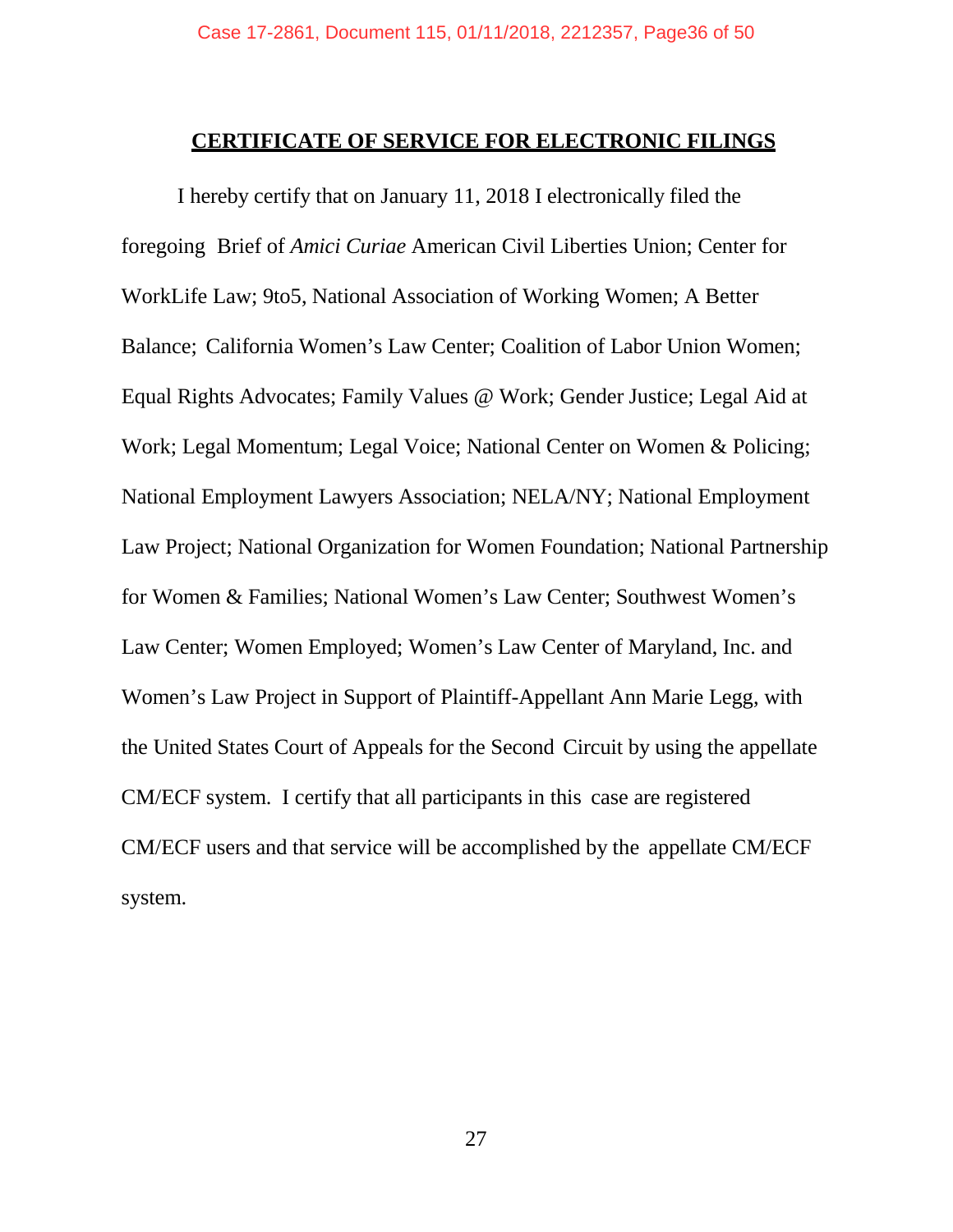#### **APPENDIX A: INTEREST OF** *AMICI CURIAE*

The **American Civil Liberties Union** (ACLU) is a nationwide, nonprofit, nonpartisan organization with more than 1.6 million members dedicated to the principles of liberty and equality embodied in the Constitution and our nation's civil rights laws. The ACLU, through its Women's Rights Project, has long been a leader in legal advocacy aimed at ensuring women's full equality and ending discrimination against women in the workplace, including pregnancy discrimination.

The **Center for WorkLife Law** (WorkLife Law) at the University of California, Hastings College of the Law is a national research and advocacy organization widely recognized as a thought leader on the issues of work-family conflict, work accommodations for pregnant and breastfeeding employees, and family responsibilities discrimination. WorkLife Law collaborates with employers, employees, and lawyers representing both constituencies to ensure equal treatment in the workplace for pregnant women, nursing mothers, and other caregivers.

**9to5**, National Association of Working Women (9to5) is a national membership organization of women in low-wage jobs dedicated to achieving economic justice and ending discrimination. 9to5's members and constituents are directly affected by workplace discrimination, including pregnancy discrimination, and poverty, among other issues. They experience first-hand the long-term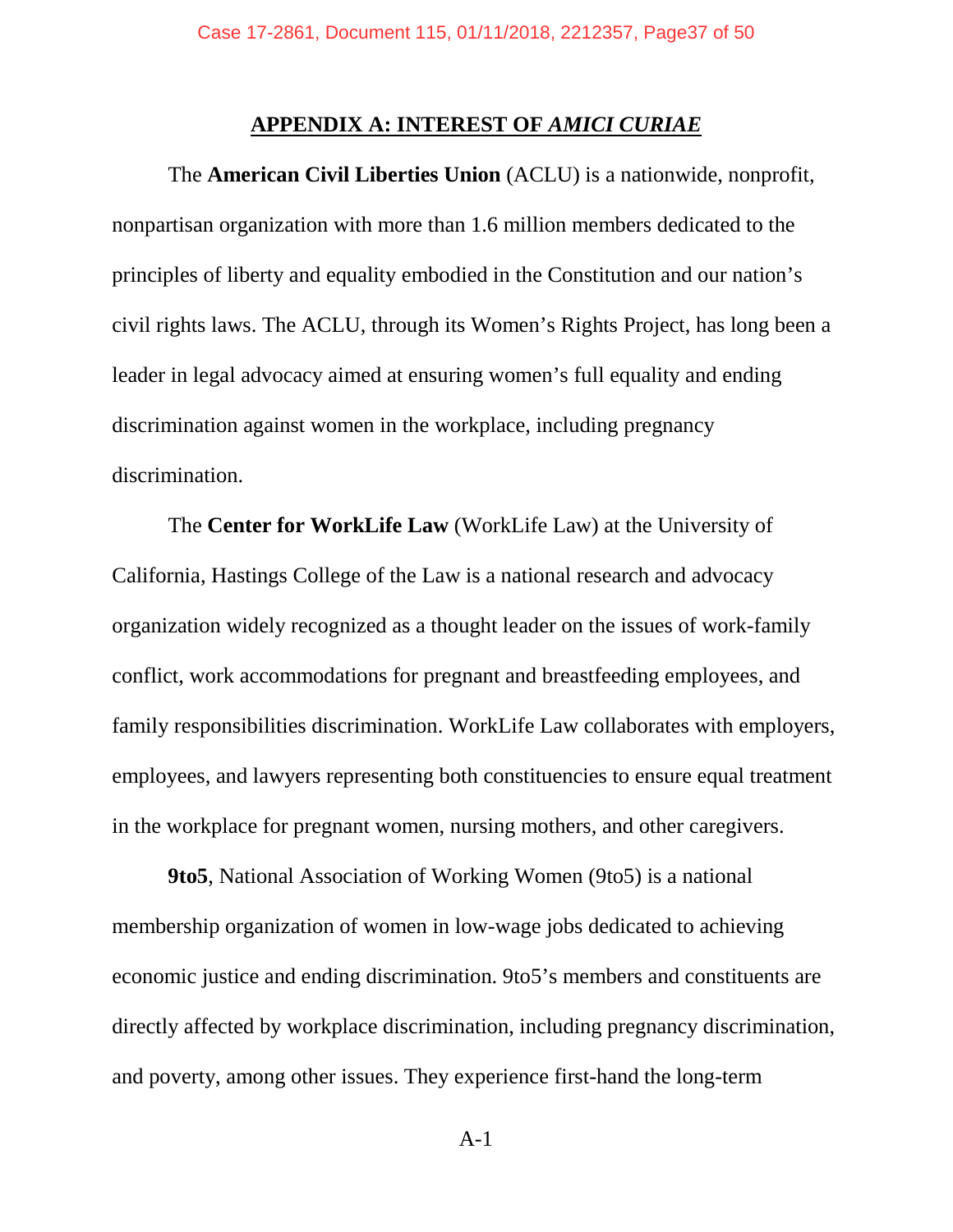#### Case 17-2861, Document 115, 01/11/2018, 2212357, Page38 of 50

negative effects of discrimination on economic well-being, and the difficulties of seeking and achieving redress. 9to5's toll-free Job Survival Hotline fields thousands of phone calls annually from women facing these and related problems in the workplace. The issues of this case are directly related to 9to5's work to end workplace discrimination and our work to promote policies that aid women in their efforts to achieve economic self-sufficiency. The outcome of this case will directly affect our members' and constituents' rights in the workplace and their long-term economic well-being and that of their families.

**A Better Balance** is a national legal advocacy organization based in New York, NY and Nashville, TN dedicated to promoting fairness in the workplace and helping employees meet the conflicting demands of work and family. Through legislative advocacy, litigation, research, and public education, A Better Balance is committed to helping workers care for their families without risking their economic security. A Better Balance has been actively involved in advancing the rights of pregnant and breastfeeding women in the workplace. The organization runs a legal clinic in which the discriminatory treatment of pregnant women can be seen firsthand.

The **California Women's Law Center** (CWLC) is a statewide, nonprofit law and policy center dedicated to advancing the civil rights of women and girls through impact litigation, advocacy and education. CWLC's issue priorities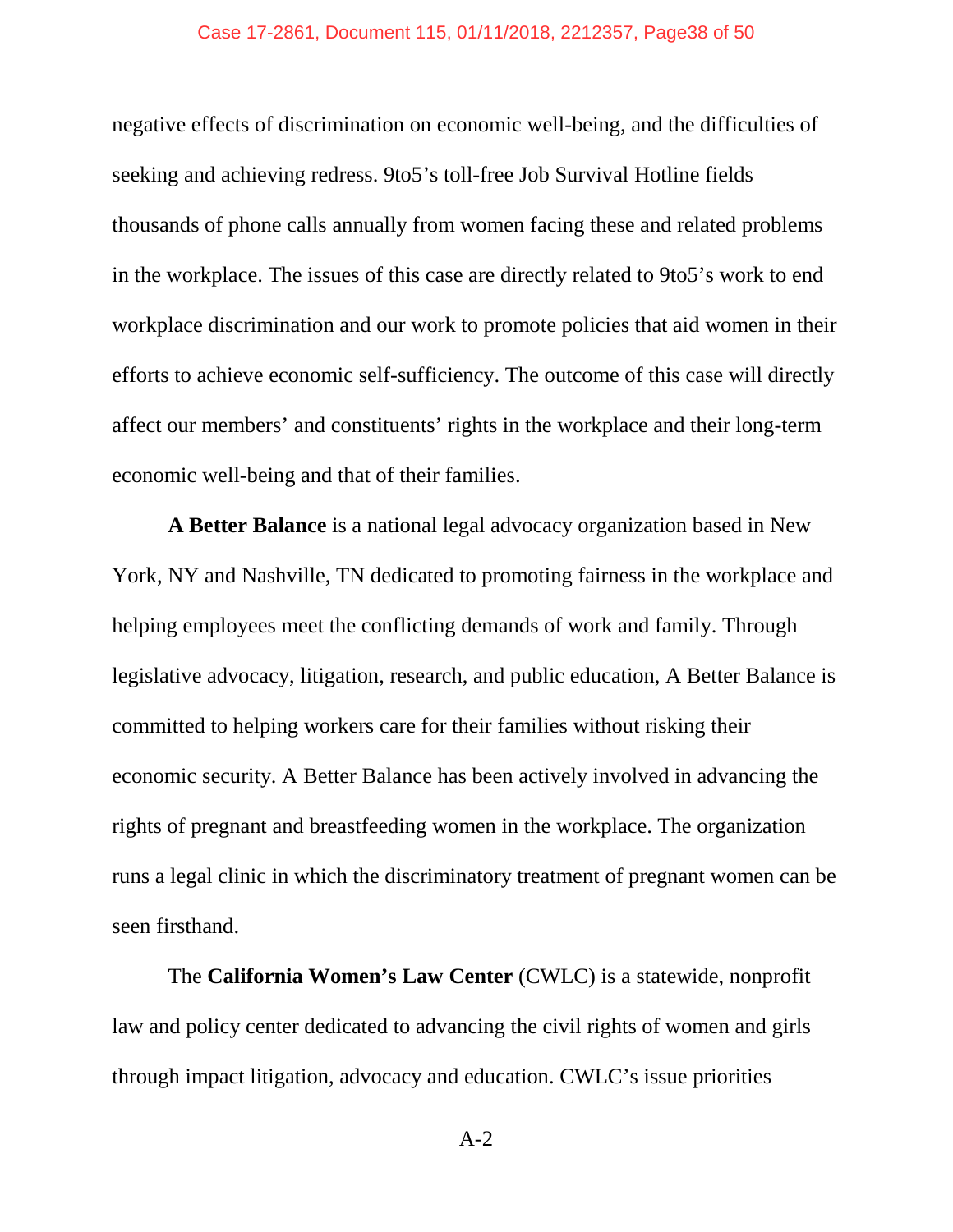include gender discrimination, reproductive justice, violence against women, and women's health. Since its inception in 1989, CWLC has placed an emphasis on eliminating all forms of gender discrimination, including discrimination against pregnant and breastfeeding women. CWLC remains committed to supporting pregnancy rights and accommodations in the workplace.

The **Coalition of Labor Union Women** is a national membership organization based in Washington, DC with chapters throughout the country. Founded in 1974 it is the national women's organization within the labor movement which is leading the effort to empower women in the workplace, advance women in their unions, encourage political and legislative involvement, organize women workers into unions and promote policies that support women and working families. During our history we have fought against discrimination in all its forms, particularly when it stands as a barrier to employment or is evidenced by unequal treatment in the workplace or unequal pay.

**Equal Rights Advocates** (ERA) is a national women's advocacy organization based in San Francisco, California. Founded in 1974, ERA's mission is to protect and expand economic and educational access and opportunities for women and girls. ERA employs a three-pronged approach to achieving its mission: public education, policy advocacy, and litigation. ERA is committed to assisting working women who face a myriad of workplace challenges. In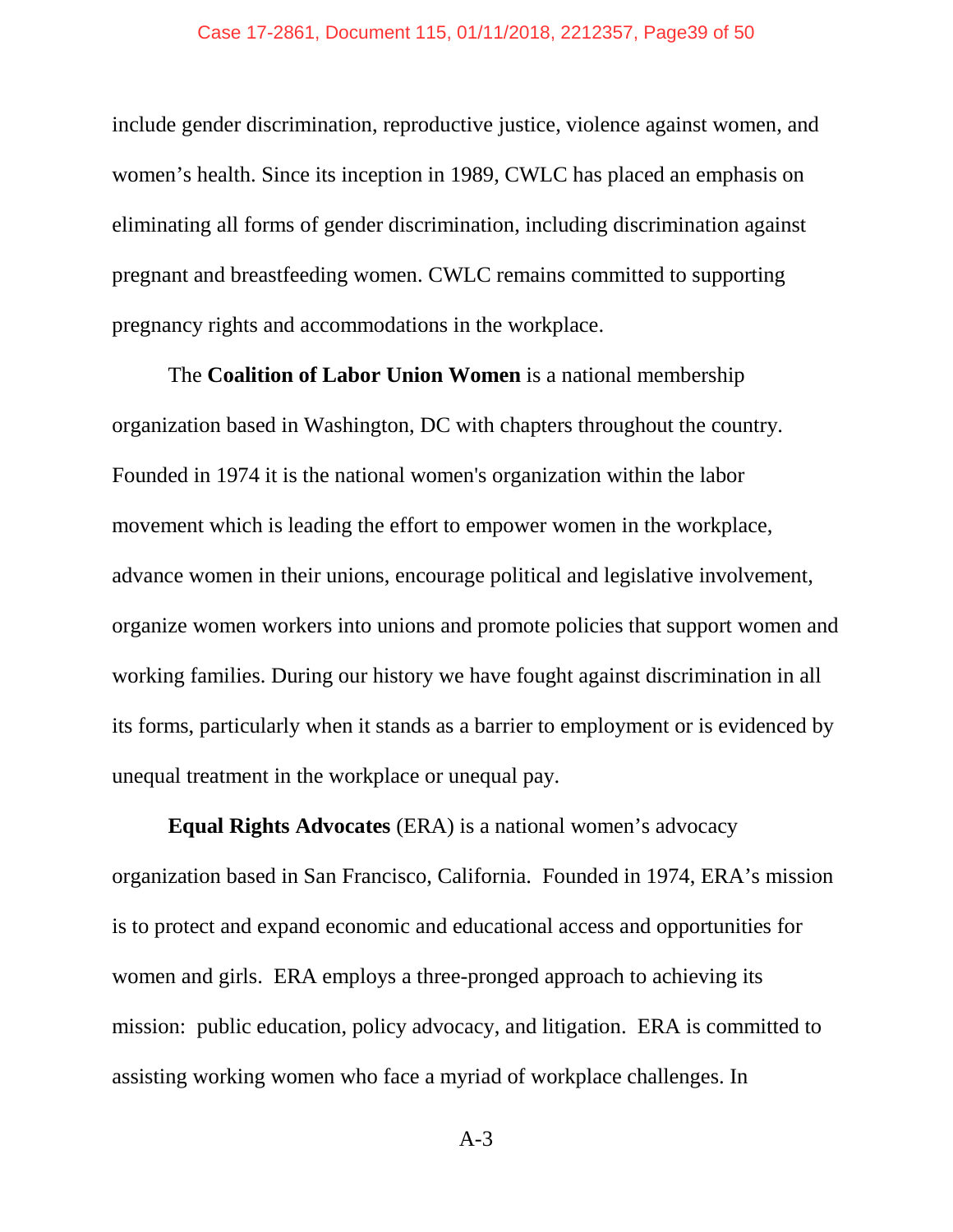furtherance of that objective, ERA has been involved in historic impact litigation, including two of the first pregnancy discrimination cases heard by the U.S. Supreme Court, Geduldig v. Aiello, 417 U.S. 484 (1974) and Richmond Unified Sch. Dist. v. Berg, 434 U.S. 158 (1977), as well as the more recent AT&T Corp. v. Hulteen, 556 U.S. 701 (2009). ERA also served as amicus curiae in Young v. UPS, 135 S. Ct. 1338 (2015). ERA's nationwide multi-lingual hotline serves hundreds of women every year and helps them navigate these challenges. Calls from workers facing pregnancy discrimination are on the rise, and ERA has a strong interest in ensuring that women are adequately protected by a fair application of the Pregnancy Discrimination Act (PDA) by courts.

**Family Values @ Work** is a national network of 27 state and local coalitions helping spur the growing movement for family-friendly workplace policies such as paid sick days and family leave insurance. Too many people have to risk their job to care for a loved one, or put a family member at risk to keep a job. We're made to feel that this is a personal problem, but it's political – family values too often end at the workplace door. We need new workplace standards to meet the needs of real families today. The result will be better individual and public health, and greater financial security for families, businesses and the nation. Our coalitions represent a diverse, nonpartisan group of more than 2,000 grassroots organizations, ranging from restaurant owners to restaurant workers, faith leaders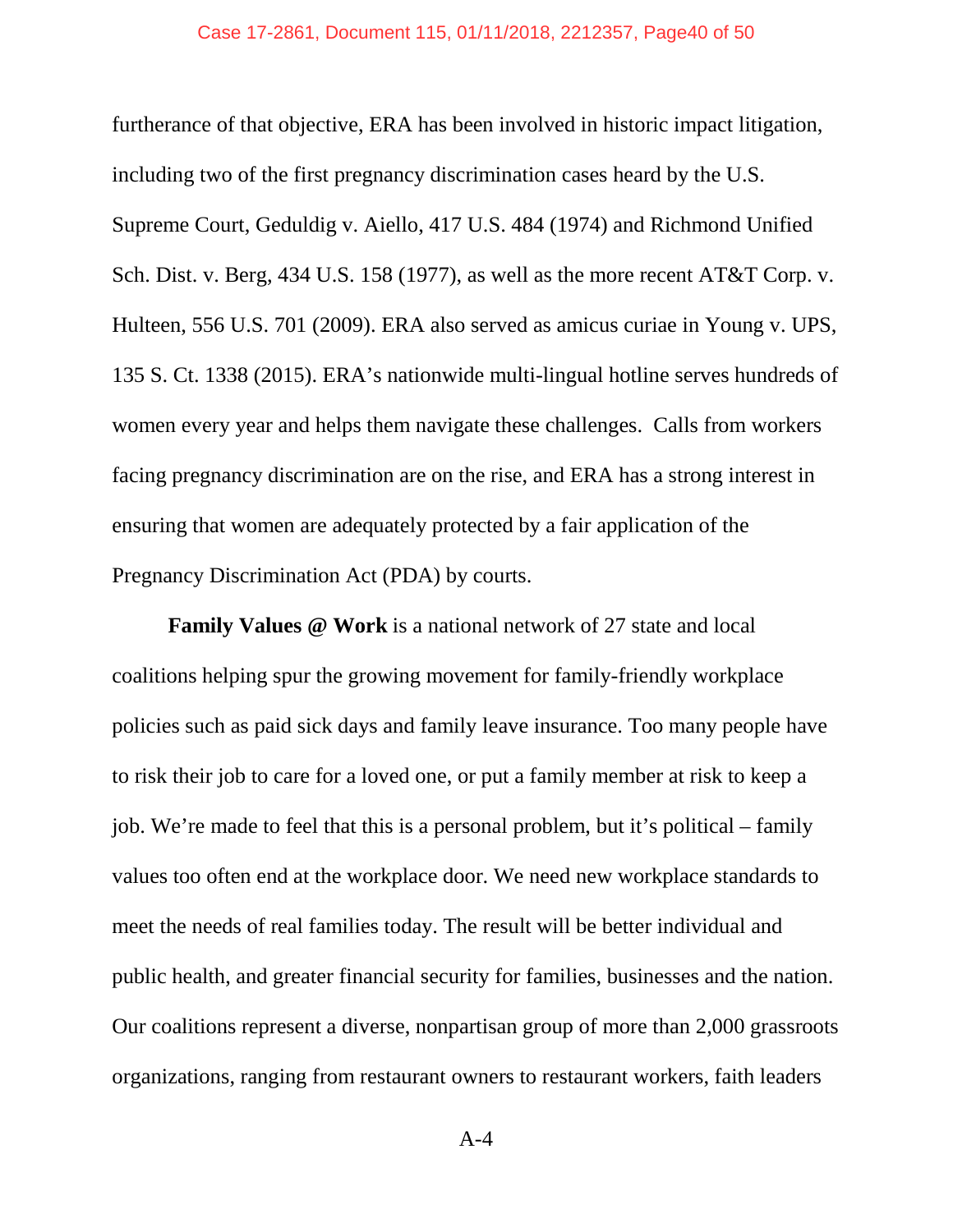#### Case 17-2861, Document 115, 01/11/2018, 2212357, Page41 of 50

to public health professionals, think tanks to activists for children, seniors and those with disabilities.

**Gender Justice** is a non-profit advocacy organization based in the Midwest that works to eliminate gender barriers through impact litigation, policy advocacy, and education. Gender Justice helps courts, employers, schools, and the public better understand the root causes of gender discrimination, such as implicit bias and stereotyping. As part of its impact litigation program, Gender Justice acts as counsel in cases involving gender equality in the Midwest region, including providing direct representation of pregnant employees and new parents facing discrimination in the workplace. Gender Justice also participates as amicus curiae in cases that have an impact in the region. The organization has an interest in protecting and enforcing women's legal rights in the workplace, and in the proper interpretation of the Civil Rights Act of 1964 and the Pregnancy Discrimination Act of 1978.

**Legal Aid at Work** (formerly Legal Aid Society-Employment Law Center) is a public interest legal organization that advances justice and economic opportunity for low-income people and their families at work, in school, and in the community. Since 1970, Legal Aid at Work has represented low-wage clients in cases involving a broad range of employment-related issues, including discrimination on the basis of race, gender, age, disability, sexual orientation,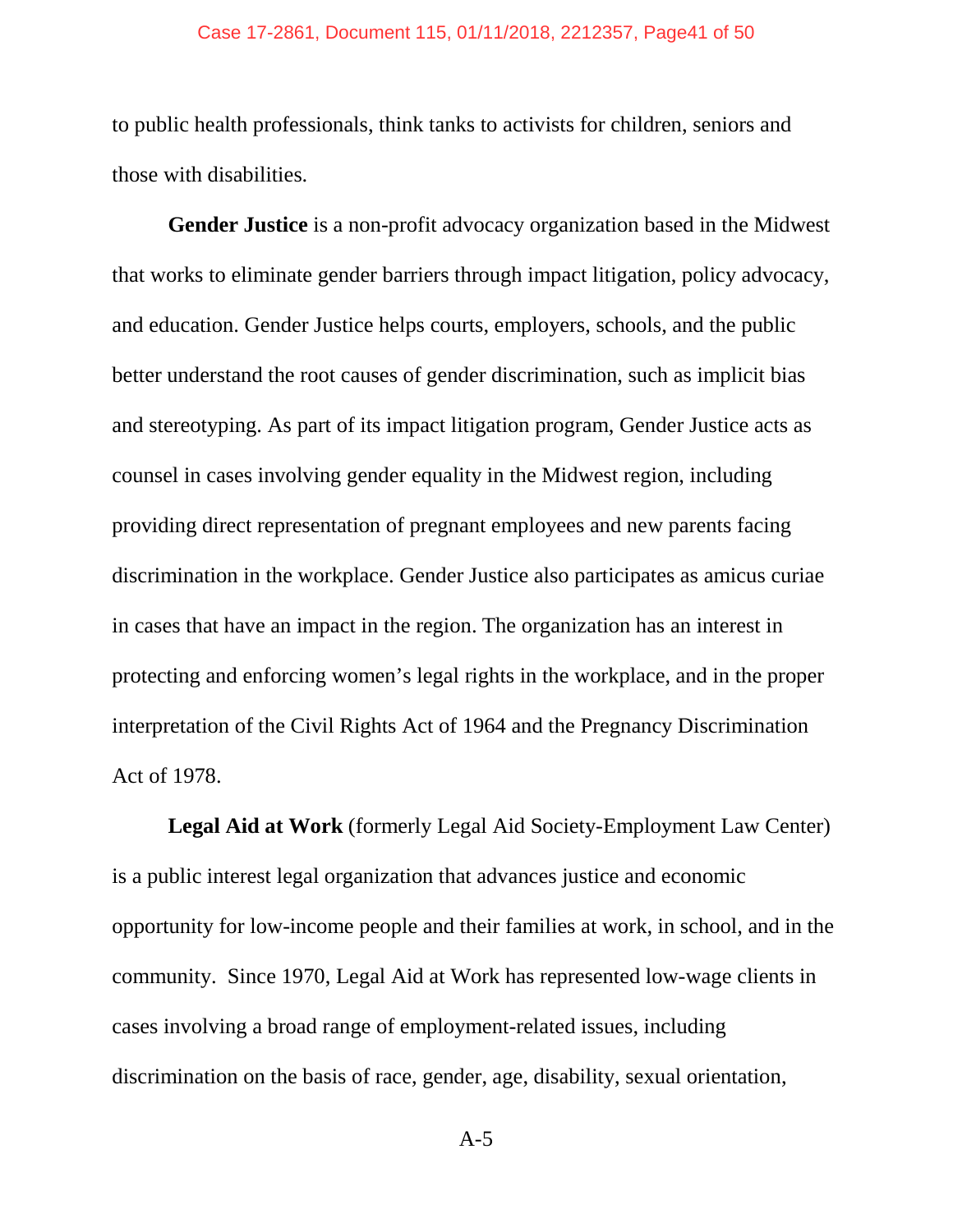gender identity, gender expression, national origin, and pregnancy. Legal Aid at Work has extensive policy experience advocating for the employment rights of pregnant workers and new parents. Legal Aid at Work has a strong interest in ensuring that pregnant workers are granted the full protections of the Pregnancy Discrimination Act and other anti-discrimination laws.

**Legal Momentum** (formerly NOW Legal Defense and Education Fund) has been at the national forefront of the movement to advance women's rights for more than forty years. As part of this work, Legal Momentum has particularly focused on eliminating unjust barriers to women's economic security, such as pregnancy discrimination. To combat pregnancy discrimination, Legal Momentum advocates through the legal system and in cooperation with government agencies and policy makers. In addition, Legal Momentum routinely represents women working in nontraditional or low-wage jobs who have been denied light duty positions while pregnant, including appearing as amicus curiae in Young v. UPS, 135 S. Ct. 1338 (2015). It is Legal Momentum's position that interpreting the Pregnancy Discrimination Act to require employers to accommodate pregnant workers when such accommodations are available to other workers is vital to eradicating pregnancy-based workplace discrimination.

**Legal Voice** is a non-profit public interest organization that works to advance the legal rights of women in the Pacific Northwest through public impact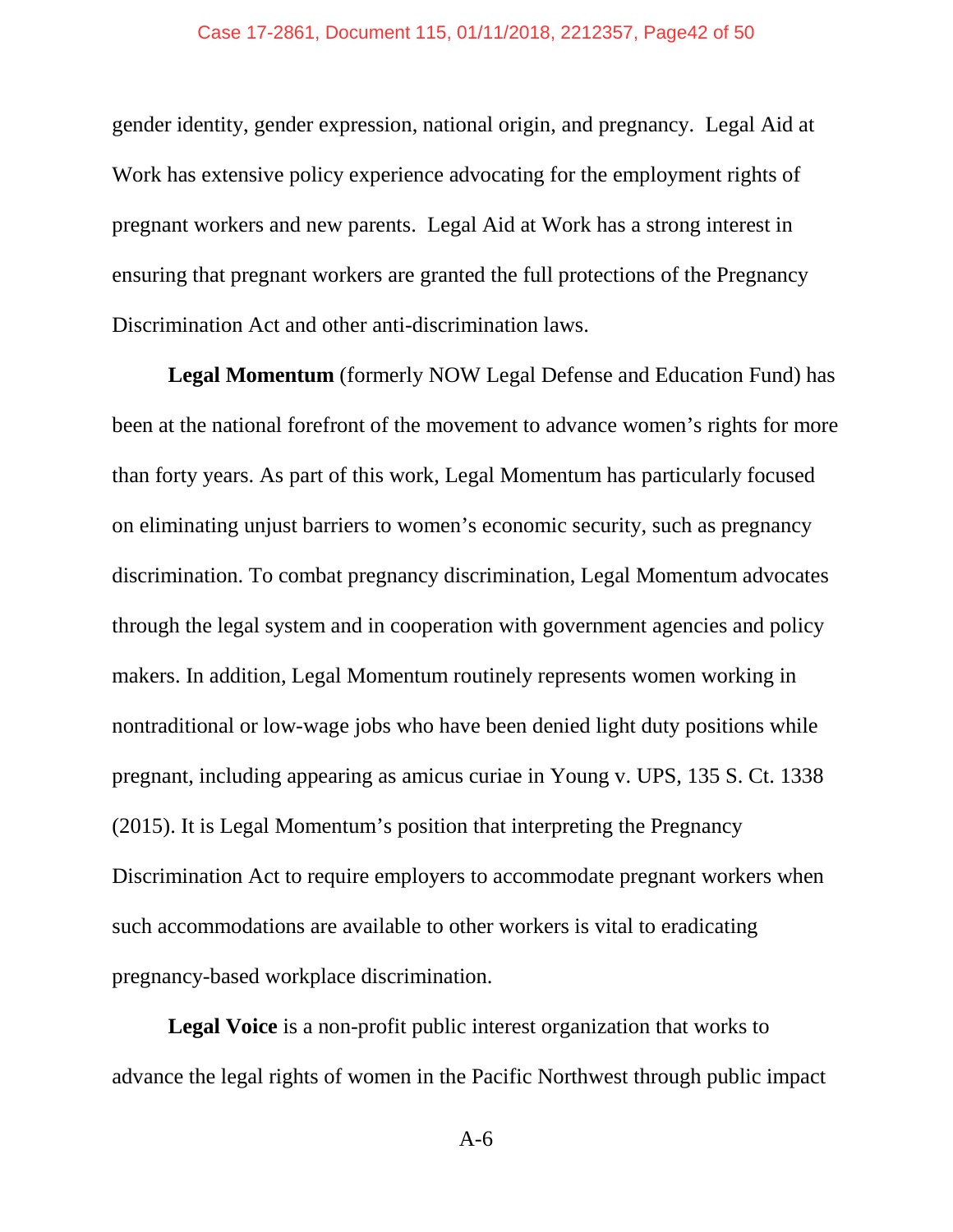#### Case 17-2861, Document 115, 01/11/2018, 2212357, Page43 of 50

litigation, legislation, and legal rights education. Since its founding in 1978, Legal Voice has been dedicated to protecting and expanding women's legal rights. Toward that end, Legal Voice has pursued legislation and has participated as counsel and as amicus curiae in cases throughout the Northwest and the country, advocating for robust interpretation and enforcement of anti-discrimination and other laws protecting working women. Legal Voice serves a regional expert on the laws and policies impacting women in the workplace, including sex discrimination in the workplace, pregnancy discrimination, caregiver discrimination, and family leave policies.

The **National Center for Women & Policing** (NCWP), founded in 1995, promotes increasing the numbers of women at all ranks of law enforcement and educates criminal justice policy makers and the public about the impacts of increasing the representation of women in policing. To carry out these aims, NCWP engages in research and public policy development, public education programs, and leadership development programs for recruiting and retaining more women in law enforcement. In conjunction with its parent organization, the Feminist Majority Foundation, NCWP has filed numerous briefs amicus curiae in the United Sates Supreme Court, the federal circuit courts, and appellate courts to advance opportunities for women in law enforcement agencies strive for gender balancing their departments.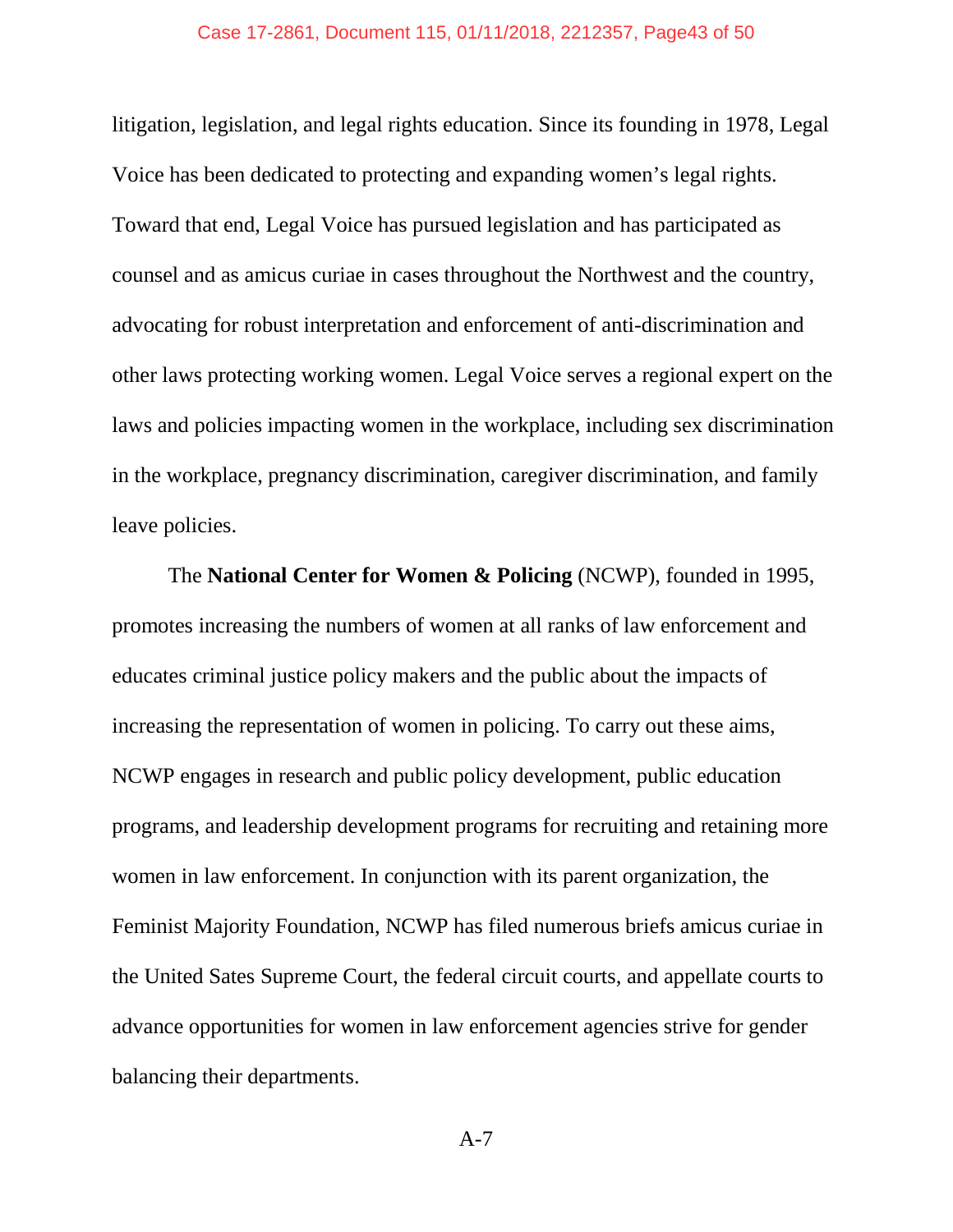The **National Employment Lawyers Association** (NELA) is the largest professional membership organization in the country comprising lawyers who represent workers in labor, employment, and civil rights disputes. Founded in 1985, NELA advances employee rights and serves lawyers who advocate for equality and justice in the American workplace. NELA and its 69 circuit, state, and local affiliates have a membership of over 4,000 attorneys who are committed to working on behalf of those who have been treated unlawfully in the workplace. NELA's members litigate daily in every circuit, affording NELA a unique perspective on how the principles announced by the courts in employment cases actually play out on the ground. NELA strives to protect the rights of its members' clients, and regularly supports precedent-setting litigation affecting the rights of individuals in the workplace.

**NELA/NY** is the New York affiliate of the National Employment Lawyers Association, a national bar association dedicated to the vindication of the rights of individual employees. NELA is the nation's only professional organization comprised exclusively of lawyers who represent individual employees. NELA has over 4,000 member attorneys and 69 state and local affiliates who focus their expertise on employment discrimination, employee compensation and benefits and other issues arising out of the employment relationship. With approximately 400 members, NELA/NY is NELA's second largest affiliate. NELA/NY advances and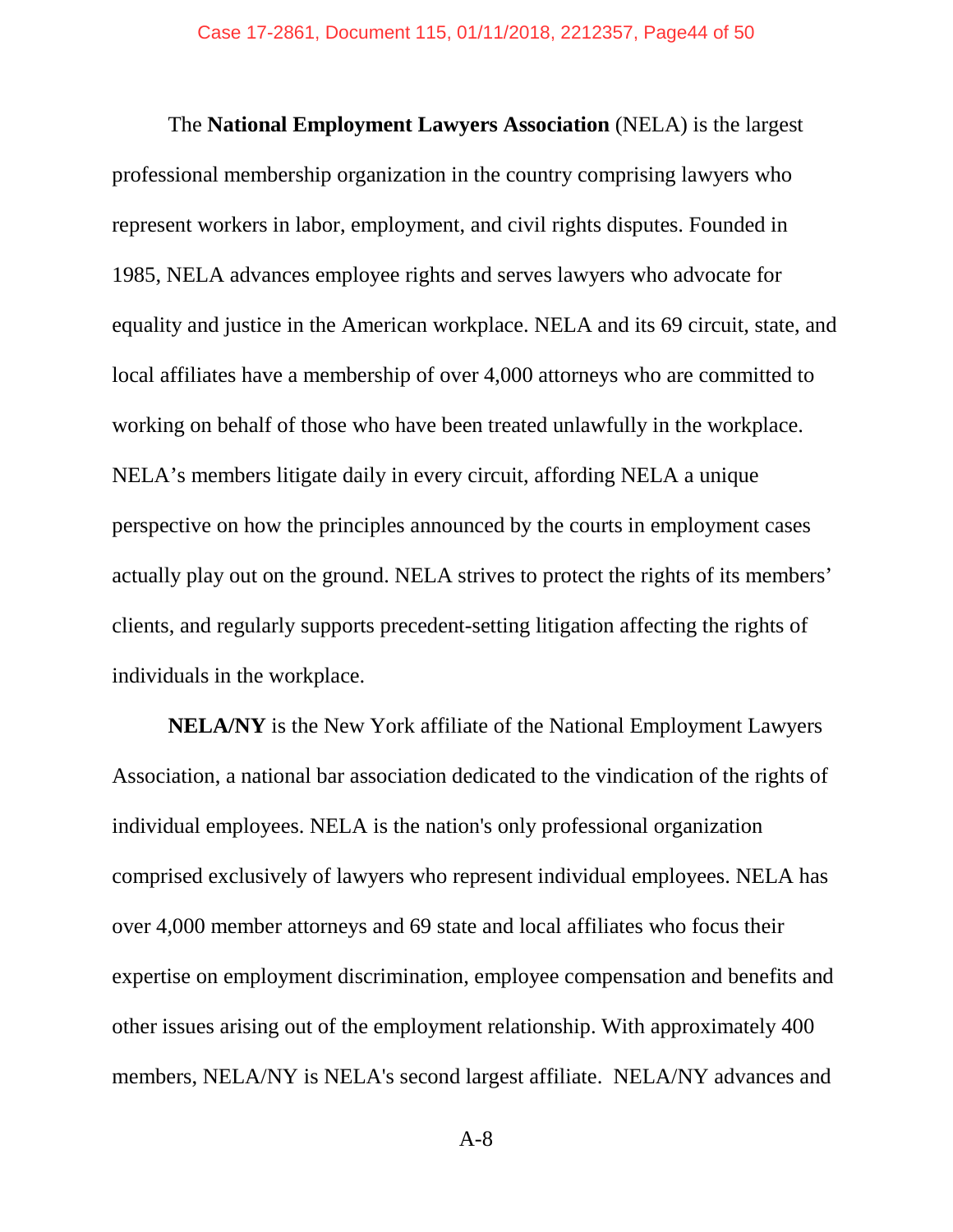#### Case 17-2861, Document 115, 01/11/2018, 2212357, Page45 of 50

encourages the professional development of its members through networking, educational programs, publications and technical support. NELA/NY also promotes the workplace rights of individual employees through legislation, a legal referral service, filing briefs as amicus curiae and other activities, with an emphasis on the special challenges presented by New York's employment laws. NELA/NY is dedicated to advancing the rights of individual employees to work in an environment that is free of discrimination, harassment, and retaliation. Our members advance these goals through representation of employees who have been discriminated and retaliated against. NELA/NY has filed numerous amicus briefs in this Court and the New York State Court of Appeals in cases that raise important questions of anti-discrimination law. The aim of this participation has been to highlight the practical effects of legal decisions on the lives of working people.

The **National Employment Law Project** (NELP) is a nonprofit organization based in New York City with more than 45 years of experience advocating for the employment and labor rights or low wage and unemployed workers. NELP seeks to ensure that all employees, especially the most vulnerable, receive the full protection of labor and employment laws, including protections against discrimination, regardless of an individual's status. NELP program priorities include the rights of vulnerable workers like the plaintiff in this case. NELP's also prioritizes work equity and ensuring that workers are not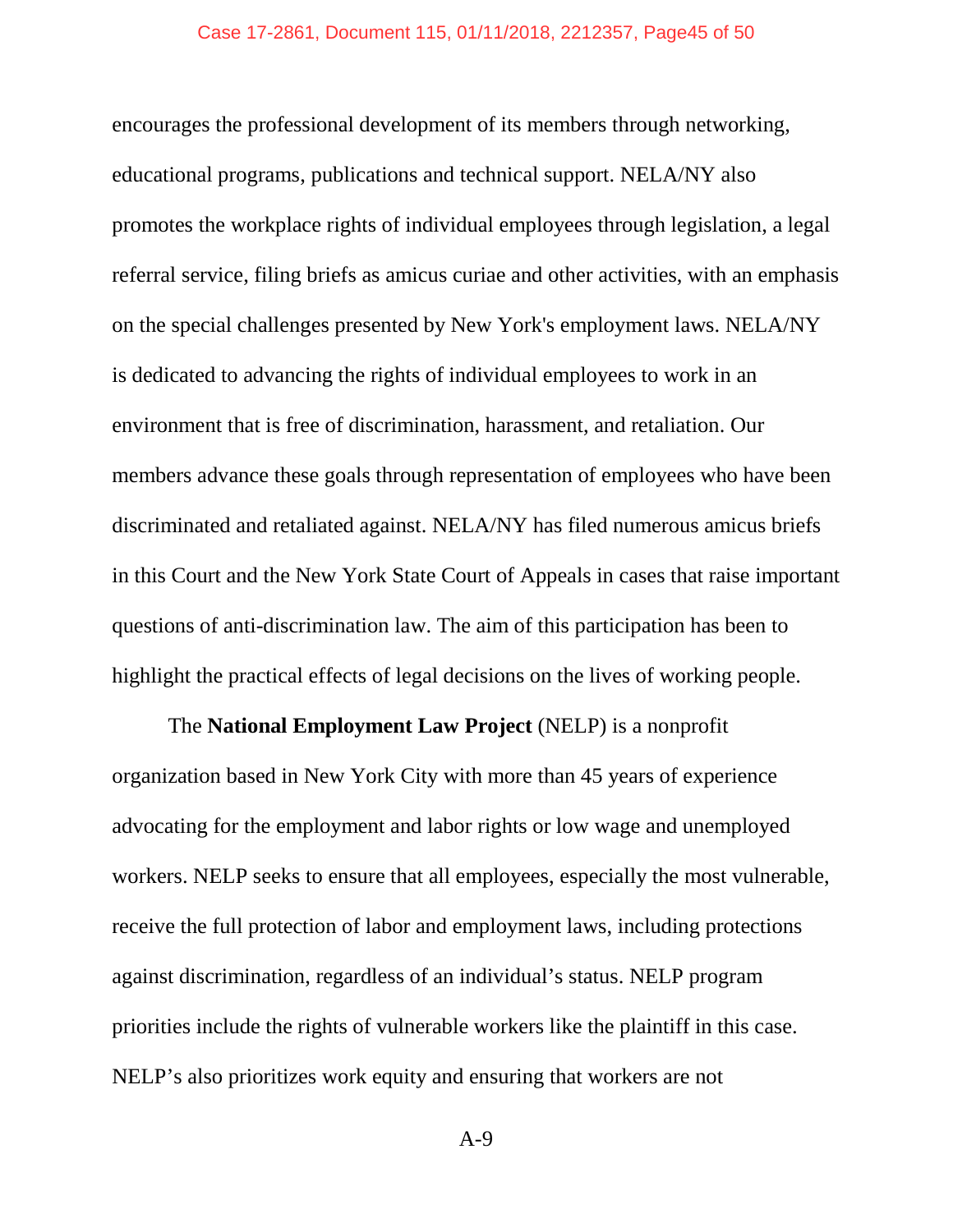#### Case 17-2861, Document 115, 01/11/2018, 2212357, Page46 of 50

discriminated against due to their race, sex, gender, sexual orientation or other status. NELP has litigated and participated as amicus curiae in numerous cases in circuit and state and U.S. Supreme Courts addressing the importance of equal access to labor and unemployment protections for all workers.

The **National Organization for Women** (NOW) **Foundation** is a 501 (c)(3) entity affiliated with the National Organization for Women, the largest grassroots feminist activist organization in the United States with chapters in every state and the District of Columbia. NOW Foundation is committed to advancing women's health and reproductive rights, among other objectives, and works to assure that women are treated fairly and equally under the law. Discrimination by employers against pregnant workers is pervasive despite the 1978 Pregnancy Discrimination Act and the U.S. Supreme Court's 2015 decision in Young v. United Parcel Service, Inc. Accommodation claims by pregnant workers must not be made onerous and appellate court rulings that instruct lower courts to follow Young's pleading and liability standards are needed. This is particularly important for pregnant workers whose work responsibilities entail physical requirements that may invite temporary work-related limitations that often result in discriminatory treatment by employers.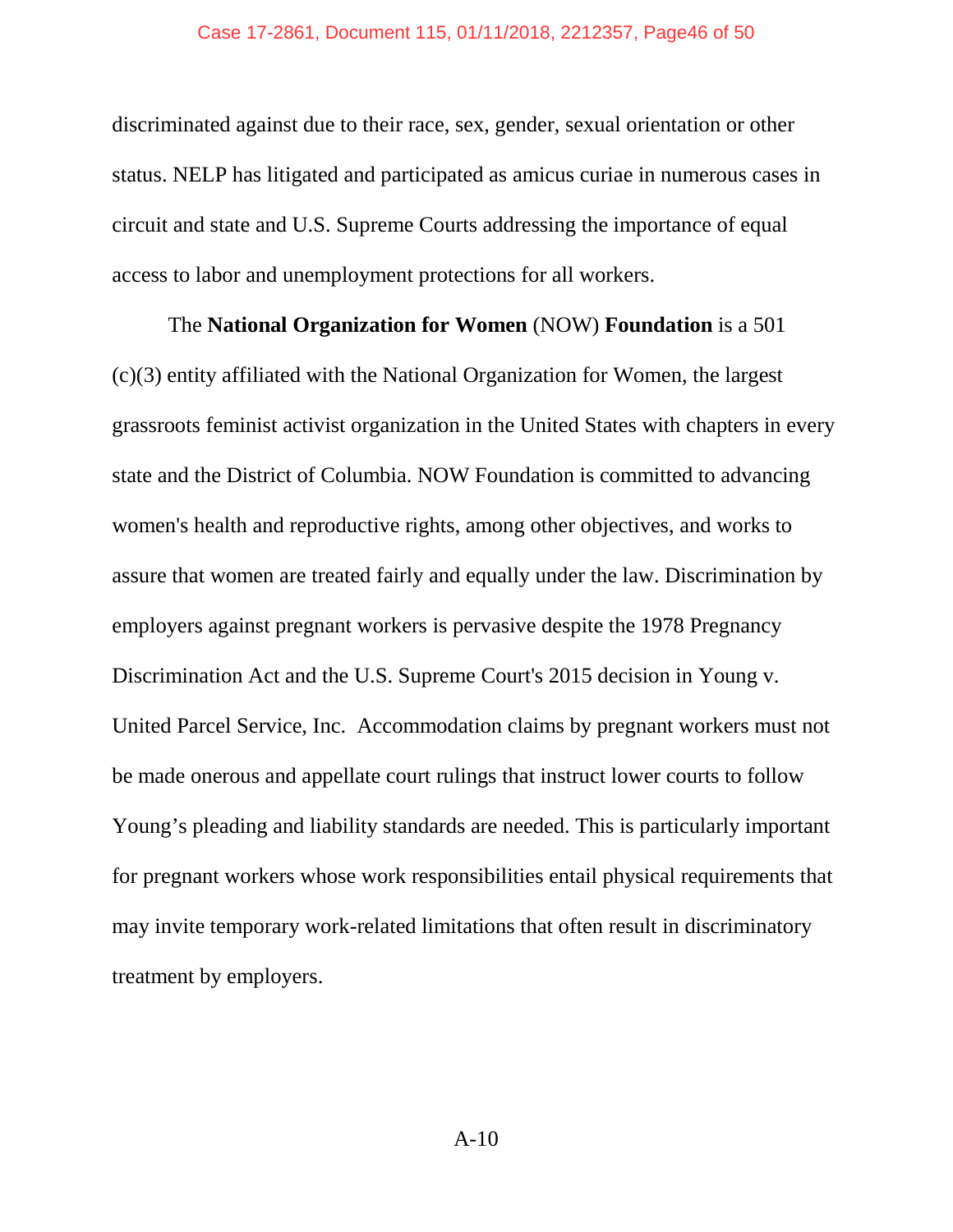The **National Partnership for Women & Families** (formerly the Women's Legal Defense Fund) is a national advocacy organization that promotes fairness in the workplace, reproductive health and rights, quality health care for all, and policies that help women and men meet the dual demands of their jobs and families. Since its founding in 1971, the National Partnership has worked to advance women's equal employment opportunities and health through several means, including by challenging discriminatory employment practices in the courts. The National Partnership has fought for decades to combat sex discrimination, including on the basis of pregnancy, and to ensure that all people are afforded protections against discrimination under federal law.

The **National Women's Law Center** is a nonprofit legal advocacy organization dedicated to the advancement and protection of women's legal rights and opportunities since its founding in 1972. The Center focuses on issues of key importance to women and their families, including economic security, employment, education, health, and reproductive rights, with special attention to the needs of low-income women and women of color, and has participated as counsel or amicus curiae in a range of cases before the Supreme Court and the federal Courts of Appeals to secure the equal treatment of women under the law, including numerous cases addressing the scope of Title VII's protections. The Center has long sought to ensure that rights and opportunities are not restricted on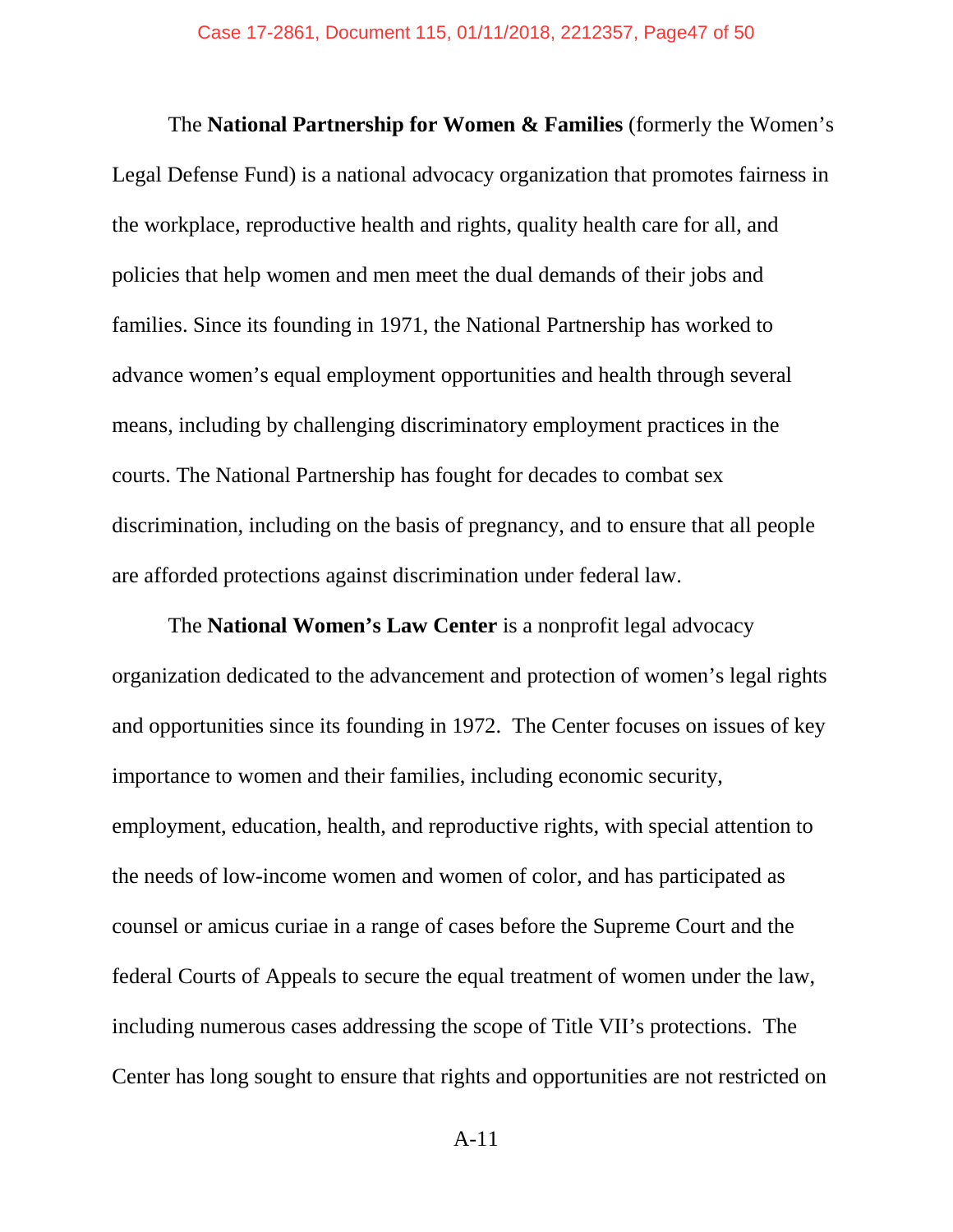the basis of pregnancy and gender stereotypes, and that all individuals enjoy the protection against such discrimination promised by federal law.

The **Southwest Women's Law Center** is a non-profit policy and advocacy Law Center that was founded in 2005 with a focus on advancing opportunities for women and girls in the state of New Mexico. We work to ensure that women have equal access to programs and opportunities to help ensure they can adequately care for their families. The Southwest Women's Law Center has been a strong advocate for pregnant worker accommodations in the workplace for many years.

Accordingly, the Law Center is uniquely qualified to comment on the decision in Legg v. Ulster County.

**Women Employed**'s mission is to improve the economic status of women and remove barriers to economic equity. Since 1973, the organization has assisted thousands of working women with problems of discrimination and harassment, monitored the performance of equal opportunity enforcement agencies, and developed specific, detailed proposals for improving enforcement efforts, particularly on the systemic level.

Women Employed is committed to protecting fair treatment of all working women, including workers who are pregnant and need an accommodation to allow them to keep working and have healthy pregnancies.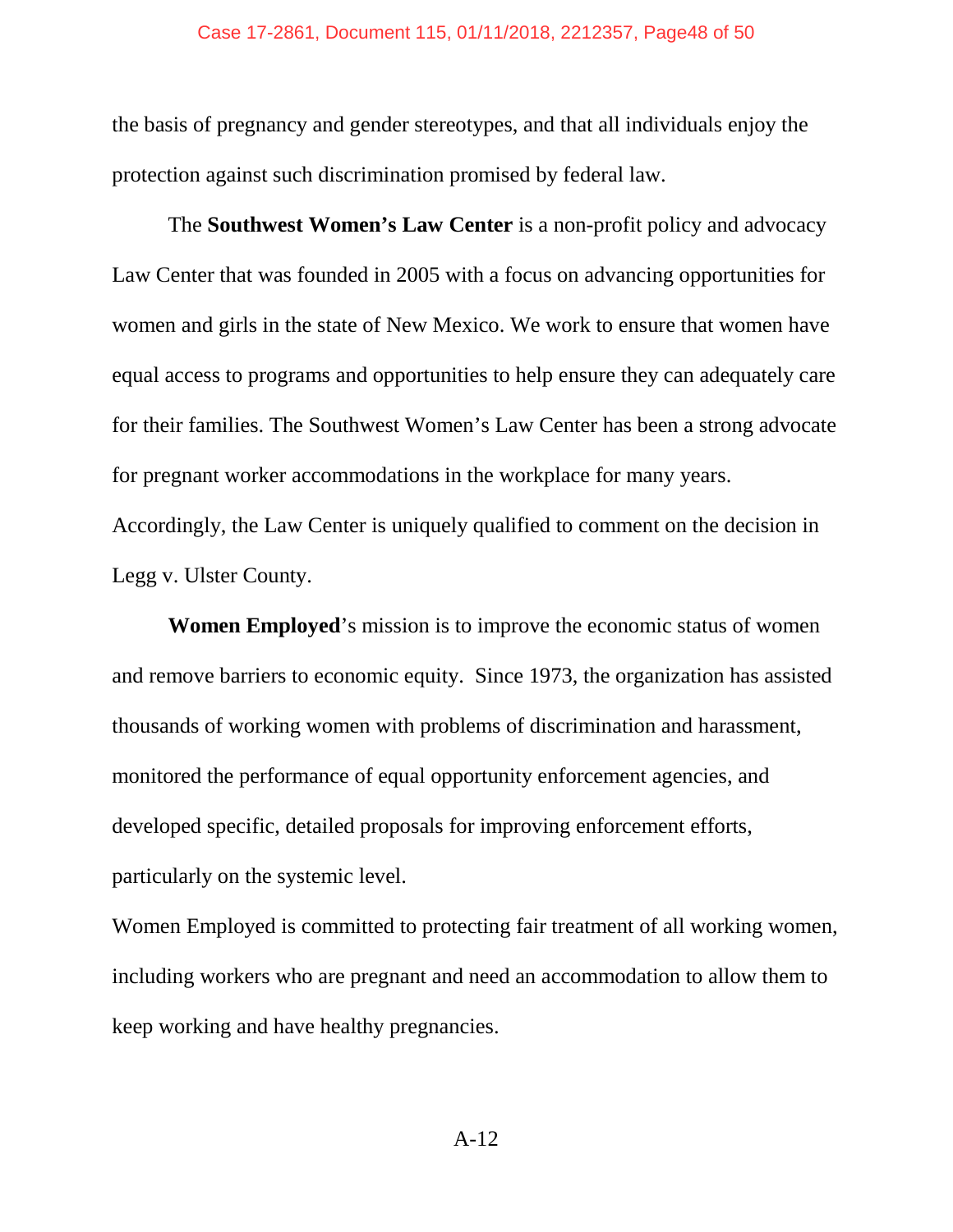The **Women's Law Center of Maryland, Inc.** is a nonprofit membership organization established in 1971 with a mission of improving and protecting the legal rights of women, especially regarding gender discrimination in the workplace and in family law issues. Through its direct services and advocacy, and in particular through the operation of a statewide Employment Law Hotline, the Women's Law Center seeks to protect women's legal rights and ensure equal access to resources and remedies under the law. The Women's Law Center is participating as an amicus in Legg v. Ulster County because this brief is in line with the Women's Law Center's mission to eradicate pregnancy discrimination.

The **Women's Law Project** (WLP) is a non-profit legal advocacy organization with offices in Philadelphia and Pittsburgh, Pennsylvania. Founded in 1974, the WLP is dedicated to creating a more just and equitable society by advancing the rights and status of women through high-impact litigation, advocacy, and education. Throughout its history, the WLP has worked to eliminate sex discrimination by bringing and supporting litigation challenging discriminatory practices prohibited by federal civil rights laws. Through its telephone counseling service and direct legal representation, the WLP assists women who have been victims of pregnancy discrimination, including women who have been denied accommodations in the workplace. The WLP has a strong interest in the proper